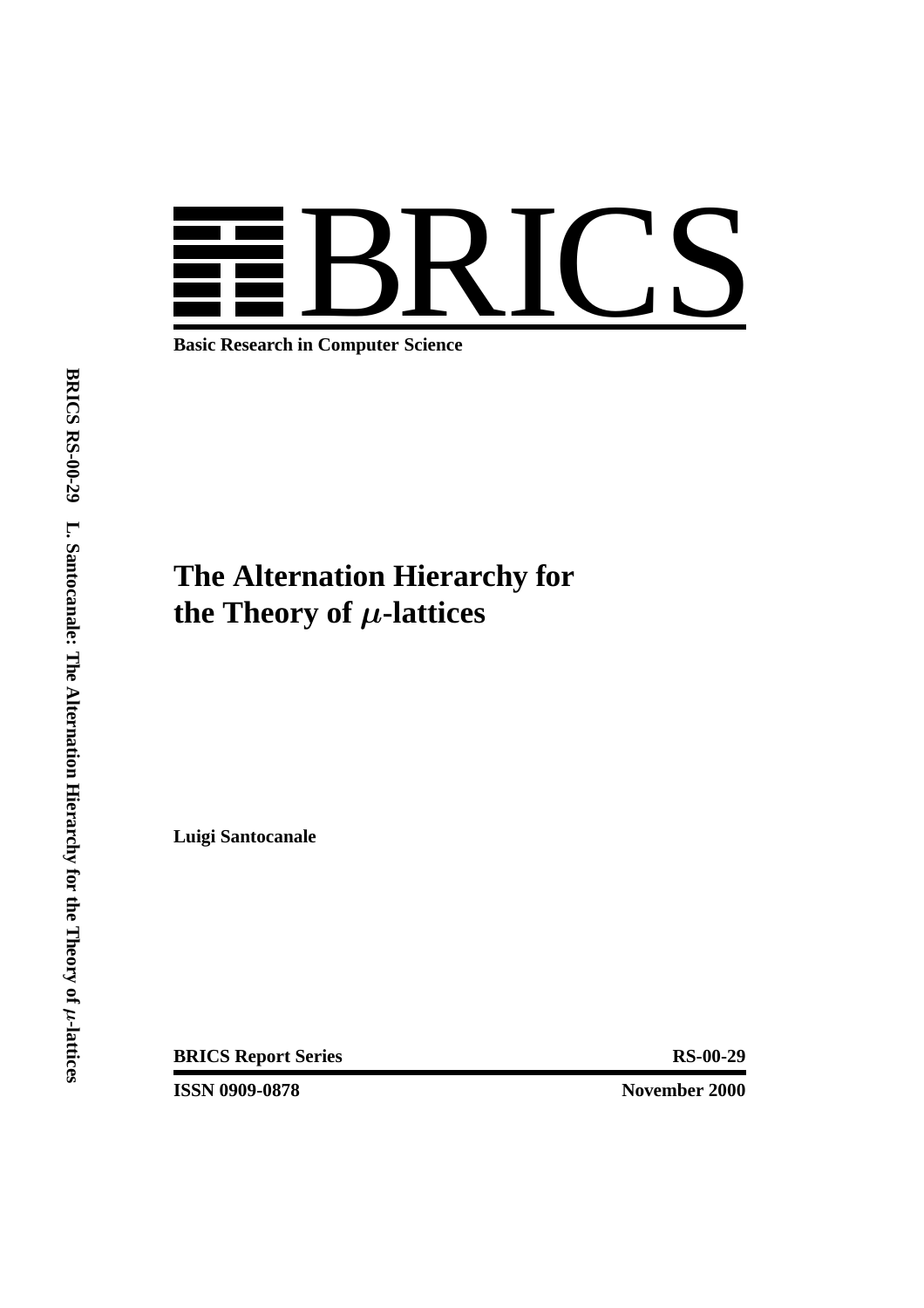Copyright (c) 2000, Luigi Santocanale. **BRICS, Department of Computer Science University of Aarhus. All rights reserved. Reproduction of all or part of this work**

**is permitted for educational or research use on condition that this copyright notice is included in any copy.**

**See back inner page for a list of recent BRICS Report Series publications. Copies may be obtained by contacting:**

> **BRICS Department of Computer Science University of Aarhus Ny Munkegade, building 540 DK–8000 Aarhus C Denmark Telephone: +45 8942 3360 Telefax: +45 8942 3255 Internet: BRICS@brics.dk**

**BRICS publications are in general accessible through the World Wide Web and anonymous FTP through these URLs:**

> http://www.brics.dk ftp://ftp.brics.dk **This document in subdirectory** RS/00/29/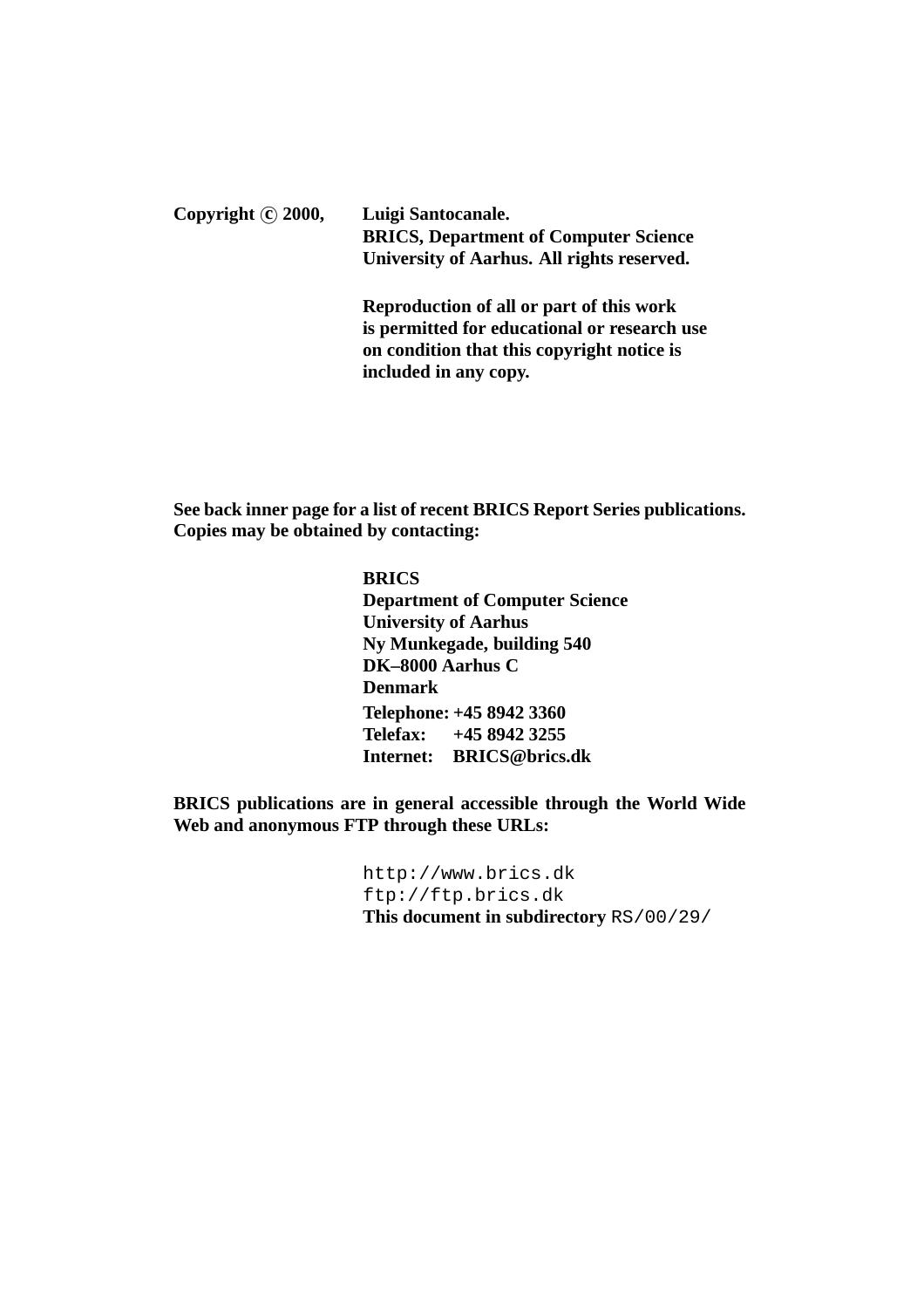# The alternation hierarchy for the theory of  $\mu$ -lattices

Luigi Santocanale luigis@brics.dk

#### **BRICS**<sup>∗</sup>

#### **Abstract**

The alternation hierarchy problem asks whether every  $\mu$ -term, that is a term built up using also a least fixed point constructor as well as a greatest fixed point constructor, is equivalent to a  $\mu$ -term where the number of nested fixed point of a different type is bounded by a fixed number.

In this paper we give a proof that the alternation hierarchy for the theory of  $\mu$ -lattices is strict, meaning that such number does not exist if  $\mu$ -terms are built up from the basic lattice operations and are interpreted as expected. The proof relies on the explicit characterization of free  $\mu$ -lattices by means of games and strategies.

## **1 Introduction**

The alternation hierarchy problem is at the core of the definition of categories of  $\mu$ -algebras [Niw85, Niw86] which we resume as follows. For a given equational theory  $\mathbb{T}$ , we let  $T_0$  be the category of its partially ordered models and order preserving morphisms. Out of  $T_0$  we can select objects and morphisms so that all the "desired" least prefix-points

<sup>∗</sup>Basic Research in Computer Science,

Centre of the Danish National Research Foundation.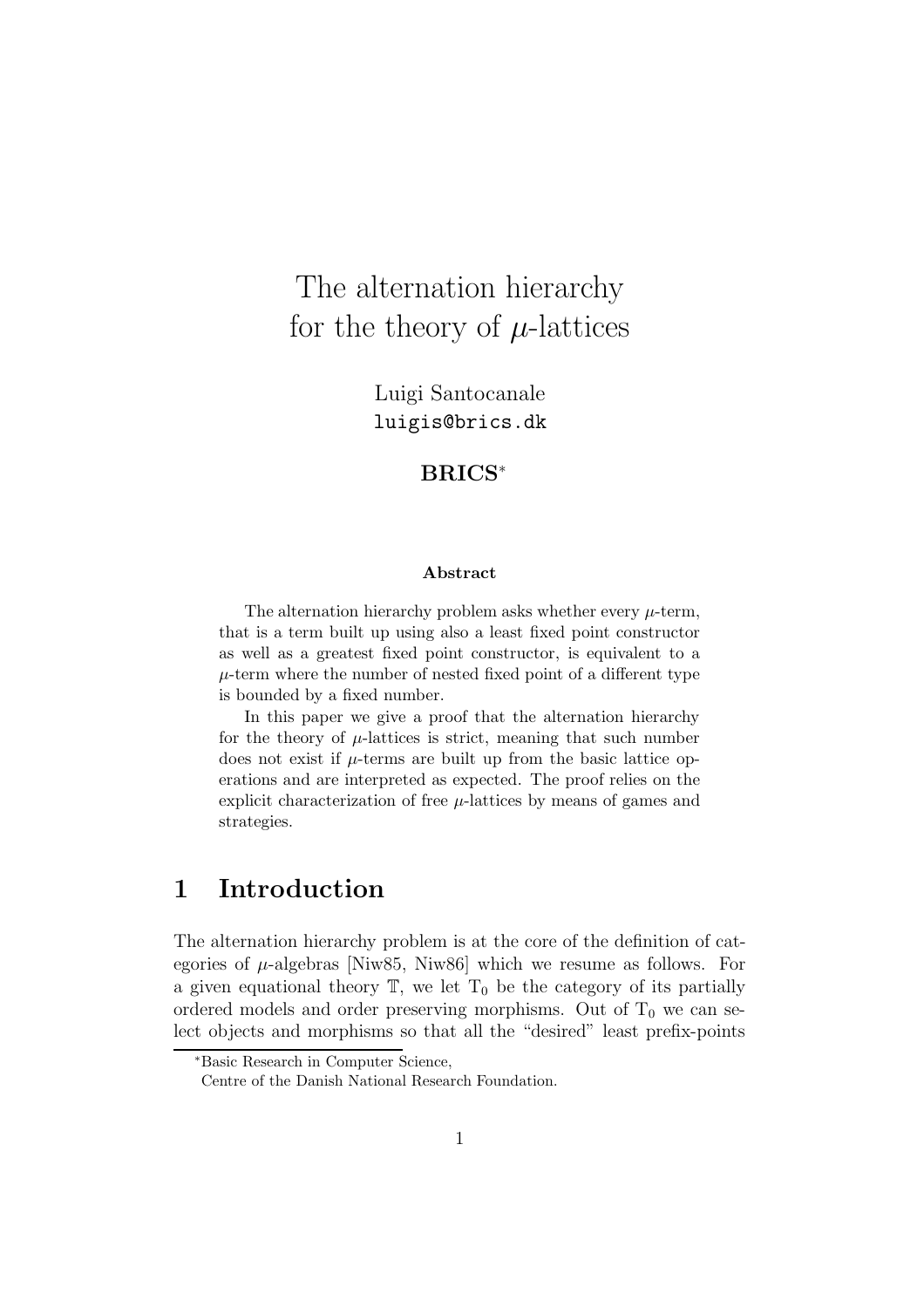exist and are preserved, this process giving rise to a category  $S_1$ . The desired least prefix-points are those needed to have models of an iteration theory [BE93] where the dagger operation is interpreted as the least ´ prefix-point. If we use, as a selection criterion, the existence of greatest postfix-points and their preservation, we obtain a category  $P_1$ . If we let  $T_1$  be the intersection of  $S_1$  and  $P_1$ , then  $T_1$  is a quasivariety and the category of models of a theory  $\mathbb{T}_1$  which is axiomatized by equational implications. We can repeat the process out of  $T_1$  and  $T_1$  and the iteration of this process leads to construct categories  $S_n, P_n, T_n$  for arbitrary positive numbers n. The category of  $\mu$ -T-algebras is defined to be the inverse limit of the corresponding diagram of inclusions; the alternation hierarchy problem asks whether this process stops after a finite number of steps, i.e. whether the category of  $\mu$ -T-algebras is equivalent to a category among  $S_n$ ,  $P_n$ ,  $T_n$  for some  $n \geq 0$ . The main contribution presented in this paper is theorem 3.6 stating that the alternation hierarchy for the theory of  $\mu$ -lattices is strict, i.e. that there is no such number when  $\mathbb T$  is the theory of lattices.

The alternation hierarchy for the propositional  $\mu$ -calculus has recently been shown to be strict in several cases [Arn99, Bra98a, Len96]; together with open problems on fix-point free polynomials in free lattices [FJN95], these results have challenged us to the hierarchy problem for the theory of  $\mu$ -lattices; in particular we were interested in understanding whether the explicit characterization of free  $\mu$ -lattices [San00a, San00b] could be of help.

It is our opinion that  $\mu$ -algebras are algebraic objects suitable to generalize the role of iteration theories in the context of the theorization of communication and interactive computation. This statement is exemplified by the consideration of free  $\mu$ -lattices which have been characterized by means of games and strategies. Games for free  $\mu$ -lattices model bidirectional synchronous communication channels which can be recursively constructed from a few primitives: left and right choices – the lattice operations – and left and right iterations – the least and greatest fixed point operators. If G and H are games for a free  $\mu$ -lattice, we say that  $G \leq H$  if there exists a winning strategy in a compound game  $\langle G, H \rangle$ for a player whom we call Mediator. Such a strategy can be understood as a protocol for letting the left user of the communication channel G communicate with the right user of  $H$  in an asynchronous way. The order theoretic point of view, which we adopt here, identifies two such channels  $G$  and  $H$  if there are protocols in both directions, i.e. winning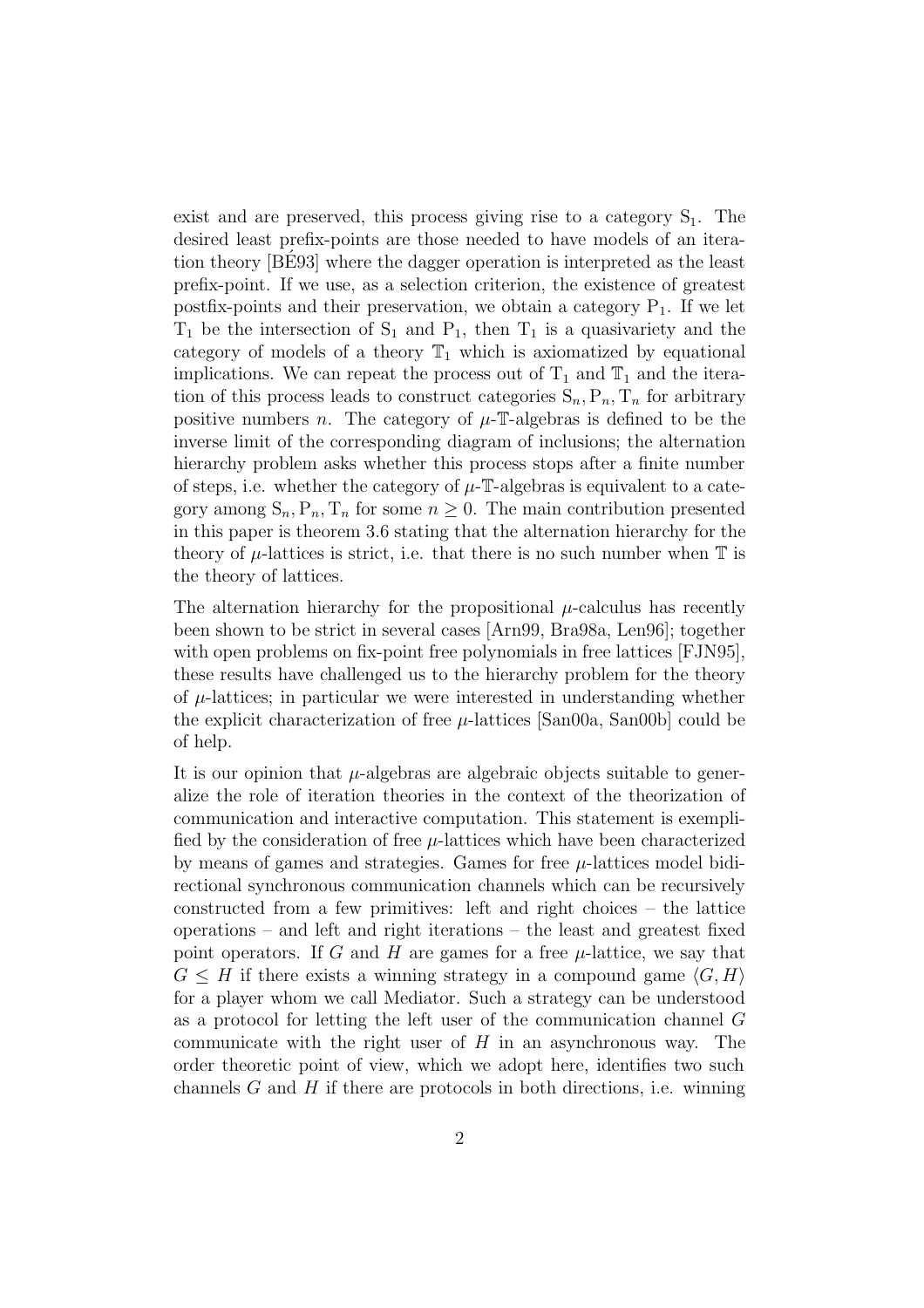strategies for Mediator in both games  $\langle G, H \rangle$  and  $\langle H, G \rangle$ . The analysis of different strategies, in the spirit of categorical proof theory and of the bicompletion of categories [HJ99, Joy95a, Joy95b], is probably a more appropriate setting in which to understand communication; this study is under way and suggests a possible characterization of free bicomplete categories with enough initial algebras and terminal coalgebras of functors. However, we can still ask whether the order theoretic identification is degenerate by posing the alternation hierarchy problem; its translation in the language of communication sounds as follows: is every channel equivalent to another one where the number of alternations between left and right iterations is bounded by a fixed positive integer? The negative answer we provide to the order theoretic problem implies also that a categorical identification is not degenerate; moreover the answer depends on a coincidence of order theoretic ideas with categorical ideas. There are games A for which the copycat strategy, which plays the role of the identity, is the unique strategy in the game  $\langle A, A \rangle$ ; because of that, the asynchronous communication, which is the result of a protocol mediating between the left user of the left channel and the right user of the right channel, has the same dynamic as the communication along the single channel A; therefore it happens to be synchronous and we call these games synchronizing. These games impose strong conditions on the structure of games  $H$  equivalent to  $A$ , we show that they hard, i.e. they are good representatives of their equivalence class as far as we are concerned with their alternation complexity.

The ideas presented here have originated from Philip Whitman's proof that free lattices are not in general complete [Whi42]. It is difficult to relate these ideas with those contained in previous works on the alternation hierarchy for the propositional  $\mu$ -calculus [Arn99, Bra98a, Bra98b, Len96, Niw86]. The main reason is that the traditional models of this calculus are boolean algebras of sets with modal operators and that the alternation hierarchy for the class of distributive  $\mu$ -lattices is degenerate, since every distributive lattice is a  $\mu$ -lattice. In particular, the main theorem presented in this paper cannot be derived from those results, at least not in a straightforward way. Existing techniques for proving hardness of a  $\mu$ -calculus formula, as summarized in [Arn99], are diagonalization arguments and rely on the presence of the boolean complement; they cannot be applied in the context of  $\mu$ -lattices. However, our technique is also a sort of a diagonalization argument, but of a categorical flavor. An analogous technique for the propositional  $\mu$ -calculus would go through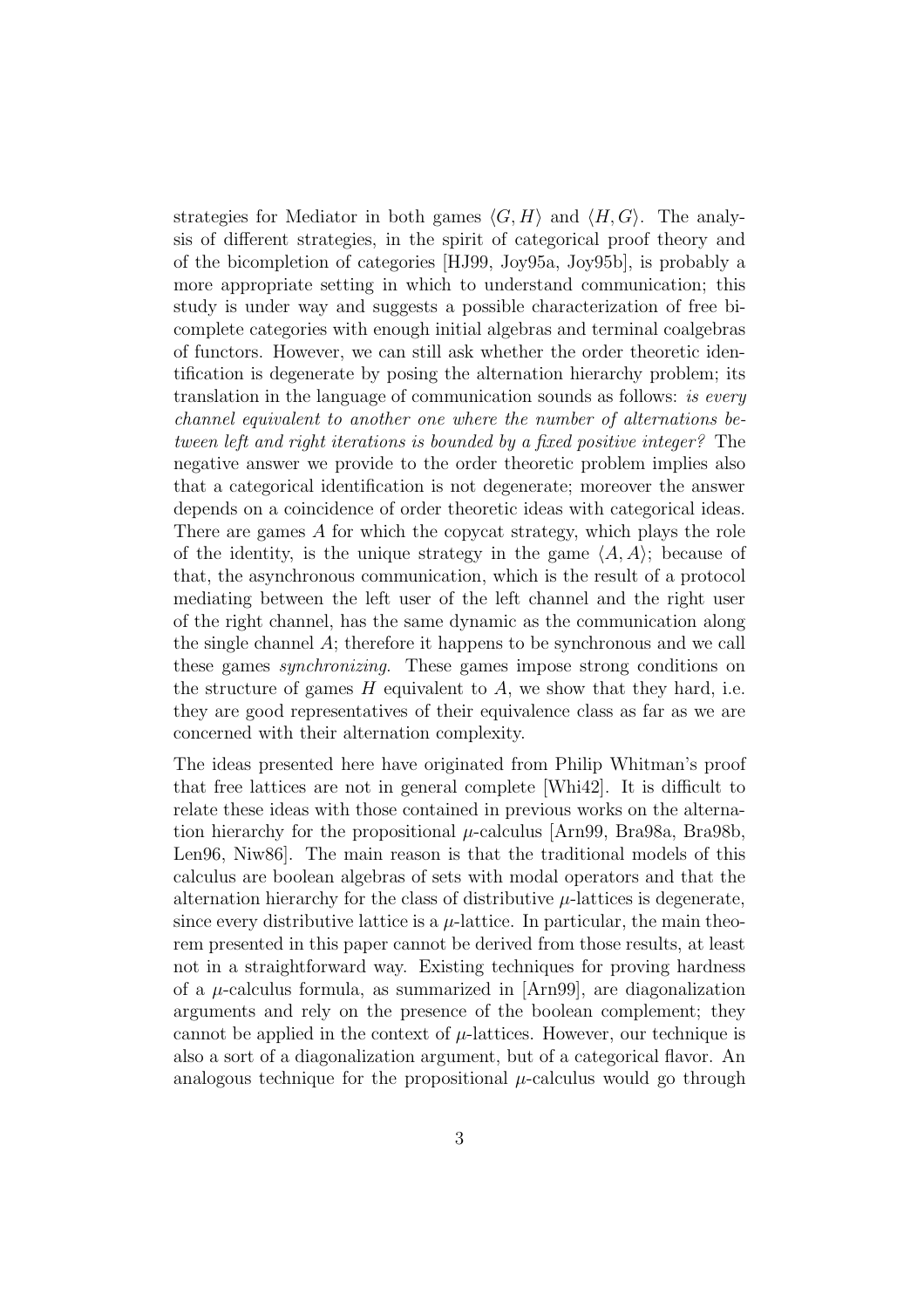the explicit characterization of the order relation by means of refutations [Wal95]. Other works [AM99, Bla92, Joy97] have studied the structure of games as models of linear logic. With respect to those works, the focus is here on the algebraic structure imposed by fix-points instead of the algebraic structure imposed by the multiplicative connectives of linear logic.

The paper is structured as follows. In section 2 we present definitions of key concepts and introduce the notation we shall use. In section 3 we present  $\mu$ -lattices and the alternation hierarchy problem; we sketch the general strategy used to answer the problem. In section 4 we review the structure of free  $\mu$ -lattices in view of the hierarchy; for the sake of completeness, we present once more the proof that the preorder relation on games is transitive. In section 5 we define synchronizing games and prove their hardness. In section 6 we construct synchronizing games of arbitrary complexity.

## **2 Notation and useful definitions**

#### **2.1 Least and greatest fix-points**

Let P be a partially ordered set and let  $\phi : P \longrightarrow P$  be an order preserving function. The *least prefix-point* of  $\phi$ , whenever it exists, is an element  $\mu_z \phi(z)$  of P such that  $\phi(\mu_z \phi(z)) \leq \mu_z \phi(z)$  and such that, if  $\phi(p) \leq p$ , then  $\mu_z \phi(z) \leq p$ . The greatest postfix-point of  $\phi$  is defined dually and is denoted by  $\nu_z.\phi(z)$ . Least prefix-point and greatest postfixpoint are Conway operators in the sense of [BE93]. A summary of their ´ properties can be found in [Niw85].

#### **2.2 Pointed graphs and trees with back edges**

By a graph G we mean a tuple  $\langle G_0, G_1, \text{dom}, \text{cod} \rangle$ , where  $G_0$  is a set (of vertexes or states),  $G_1$  is a set (of directed edges or transitions) and dom, cod :  $G_1 \longrightarrow G_0$  are functions. By a morphism of graphs f :  $G \longrightarrow H$  we mean a pair of functions  $f_i : G_i \longrightarrow H_i$ ,  $i = 0, 1$ , such that  $f_0 \circ \text{dom} = \text{dom} \circ f_1$  and  $f_0 \circ \text{cod} = \text{cod} \circ f_1$ . We often write a graph as a pair  $\langle G_0, G_1 \rangle$  and leave in the background the functions dom, cod. If  $G_1 \subseteq G_0 \times G_0$ , we assume that dom and cod are the restrictions of the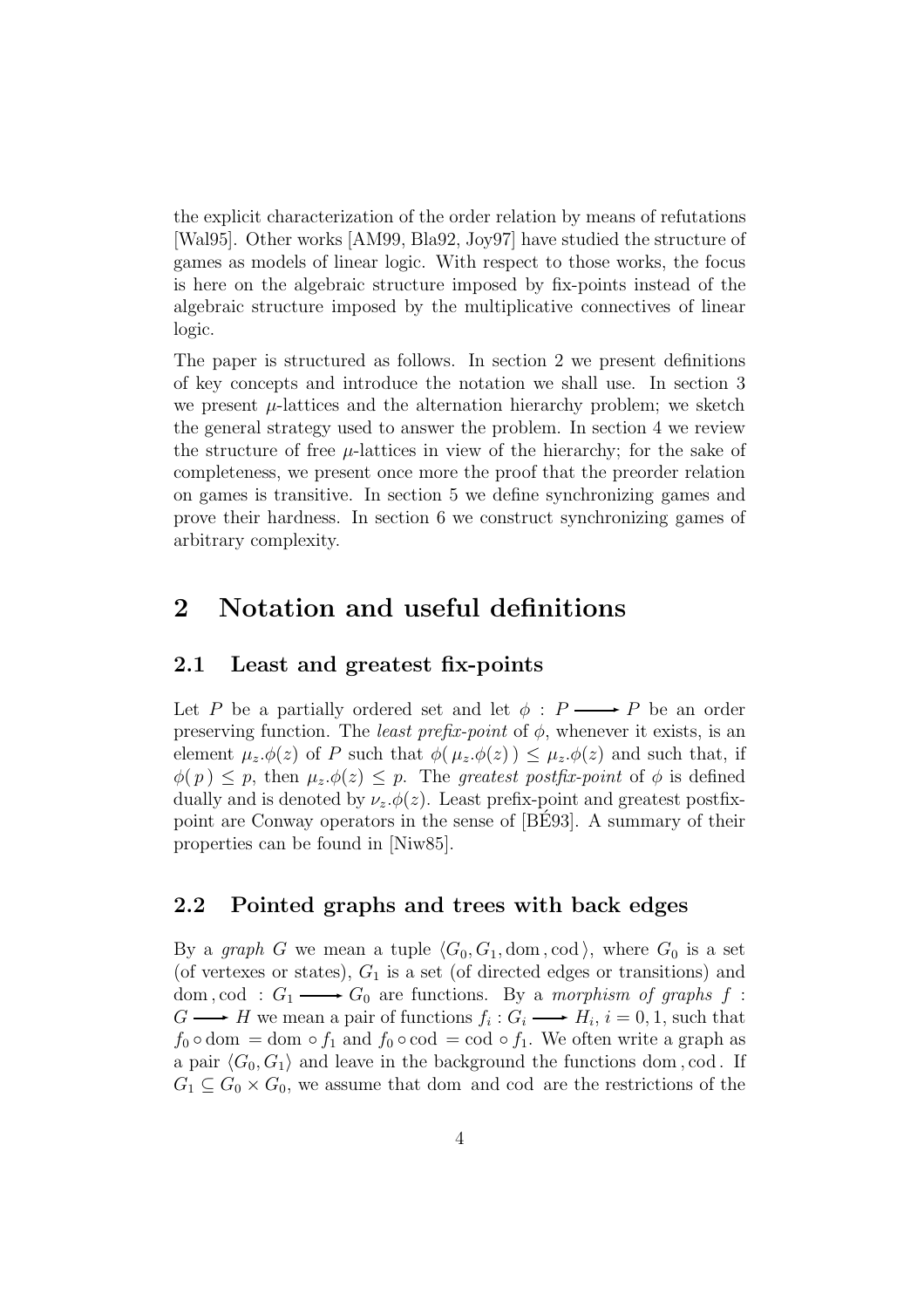#### projections to  $G_1$ .

Let  $G = \langle G_0, G_1 \rangle$  be a graph, a path  $\gamma$  in G is a morphism of graphs  $\gamma : \hat{n} \longrightarrow G$  where  $\hat{n}$  is the graph  $0 \to 1 \to \ldots \to n$ . The length of  $\gamma$ , denoted  $|\gamma|$ , is defined to be *n*. We set dom  $\gamma = \gamma(0)$  and cod  $\gamma = \gamma(|\gamma|)$ . Paths  $\gamma_1, \gamma_2$  can be composed in the usual way, provided that cod  $\gamma_1 =$ dom  $\gamma_2$ , and we write  $\gamma_1 \star \gamma_2$  for their composition; if  $g \in G_0$  we write  $1_q$  for the unique path  $\gamma$  such that  $|\gamma|=0$  and dom  $\gamma=q=\text{cod }\gamma$ . A category  $F(G)$ , free over G, is defined in this way. Let  $G, H$  be graphs and let  $f: G \longrightarrow F(H)$  be a morphism of graphs, we say that f is non-decreasing if  $|f(\tau)| \leq 1$  for every  $\tau \in G_1$ . The morphism of graphs f is non-decreasing if and only if its extension  $f : F(G) \longrightarrow F(H)$  to a functor is *convex*, i.e. if  $f(\gamma) = \delta_1 \star \delta_2$ , then we can find  $\gamma_1, \gamma_2$  such that  $f(\gamma_i) = \delta_i$ ,  $i = 1, 2$ , and  $\gamma = \gamma_1 \star \gamma_2$ . We say that a path  $\gamma$  in G visits a vertex  $g \in G_0$ , or equivalently that g lies on  $\gamma$ , if there exists  $i \in \{0, \ldots, |\gamma|\}$  such that  $\gamma(i) = g$ . We say that a path  $\gamma$  is *simple* if it does not visit a node twice, i.e. if  $\gamma_0$  is injective as a function. We say that  $\gamma$  is a cycle if dom  $\gamma = \text{cod } \gamma$  and that  $\gamma$  is proper if  $|\gamma| > 0$ .

A pointed graph is a tuple  $\langle G_0, G_1, g_0 \rangle$  such that  $\langle G_0, G_1 \rangle$  is a graph and  $g_0 \in G_0$ ; we shall say that  $g_0$  is the root of  $\langle G_0, G_1, g_0 \rangle$ . A morphism of pointed graphs  $f : G \longrightarrow H$  is a morphism of graphs  $f :$  $\langle G_0, G_1 \rangle \longrightarrow \langle H_0, H_1 \rangle$  such that  $f_0(g_0) = h_0$ . An *infinite path* in G is a morphism of graphs  $\gamma : \hat{\omega} \longrightarrow G$  where  $\hat{\omega}$  is the graph  $0 \to 1 \to$  $\ldots \to n \to \ldots$  Since the pointed graph  $\langle \hat{\omega}, 0 \rangle$  is the inductive limit of the pointed graphs  $\langle \hat{n}, 0 \rangle$ , we shall often identify an infinite path  $\gamma$  with the set  $\{\gamma_n\}_{n\geq 0}$  of prefixes of  $\gamma$  of finite length. On the other hand, if  ${\gamma_n}_{n\geq 0}$  is a set of paths such that  $|\gamma_n| = n$  and  $\gamma_{n+1} = \gamma_n \star \tau_{n+1}$ , we shall use that same notation  $\{\gamma_n\}_{n\geq 0}$  to denote the infinite path which associates to the transition  $n \to n+1$  of  $\hat{\omega}$  the transition  $\tau_{n+1}$ . A pointed graph  $\langle G_0, G_1, g_0 \rangle$  is said to be *reachable* if for every  $g \in G_0$  there exists a path  $\gamma$  such that dom  $\gamma = g_0$  and cod  $\gamma = g$ . Let G be a graph and let  $g_0 \in G_0$ , we denote by  $G, g_0$  the greatest subgraph H of G such that  $\langle H, q_0 \rangle$  is reachable.

**Definition 2.1** A tree with back edges is a pointed graph  $\langle G_0, G_1, q_0 \rangle$ such that  $G_1 \subseteq G_0 \times G_0$  and with the property that, for every vertex  $g \in G_0$ , there exists a unique simple path  $\gamma_q$  from  $g_0$  to g. In this case, we say that an edge  $\tau : g \to g'$  is a *forward edge* if  $\gamma_g \star \tau = \gamma_{g'}$  and that it is a back edge otherwise.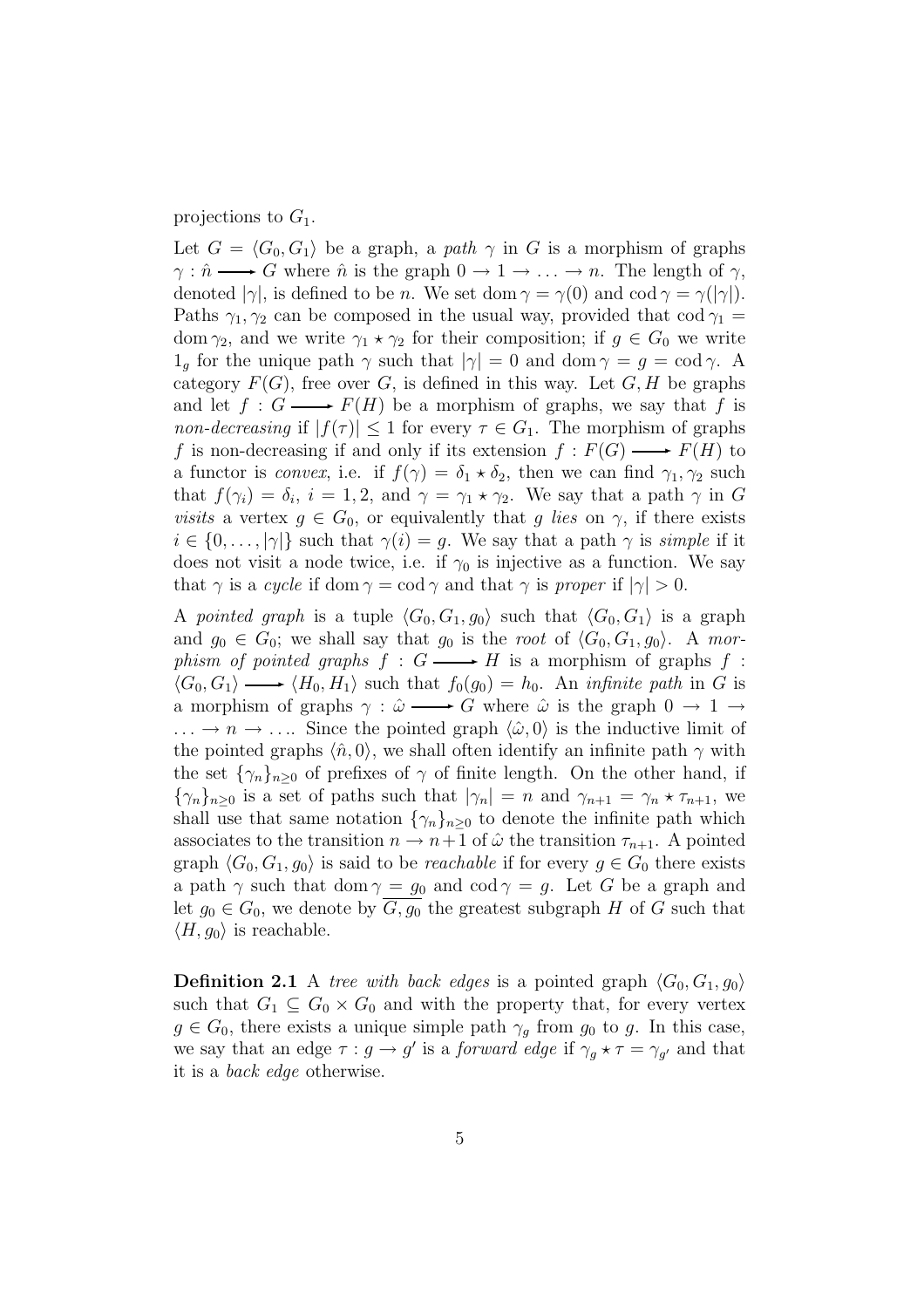To give a tree with back edges is equivalent to give the pair  $\langle\langle G_0, F, g_0 \rangle, B \rangle$ , where  $F$  is the set of forward edges and  $B$  is the set of back edges. Then  $\langle G_0, F, g_0 \rangle$  is a tree, i.e. a pointed graph such that, for every vertex  $g \in G_0$ , there exists a unique path from  $g_0$  to g; moreover, if  $g \to g'$ is an edge from B, then g' is an ancestor of g in the tree  $\langle G_0, F, g_0 \rangle$ . We can specify a tree with back edges by giving a pair  $\langle T, B \rangle$ , where  $T = \langle T_0, T_1, t_0 \rangle$  is a tree and  $B \subseteq T_0 \times T_0$  is a set of pairs with the above property.

Let  $\langle T, B \rangle$  be a finite tree with back edges. A vertex  $r \in T_0$  is called a return if there exists a back edge  $t \to r$ . Observe that, for an infinite path  $\gamma$  in  $\langle T,B\rangle$ , there exists a unique return  $r_{\gamma}$  which is visited infinitely often and which is of minimal height. The height of a vertex in  $\langle T, B \rangle$  is the length of the unique simple path from the root to the vertex. Similarly, for every proper cycle  $\gamma$  in  $\langle T,B \rangle$ , there exists a unique return  $r_{\gamma}$  of minimal height lying on  $\gamma$ . A vertex  $x \in T_0$  is said to be a *leaf* if it is a leaf of  $T$  in the usual sense and there are no back edges from  $x$ ; this can be summarized by saying that  $\{g' | x \rightarrow g' \}$  is empty. There is an operation of substitution of a tree with back edges for a leaf induced by the analogous operations on trees. Let x be a leaf of  $\langle T_1, B_1 \rangle$ , we define:

$$
\langle T_1, B_1 \rangle [\langle T_2, B_2 \rangle / x] = \langle T_1[T_2/x], B_1 + B_2 \rangle.
$$

If  $\langle T, B \rangle$  is a tree with back edges and  $t \in T_0$ , we say that t is a complete vertex if for every descendant t' of t and every back edge  $t' \rightarrow r$ , r is also a descendant of  $t$ . If  $t$  is a complete vertex, we can define trees with back edges  $T^t_\downarrow$  and  $T^t_\downarrow$  so that t is a leaf of  $T^t_\downarrow$ , t is the root of  $T^t_\downarrow$ , and moreover  $T = T_t^1[T_t^t/t]$ . Indeed, let  $T_1 = T$ , t and  $T_2 = T'$ , t<sub>0</sub>, where  $T' = T$  and  $T' = T_1$ ,  $T_2 = T_2$ ,  $T_3 = T_4$ ,  $T_4 = T_5$  $T_0' = T_0$  and  $T_1' = T_1 \setminus {\tau \mid \text{dom } \tau = t}$ ; define then  $T_1^t$  as  $\langle T_1, B |_{T_1} \rangle$  and  $T_t^{\downarrow}$  as  $\langle T_2, B|_{T_2} \rangle$ . A return r is said to be *minimal* if there are no other returns on the path  $\gamma_r$  from the root to r. A minimal return is easily seen to be a complete vertex.

#### **2.3 Games and strategies**

**Definition 2.2** A partial game is a tuple  $G = \langle G_0, G_1, g_0, \epsilon, W_{\sigma} \rangle$  where  $\langle G_0, G_1 \rangle$  is a graph,  $g_0 \in G_0$ ,  $\epsilon : G_0 \longrightarrow \{0, \sigma, \pi\}$  is a coloring, and  $W_{\sigma}$ is a set of infinite paths in  $\langle G_0, G_1 \rangle$ . We require that if  $\epsilon(g) = 0$ , then  ${g' | g \rightarrow g'} = \emptyset.$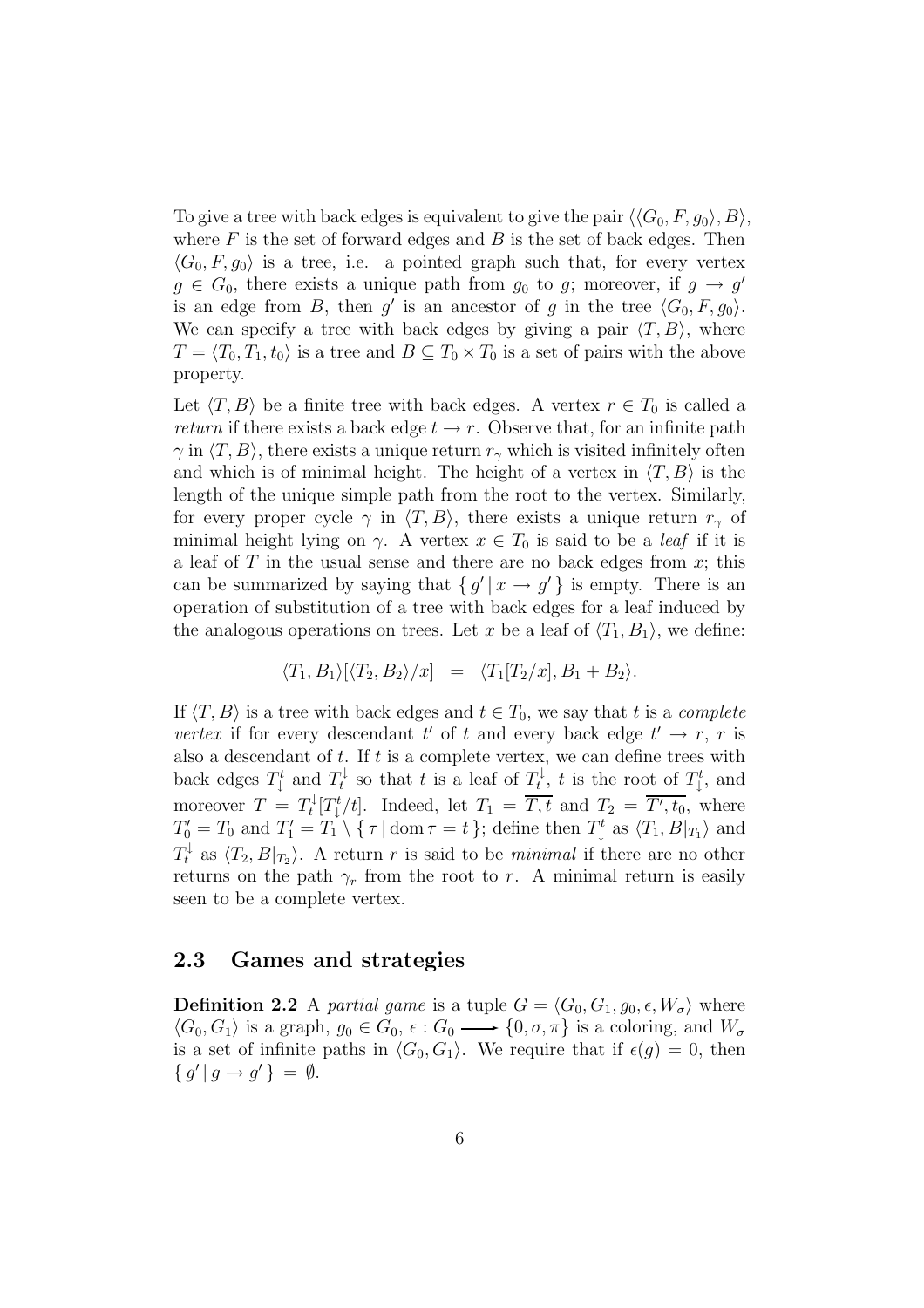The above data must be interpreted as follows:  $G_0$  is the set of *positions* of  $G$ ,  $g_0$  is the *initial position* and  $G_1$  is the set of possible moves. For a position  $g \in G_0$ , if  $\epsilon(g) = \sigma$ , then it is player  $\sigma$  who must move, if  $\epsilon(q) = \pi$ , it is  $\pi$ 's turn to move. A position  $q \in G_0$  is final if there are no possible moves from g, i.e. if  $\{g' | g \rightarrow g'\} = \emptyset$ . In this case, if  $\epsilon(g) = \sigma$ , then player  $\sigma$  loses, if  $\epsilon(g) = \pi$ , then player  $\pi$  loses, if  $\epsilon(g) = 0$ , then it is a draw and we call g a partial final position. We shall write  $X_G$  for the set  $\{x \in G_0 \mid \epsilon(x)=0\}$  of partial final positions of G. Finally,  $W_{\sigma}$  is the set of infinite plays which are *wins for player*  $\sigma$ . We define  $W_{\pi}$  to be the complement of  $W_{\sigma}$ ; we assume that there are no infinite draws so that  $W_{\pi}$  is meant to be the set of infinite plays which are wins for player  $\pi$ . A game is a partial game G such that  $X_G = \emptyset$ . We shall say that a partial game is *bipartite* if  $\epsilon(g) \neq \epsilon(g')$  for every move  $g \to g'$ .

In the definitions below, G will be a fixed a partial game as defined in 2.2.

**Definition 2.3** A winning strategy for player  $\sigma$  in G is a non empty set  $S$  of paths in  $G$  satisfying the following properties:

- $\gamma \in S$  implies dom  $\gamma = q_0$ ,
- $\gamma_1 \star \gamma_2 \in S$  implies  $\gamma_1 \in S$ ,
- if  $\gamma \in S$  and  $\epsilon(\text{cod } \gamma) = \pi$ , then  $\gamma * \tau \in S$  for every  $\tau \in G_1$  such that dom  $\tau = \text{cod } \gamma$ ,
- if  $\gamma \in S$  and  $\epsilon(\text{cod } \gamma) = \sigma$ , then there exists  $\tau \in G_1$  such that dom  $\tau = \text{cod } \gamma$  and  $\gamma \star \tau \in S$ ,
- if  $\gamma$  is an infinite path in G such that for every  $n \geq 0$  the prefix of  $γ$  of length *n* belongs to *S*, then  $γ$  belongs to  $W<sub>σ</sub>$ .

A strategy for player  $\sigma$  in G is a nonempty set S of paths in G such that the first three properties hold. Let  $\gamma$  be a path in G, we say that  $\gamma$  has been played according to the strategy S if there exists a path  $\gamma_0$  such that  $\gamma_0 \star \gamma \in S$ .

**Definition 2.4** A bounded memory winning strategy for player  $\sigma$  in G is a pair  $(S, \psi)$ , where  $S = \langle S_0, S_1, s_0 \rangle$  is a finite reachable pointed graph and  $\psi : S \longrightarrow \langle G_0, G_1, g_0 \rangle$  is a morphism of pointed graphs. The following properties hold: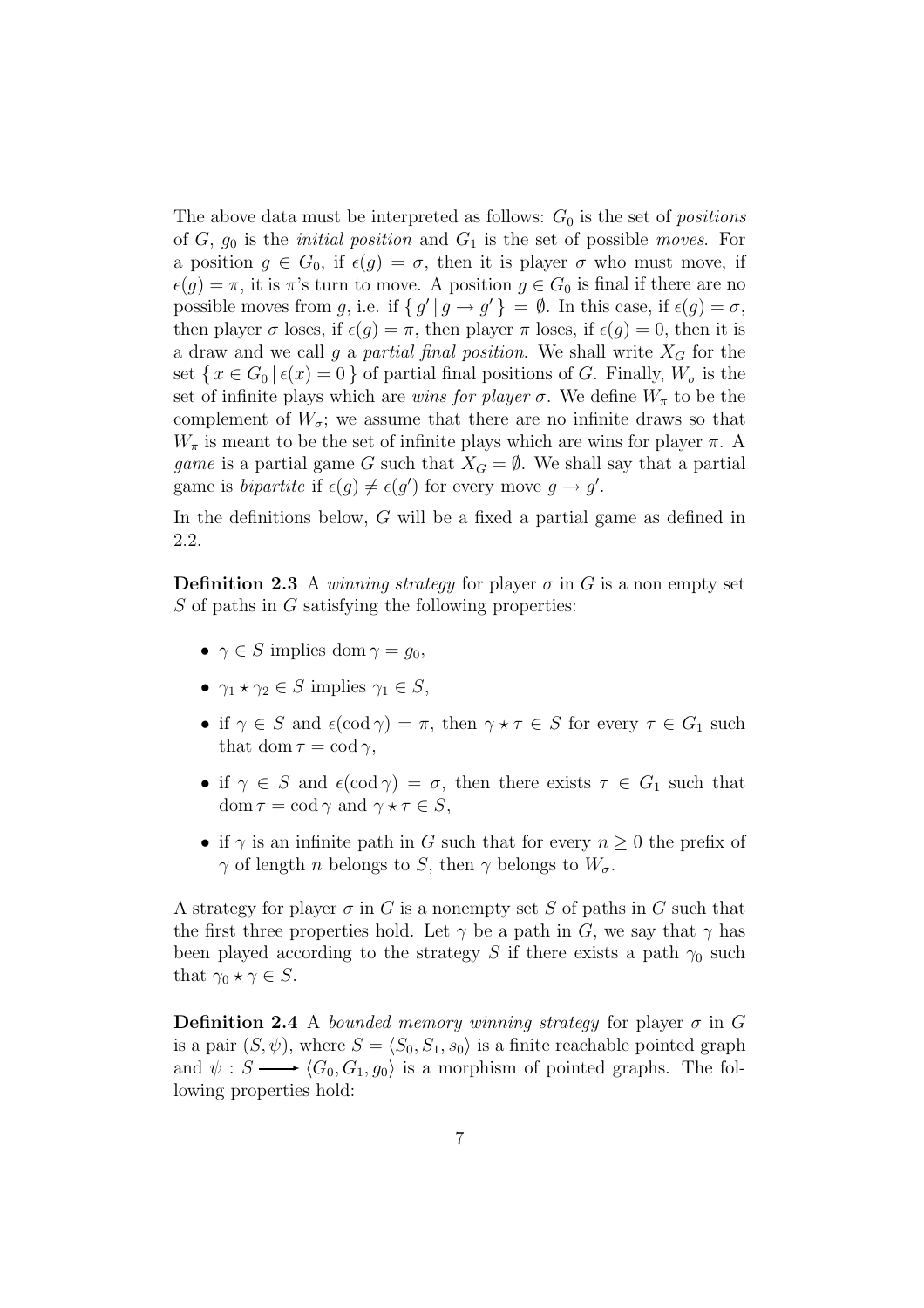- If  $s \in S_0$  and  $\epsilon(\psi(s)) = \pi$ , then for every  $\tau \in G_1$  such that dom  $\tau =$  $\psi(s)$  there exists a transition  $\tau' \in S_1$  such that dom  $\tau' = s$  and  $\psi(\tau')=\tau,$
- if  $s \in S$  and  $\epsilon(\psi(s)) = \sigma$ , then there exists  $\tau' \in S_1$  such that  $dom \tau' = s$ ,
- if  $\gamma$  is an infinite path in S, then  $\psi \circ \gamma \in W_{\sigma}$ .

**Lemma 2.5** Let  $(S, \psi)$  be a bounded memory winning strategy for player σ. Then the set of paths

 $\psi S = \{ \psi \circ \gamma \mid \gamma \text{ is a path in } S \text{ and } \text{dom } \gamma = s_0 \}$ 

is a winning strategy for player  $\sigma$  as defined in 2.3.

## **3 The theory of** µ**-lattices and the hierarchy**

We begin by defining  $\mu$ -lattices and the hierarchy. We shall later give an equivalent but more combinatorial definition of  $\mu$ -lattices using partial games. This approach will allow us to have a combinatorial grasp on the hierarchy.

**Definition 3.1** The set of terms  $\Lambda_{\omega}$  and the arity-function  $a : \Lambda_{\omega} \longrightarrow \mathbb{N}$ are defined by induction as follows:

- 1.  $\bigwedge_k \in \Lambda_\omega$  and  $a(\bigwedge_k) = k$ , for  $k \geq 0$ .
- 2.  $\bigvee_k \in \Lambda_\omega$  and  $a(\bigvee_k) = k$ , for  $k \geq 0$ .
- 3. If  $\phi \in \Lambda_{\omega}$ ,  $a(\phi) = k$ , and  $\phi_i \in \Lambda_{\omega}$  for  $i = 1, \ldots, k$ , then  $\phi \circ$  $(\phi_1,\ldots,\phi_k) \in \Lambda_\omega$  and  $a(\phi \circ (\phi_1,\ldots,\phi_k)) = \sum_{i=1,\ldots,k} a(\phi_i)$ .
- 4. If  $\phi \in \Lambda_{\omega}$ ,  $a(\phi) = k + 1$ , then  $\mu_s \phi \in \Lambda_{\omega}$  and  $a(\mu_s \phi) = k$ , for  $s = 1, \ldots, k + 1.$
- 5. If  $\phi \in \Lambda_{\omega}$ ,  $a(\phi) = k + 1$ , then  $\nu_s \phi \in \Lambda_{\omega}$  and  $a(\nu_s \phi) = k$ , for  $s = 1, \ldots, k + 1.$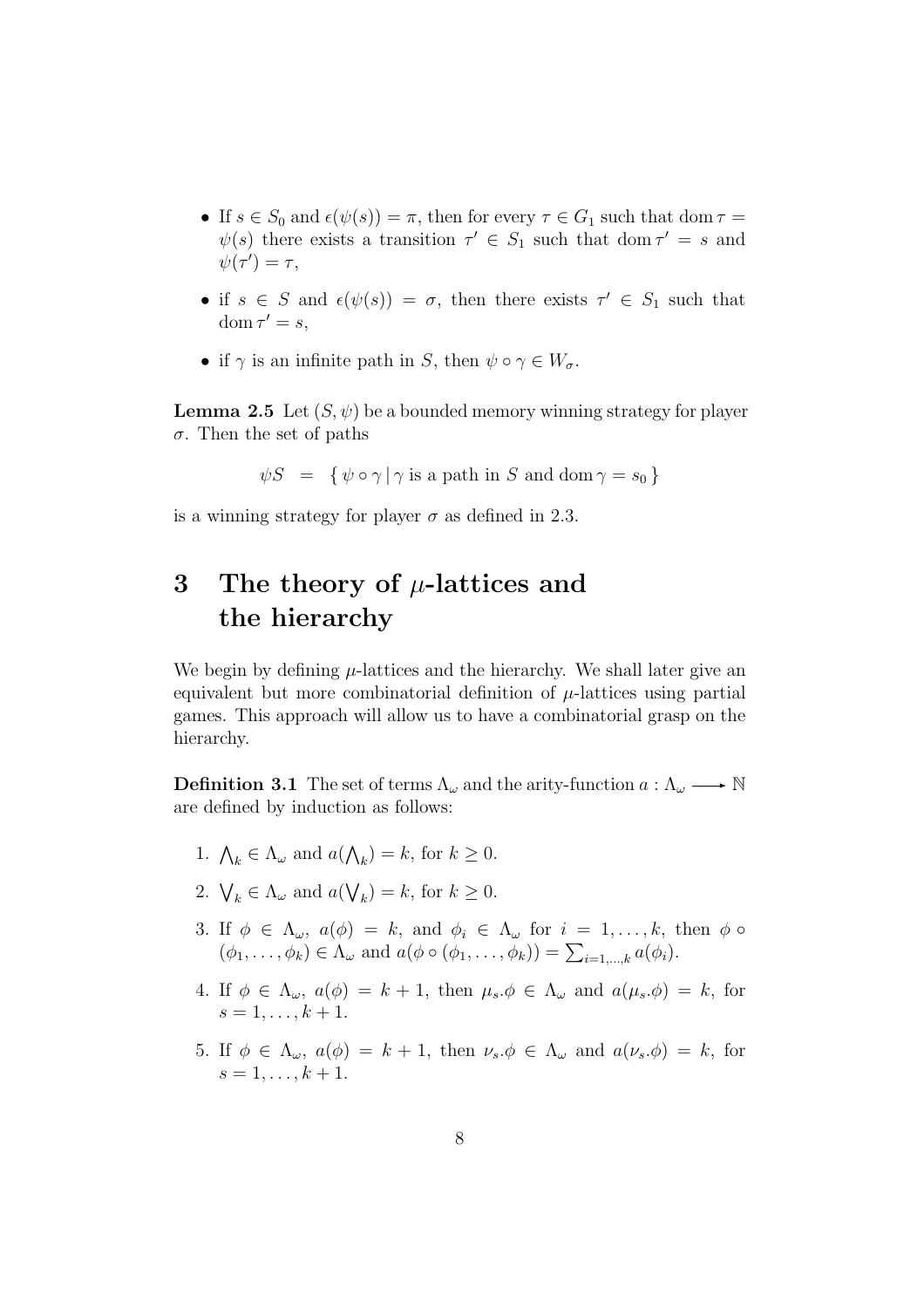**Definition 3.2** Let L be a lattice, we define a partial interpretation of terms  $\phi \in \Lambda_{\omega}, a(\phi) = k$ , as order preserving functions  $|\phi| : L^k \longrightarrow L$ .

- 1.  $|\bigwedge_k |(l_1,\ldots,l_k)| = \bigwedge_{i=1,\ldots,k} l_i$ .
- 2. As in 1, but substituting each symbol  $\bigwedge$  with the symbol  $\bigvee$ .
- 3. Let  $\phi \in \Lambda_{\omega}$ ,  $a(\phi) = k$ , and let  $\phi_i \in \Lambda_{\omega}$  for  $i = 1, \ldots, k$ . Suppose  $|\phi|$ and  $|\phi_i|$  are defined. In this case we define  $|\phi \circ (\phi_1, \dots, \phi_k)|$  to be:

$$
\begin{aligned} |\phi \circ (\phi_1, \dots, \phi_k)|(l_1, \dots, l_h) \\ &= |\phi|(\ |\phi_1|(l_{h_1^-}, \dots, l_{h_1^+}), \dots, |\phi_k|(l_{h_k^-}, \dots, l_{h_k^+})) \,, \end{aligned}
$$

where  $h_i^- = 1 + \sum_{j=1}^{i-1} a(\phi_j)$ ,  $h_i^+ = \sum_{j=1}^{i} a(\phi_j)$  and  $h = h_k^+ = \sum_{i=1}^{k} a(\phi_j)$ . Otherwise  $|\phi \circ (\phi_1, \dots, \phi_k)|$  is undefined.  $_{j=1}^{k} a(\phi_j)$ . Otherwise  $|\phi \circ (\phi_1, \ldots, \phi_k)|$  is undefined.

4. Let  $\phi \in \Lambda_{\omega}$  be such that  $a(\phi) = k + 1$ . Suppose that  $|\phi|$  is defined and let  $s \in \{1, \ldots, k+1\}$ . If for each vector  $(l_1, \ldots, l_k) \in L^k$  the least prefix-point of the order preserving function  $|\phi|(l_1,\ldots,l_{s-1},z,$  $l_s, \ldots, l_k)$  exists, then we define  $|\mu_s, \phi|$  to be:

$$
|\mu_s.\phi|(l_1,\ldots,l_k) = \mu_z.|\phi|(l_1,\ldots,l_{s-1},z,l_s,\ldots,l_k).
$$

Otherwise  $|\mu_s$ . $\phi|$  is undefined.

5. As in 4, but substituting each symbol  $\mu$  with the symbol  $\nu$ , and the word least prefix-point with the word greatest postfix-point.

**Definition 3.3** A lattice L is a  $\mu$ -lattice if the interpretation of terms  $\phi \in \Lambda_{\omega}$  is a total function. Let  $L_1, L_2$  be two  $\mu$ -lattices. An order preserving function  $f: L_1 \longrightarrow L_2$  is a  $\mu$ -lattice morphism if the equality  $|\phi| \circ f^{a(\phi)} = f \circ |\phi|$  holds for all  $\phi \in \Lambda_{\omega}$ . We shall write  $L_{\omega}$  for the category of  $\mu$ -lattices.

**Definition 3.4** We define classes of terms  $\Sigma_n$ ,  $\Pi_n$ ,  $\Lambda_n \subseteq \Lambda_\omega$ , for  $n \geq$ 0. We set  $\Sigma_0 = \Pi_0 = \Lambda_0$ , where  $\Lambda_0$  is the least class which contains  $\bigvee_k$  and  $\bigwedge_k$ ,  $k \geq 0$ , and which is closed under substitution (rule 3 of dofinition 3.1). Suppose that  $\Sigma$  and  $\Pi$  have been defined. We define definition 3.1). Suppose that  $\Sigma_n$  and  $\Pi_n$  have been defined. We define  $\Sigma_{n+1}$  to be the least class of terms which contains  $\Sigma_n \cup \Pi_n$  and which is closed under substitution and the  $\mu$ -operation (rule 4 of definition 3.1). Similarly, we define  $\Pi_{n+1}$  to be the least class of terms which contains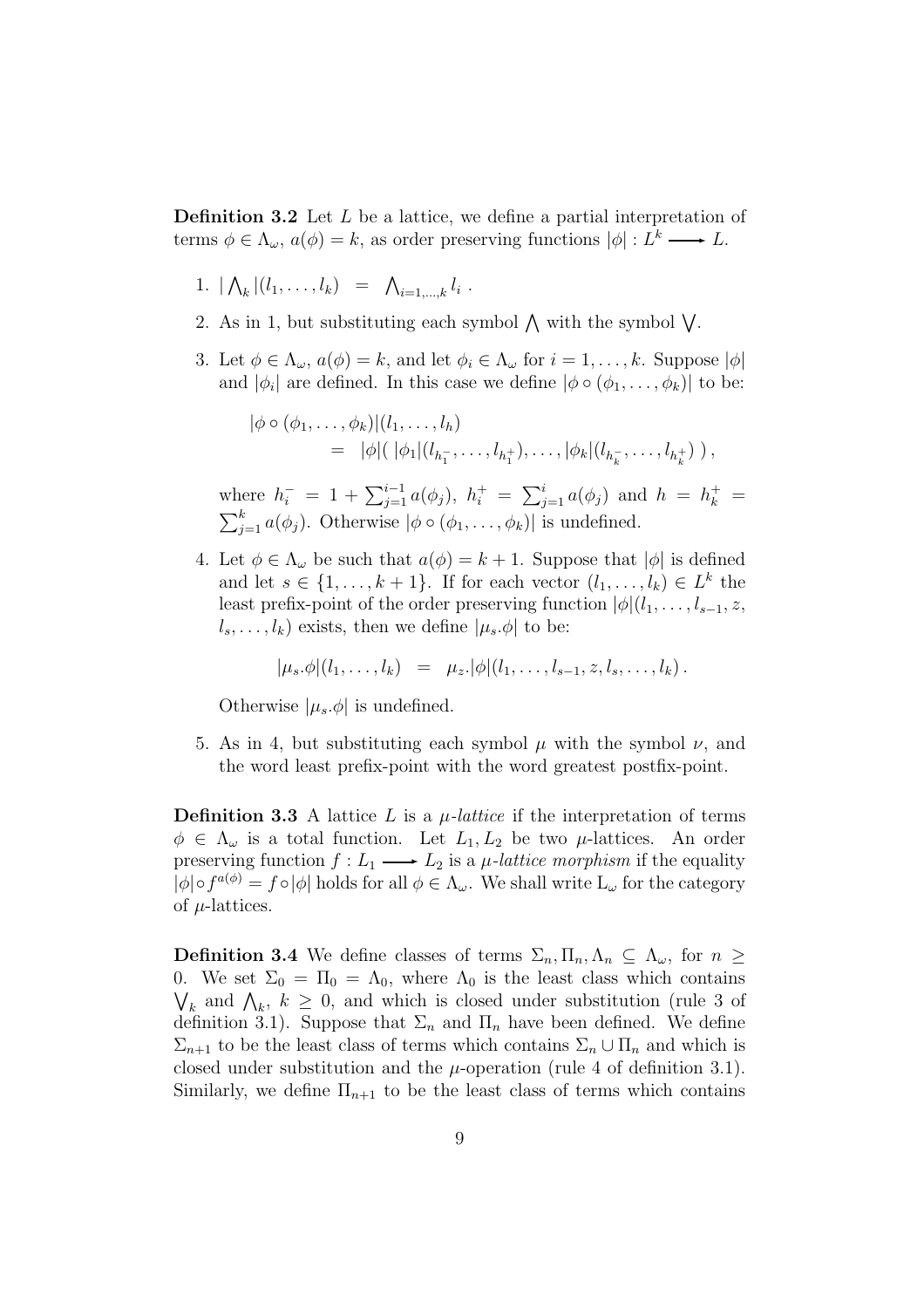$\Sigma_n \cup \Pi_n$  and which is closed under substitution and the *v*-operation (rule 5 of definition 3.1). We let  $\Lambda_n = \Pi_{n+1} \cap \Lambda_{n+1}$  and observe that  $\Lambda_{\omega} = \bigcup_{n \geq 0} \Sigma_n = \bigcup_{n \geq 0} \Pi_n = \bigcup_{n \geq 0} \Lambda_n.$ 

**Definition 3.5** We say that a lattice is a  $\Sigma_n$ -model if for every  $\phi \in \Sigma_n$  $|\phi| : L^{a(\phi)} \longrightarrow L$  is defined. Let  $L_1, L_2$  be two  $\Sigma_n$ -models, an order preserving function  $f: L_1 \longrightarrow L_2$  is a morphism of  $\Sigma_n$ -models if for every  $\phi \in \Sigma_n$  the equality  $f \circ |\phi| = |\phi| \circ f^{a(\phi)}$  holds. We let  $S_n$  be the category of  $\Sigma_n$ -models and morphisms of  $\Sigma_n$ -models. We define in a similar way a  $\Pi_n$ -model, a morphism of  $\Pi_n$ -models and the category  $P_n$ , a  $\Lambda_n$ -model, a morphism of  $\Lambda_n$ -models and the category  $L_n$ .

Clearly  $L_0$  is the category of lattices and we have inclusion of categories



The **alternation hierarchy problem** for the theory of  $\mu$ -lattices can be stated in the following way: is there a number  $n \geq 0$  and a category  $C_n$  among  $S_n, P_n, L_n$  such that the inclusion functor  $L_\omega \longrightarrow C_n$  is an equivalence of categories? If such a  $C_n$  exists, then  $C_n = L_{\omega}$ , since if P is a partially ordered set which is order-isomorphic to a  $\mu$ -lattice, then it is itself a  $\mu$ -lattice; as a consequence for every  $m>n$  all the  $S_m, P_n$  and  $L_n$  are equal to  $L_\omega$ .

**Theorem 3.6** The alternation hierarchy for the theory of  $\mu$ -lattices is strict, i.e. there is no positive integer n such that  $L_n = L_\omega$ .

*Proof.* For every  $n \geq 0$ , we exhibit in 4.12 a sub- $\Lambda_n$ -model  $\mathcal{J}_{n,P}$  of the free  $\mu$ -lattice  $\mathcal{J}_P$  over the partially ordered set P. The  $\Lambda_n$ -model  $\mathcal{J}_{n,P}$ is the free  $\Lambda_n$ -model over the partially ordered set P, in particular it is generated by P and the inclusion  $i_{n,P}$  :  $\mathcal{J}_{n,P} \longrightarrow \mathcal{J}_P$  preserves the generators. If  $L_n = L_{\omega}$ , then  $i_{n,P}$  has to be an isomorphism; however, we show in 6.2 that  $i_{n,P}$  is a proper inclusion for every  $n \geq 0$  if P contains an antichain of cardinality six. an antichain of cardinality six.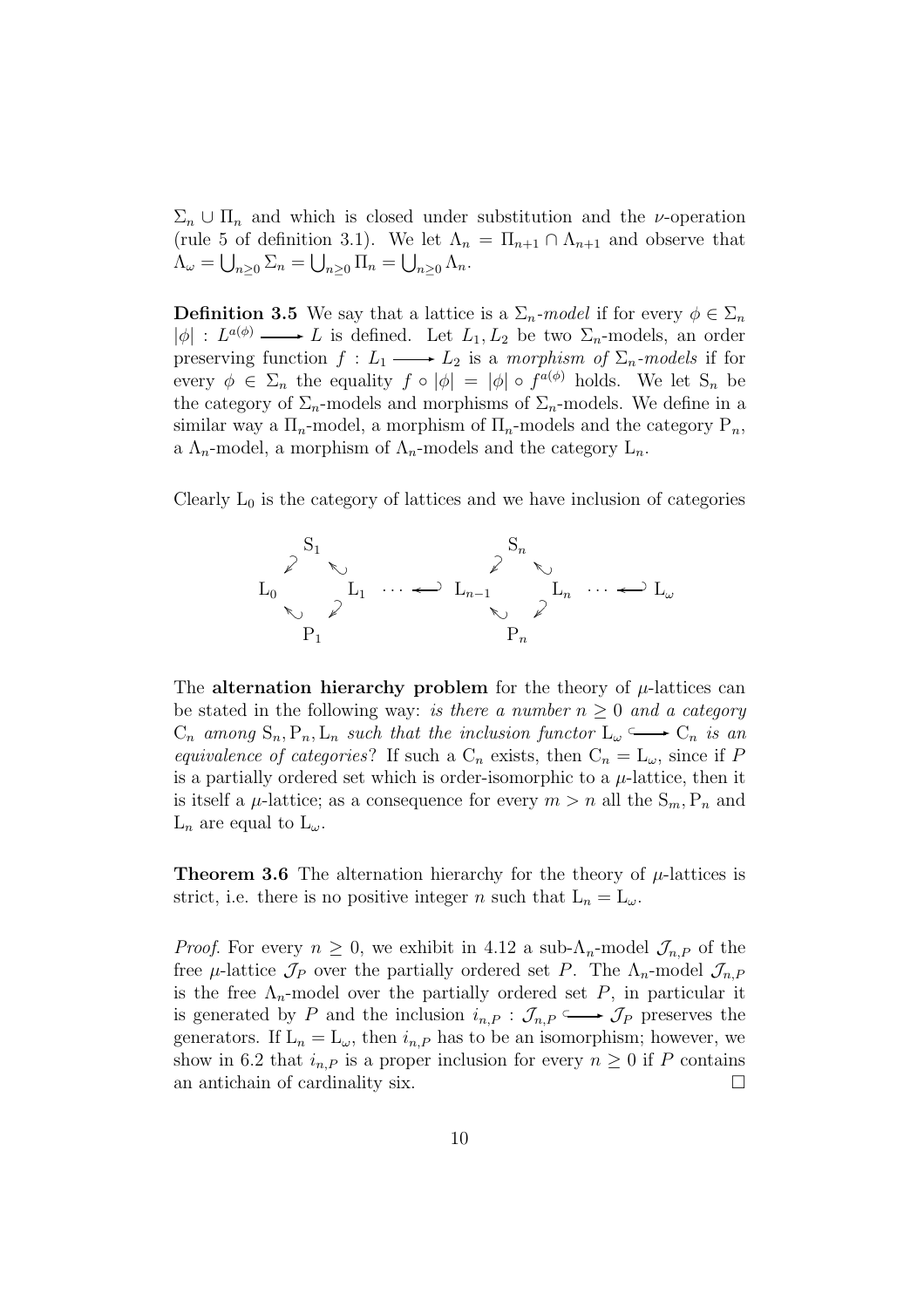The alternation hierarchy problem for a class  $\mathcal K$  of  $\mu$ -lattices can be stated as follows. Let  $\overline{\mathcal{K}}_{\omega}$  be the quasi-variety generated by the class of  $\mu$ lattices K in  $\mathcal{L}_{\omega}$ , by which we mean the closure of the full sub-category determined by objects in  $K$  under products, sub-objects and regular epis. Similarly let  $\overline{\mathcal{K}}_n$  be the quasi-variety generated by the class  $\mathcal{K}$  in  $L_n$ . The inclusion functors  $L_{\omega} \longrightarrow L_n$  restrict to inclusions  $\overline{\mathcal{K}}_{\omega} \longrightarrow \overline{\mathcal{K}}_n$  and the problem is to determine whether there exists a number  $n \geq 0$  such that the above inclusion is an equivalence. The above theorem has the following consequence.

**Theorem 3.7** The alternation hierarchy for the class of complete lattices is strict.

*Proof.* Let  $K$  be the class of complete lattices. Since every free  $\mu$ -lattice can be embedded in a complete lattice by a morphism of  $\mu$ -lattices, as proved in [San00a, San00b], then  $\overline{\mathcal{K}}_{\omega} = L_{\omega}$ . Similarly  $\overline{\mathcal{K}}_{n} = L_{n}$ , since  $\mathcal{J}_{n,P}$  is the free  $\Lambda_n$ -model, so that free  $\Lambda_n$ -models can be embedded into complete lattices. However  $\mathcal{L}_n \neq \mathcal{L}_n$ . complete lattices. However  $L_n \neq L_{\omega}$ .

The theory of  $\mu$ -lattices has an equivalent presentation by means of a class  $J$  of partial games, cf. 2.2, which are a sort of combinatorial terms. A partial game G in this class comes always with its set of partial final positions  $X_G$ ; given a lattice L we can define the partial interpretation of games  $G \in \mathcal{J}$  as order preserving functions  $|G| : L^{X_G} \longrightarrow L$ . A lattice L turns out to be a  $\mu$ -lattice if and only if the interpretation of a partial game  $G \in \mathcal{J}$  is always defined.

**Definition 3.8** A partial game G is in the class L if and only if  $\langle G_0, G_1, g_0 \rangle$ is a finite tree with back edges and moreover  $\gamma \in W_{\sigma}$  if and only if  $\epsilon(r_{\gamma}) = \pi$ . If  $G \in \mathcal{L}$ , we denote by  $R(G)$  the set of positions which are returns of  $\langle G_0, G_1, g_0 \rangle$  and by  $\chi(G)$  the number card  $G_0 + \text{card } R(G)$ .

When specifying a partial game  $G \in \mathcal{L}$  we shall omit to give the set  $W_{\sigma}$ , since this is determined by the underlying tree with back edges and the coloring  $\epsilon$ .

**Definition 3.9** On the class  $\mathcal{L}$  the following constants and operations are defined.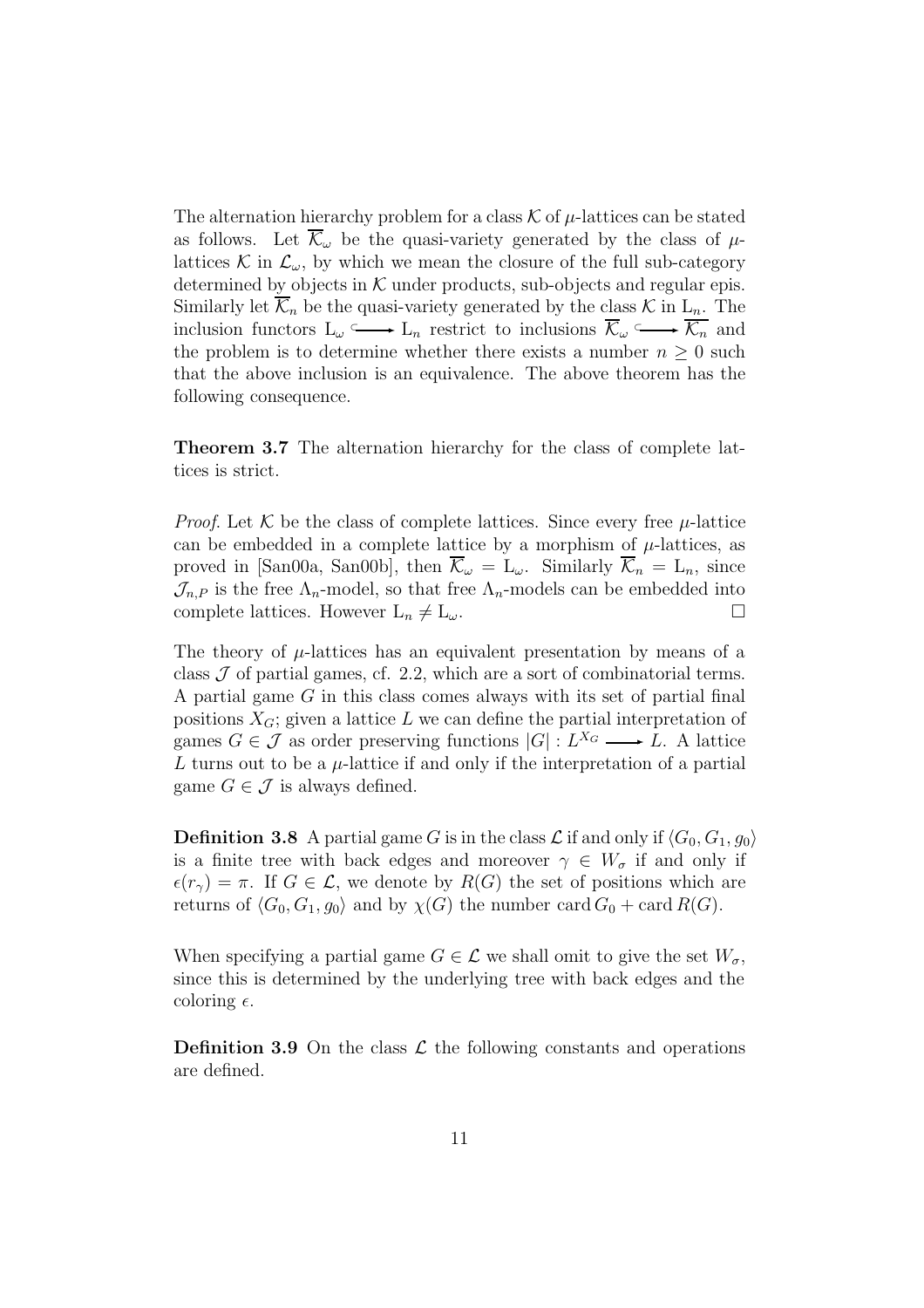- 0.  $x$  is the partial game with just one partial final position, which we call again x.
- 1. Let I be a finite set, the partial game  $\bigwedge_I$  has starting position  $\bigwedge_{\alpha \in I} I_{\alpha}(\bigwedge_{\alpha \in I} I_{\alpha}(\bigwedge_{\alpha \in I} I_{\alpha}) = \pi$ , partial final positions i and mayor  $\bigwedge_{\alpha \in I} I_{\alpha}$  for  $\wedge_0 \notin I$ ,  $\epsilon(\wedge_0) = \pi$ , partial final positions i and moves  $\wedge_0 \to i$  for every  $i \in I$ .
- 2. Let I be a finite set, the partial game  $\bigvee_I$  is defined in a similar way:<br>it has starting position  $\bigvee_I \mathcal{A}_I$   $\epsilon(\bigvee_I) = \epsilon$ , partial final positions is it has starting position  $\vee_0 \notin I$ ,  $\epsilon(\vee_0) = \sigma$ , partial final positions i and moves  $\vee_0 \rightarrow i$  for every  $i \in I$ .
- 3. Substitution. Let G and H be partial games in  $\mathcal L$  and let  $x \in X_G$ . The underlying pointed graph of the game  $G[H/x]$  is obtained by substitution of the tree with back edges underlying  $H$  for  $x$  in the tree with back edges underlying G. The coloring  $\epsilon$  is defined accordingly, i.e. if  $g \neq x$  is a position coming from  $G_0$ , then  $\epsilon(g)$  is as in G, otherwise, for a position h coming from  $H_0$ ,  $\epsilon(h)$  is as in H.
- 4.  $\mu$ -operation. Let  $G \in \mathcal{L}$  be a partial game and let  $x \in X_G$ . The underlying graph of the game  $\mu_x.G[x]$  is the same as the underlying graph of G with one more move  $x \to g_0$ . The initial position of  $\mu_x.G[x]$  is x and we let  $\epsilon(x) = \sigma$ .
- 5. *v*-operation. Let  $G \in \mathcal{L}$  be a partial game and let  $x \in X_G$ . The underlying pointed graph of  $\nu_x.G[x]$  is the same as the underlying graph of  $\mu_x.G[x]$ , however we let  $\epsilon(x) = \pi$ .
- It is useful to have a picture of those operations.
	- 0. The game  $x$  is



1. 2. Let  $I = \{i_1, \ldots, i_n\}$  be a finite set. The games  $\bigwedge_I$  and  $\bigvee_I$  are:

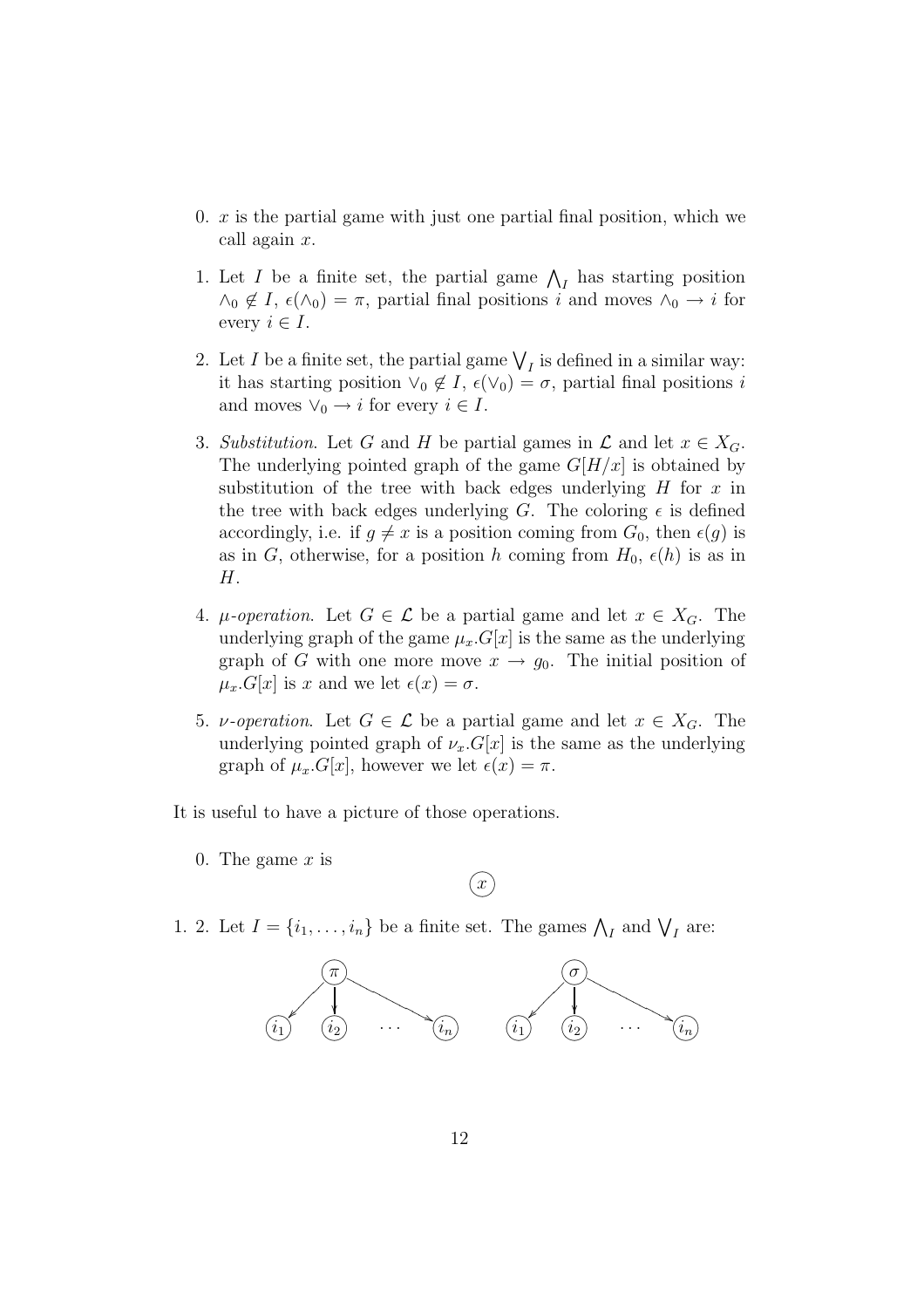3. Let G, H be partial games in  $\mathcal L$  and let  $x \in X_G$ . We represent those games as:





4. 5. Let G be a partial game in  $\mathcal L$  and let  $x \in X_G$ . This game can be represented as above. We represent the games  $\mu_x.G[x]$  and  $\nu_x.G[x]$ as:



**Definition 3.10** We let  $\mathcal{J}$  be the class of games  $G \in \mathcal{L}$  for which the following two conditions hold, for every  $r \in R(G)$ :

- 1. there exists a unique back edge  $P(r) \rightarrow r$ ,
- 2. there exists a unique move  $r \to S(r)$ .

We let K be the class of games  $G \in \mathcal{L}$  for which only the first of the two conditions above holds, for any  $r \in R(G)$ .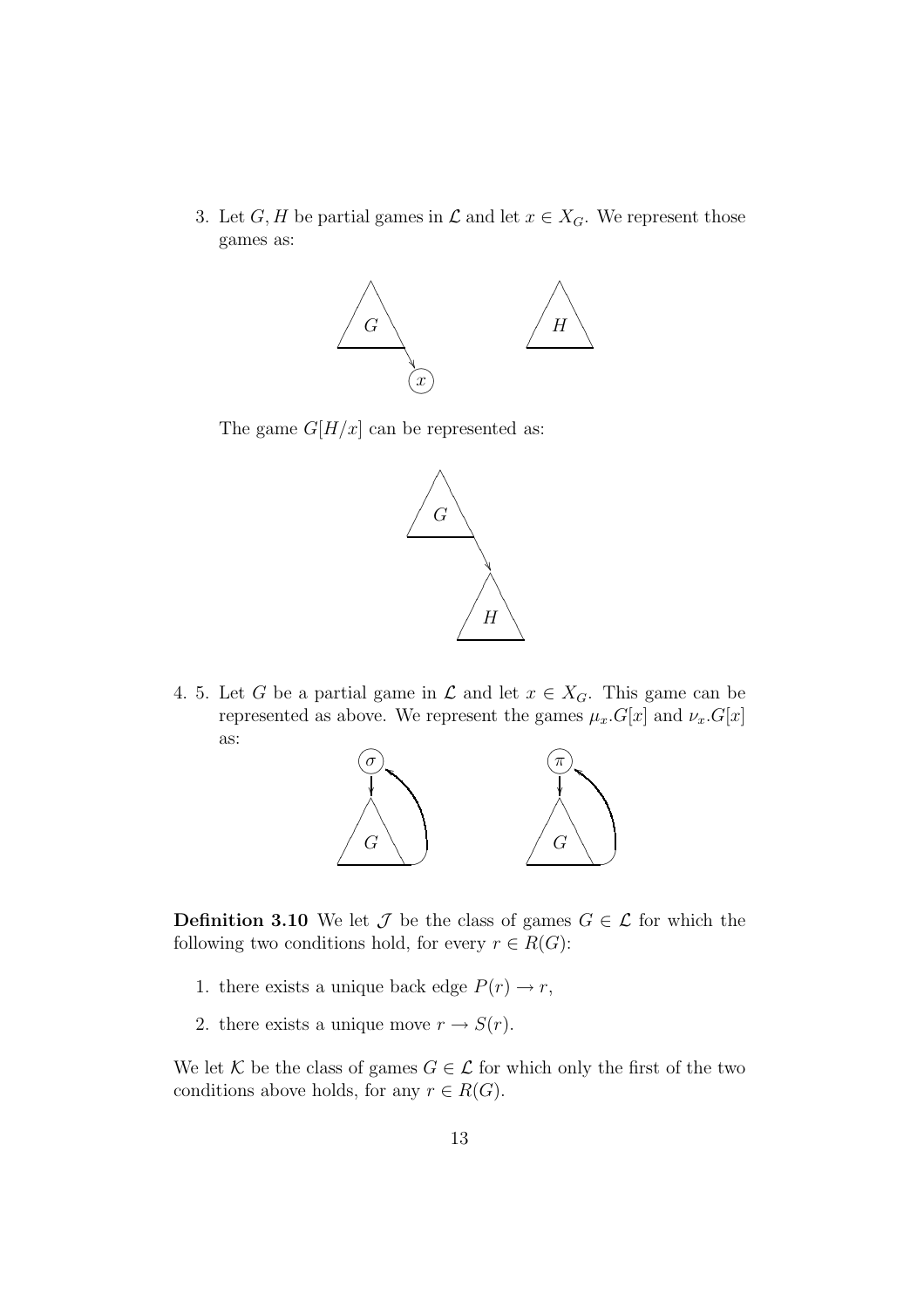We have the inclusion of classes  $\mathcal{J} \subseteq \mathcal{K} \subseteq \mathcal{L}$ , but those classes are essentially the same. A more detailed account of the equivalence between  $\mathcal J$  and  $\mathcal K$  is given in the proof of theorem 5.2.

We shall write  $G = H$  if  $G, H$  are partial games and there exists an isomorphism of structure between them. This means that there exists an isomorphism f of the underlying pointed graphs such that  $\epsilon = \epsilon \circ f_0$  and such that  $\gamma \in W_{\sigma}$  if and only if  $f \circ \gamma \in W_{\sigma}$ . Substitution satisfies the commutativity rule  $(G[H/x])[K/y]=(G[K/y])[H/x]$  if  $x, y \in X_G$  and  $x \neq y$ . Hence if  ${ H_x }_{x \in X_G}$  is a collection of games in  $\mathcal{L}$ , we shall write by  $G[H_x/x]_{x\in X_G}$  for any sequence of substitutions.

**Remark 3.11** It is possible to show that the class  $\mathcal{J}$  is the least subclass of  $\mathcal L$  which is closed under the constants and the operations of definition 3.9. Indeed, a stronger result holds: a partial game  $G \in \mathcal{J}$  has a unique form  $x$ ,  $\bigwedge_I [H_i/i]_{i\in I}$ ,  $\bigvee_I [H_i/i]_{i\in I}$ ,  $\mu_x$ .  $H[x]$ ,  $\nu_x$ .  $H[x]$ , where H or the  $H_i$ <br>satisfy  $\chi(H) \leq \chi(G)$  and  $\chi(H) \leq \chi(G)$ . Hence in what follows, we shall satisfy  $\chi(H) < \chi(G)$  and  $\chi(H_i) < \chi(G)$ . Hence, in what follows, we shall be able to define by induction on the structure of partial games in  $\mathcal{J}$ .

In a similar way as we did before, we define a partial interpretation for games in  $\mathcal{J}$ .

**Definition 3.12** Let L be a lattice. We define an interpretation of partial games  $G \in \mathcal{J}$  as order preserving functions  $|G| : L^{X_G} \longrightarrow L$ . The correspondence sending G to  $|G|$  is in general only a partial function, i.e.  $|G|$  could sometime be undefined.

- 0. Let  $G = x$  so that  $X_G = \{x\}$ . We let  $|G|(\lambda) = \lambda(x)$ .
- 1. Let  $G = \bigwedge_I [H_i/i]_{i \in I}$ , so that  $X_G = \sum_{i \in I} X_{H_i}$ . If the  $\{|H_i|\}_{i \in I}$  are defined then we define defined, then we define

$$
|G|(\lambda) = \bigwedge_{i \in I} |H_i|(\lambda_{H_i}),
$$

where  $\lambda_{H_i}$  is the restriction of  $\lambda$  to  $X_{H_i}$ . Otherwise  $|G|$  is undefined.

- 2. As in 1, but substituting each symbol  $\wedge$  with the symbol  $\vee$ .
- 4. Let  $G = \mu_x.H[x]$  so that  $X_H = X_G \cup \{x\}$ . If |H| is defined and if also for each collection  $\lambda \in L^{X_G}$  there exists the least prefix-point of the unary order preserving function

$$
\phi(\,l\,)\quad =\quad |H|(\lambda^l)\,,
$$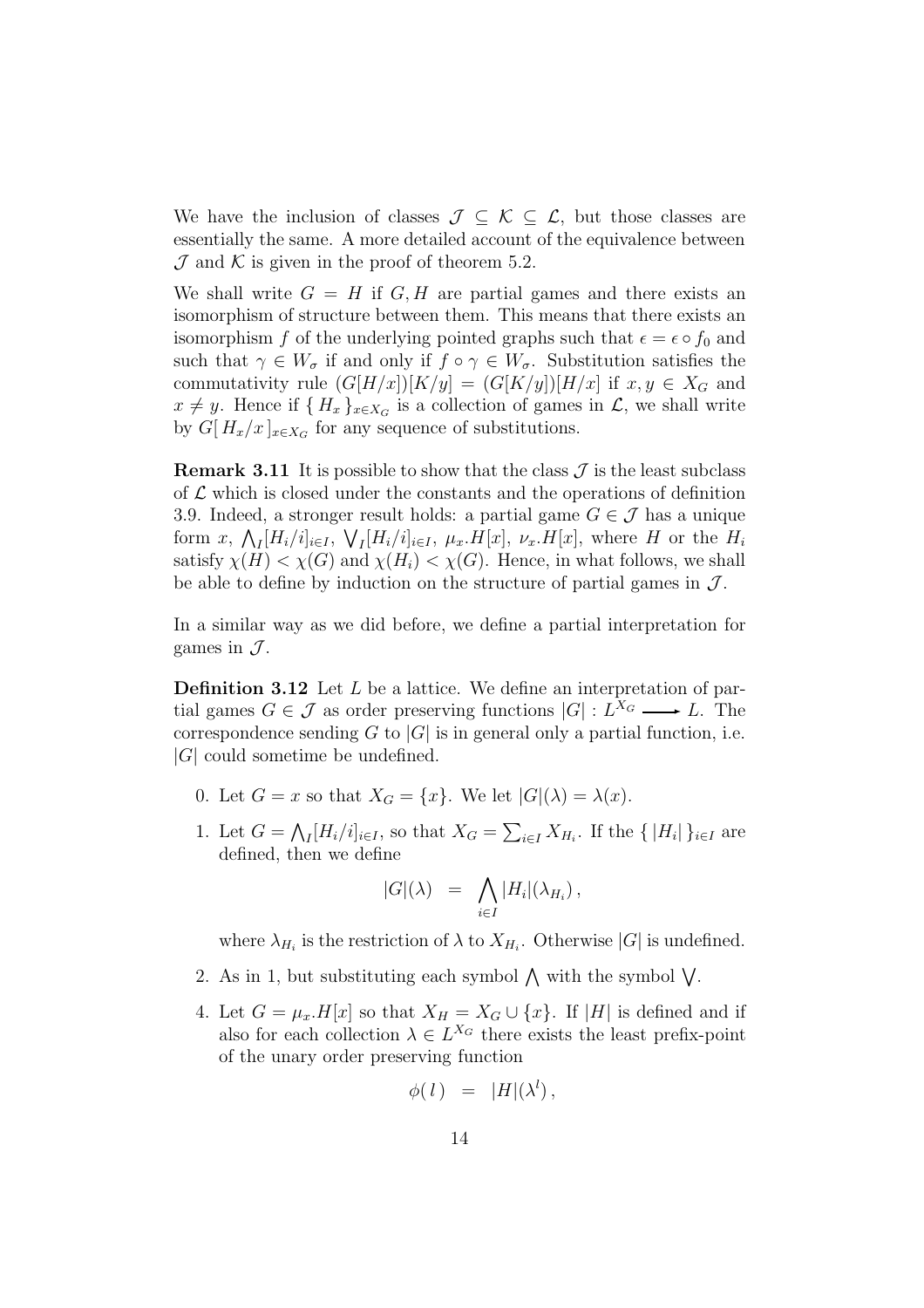where  $\lambda^l(y) = \lambda(y)$  if  $y \neq x$  and  $\lambda^l(x) = l$ , then we define

$$
|G|(\lambda) = \mu_z.\phi(z).
$$

Otherwise  $|G|$  is undefined.

5. As in 4, but substituting each symbol  $\mu$  with the symbol  $\nu$ , and the word least prefix-point with the word greatest postfix-point.

**Proposition 3.13** A lattice L is a  $\mu$ -lattice if and only if  $|G|$  is defined on L for every game  $G \in \mathcal{J}$ . An order preserving function  $f: L_1 \longrightarrow L_2$ is a  $\mu$ -lattice morphism if for all  $G \in \mathcal{J}$  we have  $f \circ |G| = |G| \circ f^{X_G}$ , i.e.

$$
f(|G|(\lambda)) = |G|(f \circ \lambda),
$$

for every  $\lambda \in L_1^{X_G}$ .

Proof. Using the correspondence between the rules of definition 3.1 and the operations defined in 3.9, inductively define for each  $\phi \in \Lambda_{\omega}$  a pair  $\langle G_{\phi}, \lambda_{\phi} \rangle$  where  $G_{\phi} \in \mathcal{J}$  and  $\lambda_{\phi} : a(\phi) \longrightarrow X_{G_{\phi}}$  is a bijection, with the following property: for each lattice L,  $G_{\phi}$  is defined on L if and only if  $\phi$ is defined and moreover

$$
|\phi|(\lambda) = |G_{\phi}|(\lambda \circ \lambda_{\phi}).
$$

This shows that if L is a lattice such that  $|G|$  is defined on L for every  $G \in \mathcal{J}$ , then L is a  $\mu$ -lattice. The above formula leads to show that if f preserves the interpretation of games, then it is a  $\mu$ -lattice morphism:

$$
f \circ |\phi|(\lambda) = f \circ |G_{\phi}|(\lambda \circ \lambda_{\phi})
$$
  
=  $|G_{\phi}|(f \circ \lambda \circ \lambda_{\phi})$   
=  $|\phi|(f \circ \lambda)$ .

On the other hand, assign to each  $G \in \mathcal{J}$  a pair  $\langle \phi_G, \lambda_G \rangle$  where  $\phi_G \in \Lambda_\omega$ and  $\lambda_G : a(\phi_G) \longrightarrow X_G$  is a bijection, so that for each lattice L,  $|\phi_G|$  is defined on L if and only if  $|G|$  is defined on L; moreover

$$
|\phi_G|(\lambda) = |G|(\lambda \circ \lambda_G).
$$

This is done by induction on the structure of games in  $\mathcal{J}$ , cf. 3.11. The game x is sent to  $\bigwedge_1$ , the game  $\bigwedge_I [G_i/i]_{i\in I}$  is sent to  $\bigwedge_k \circ (\phi_{G_{\psi(1)}}, \ldots, \phi_{G_{\psi(k)}}),$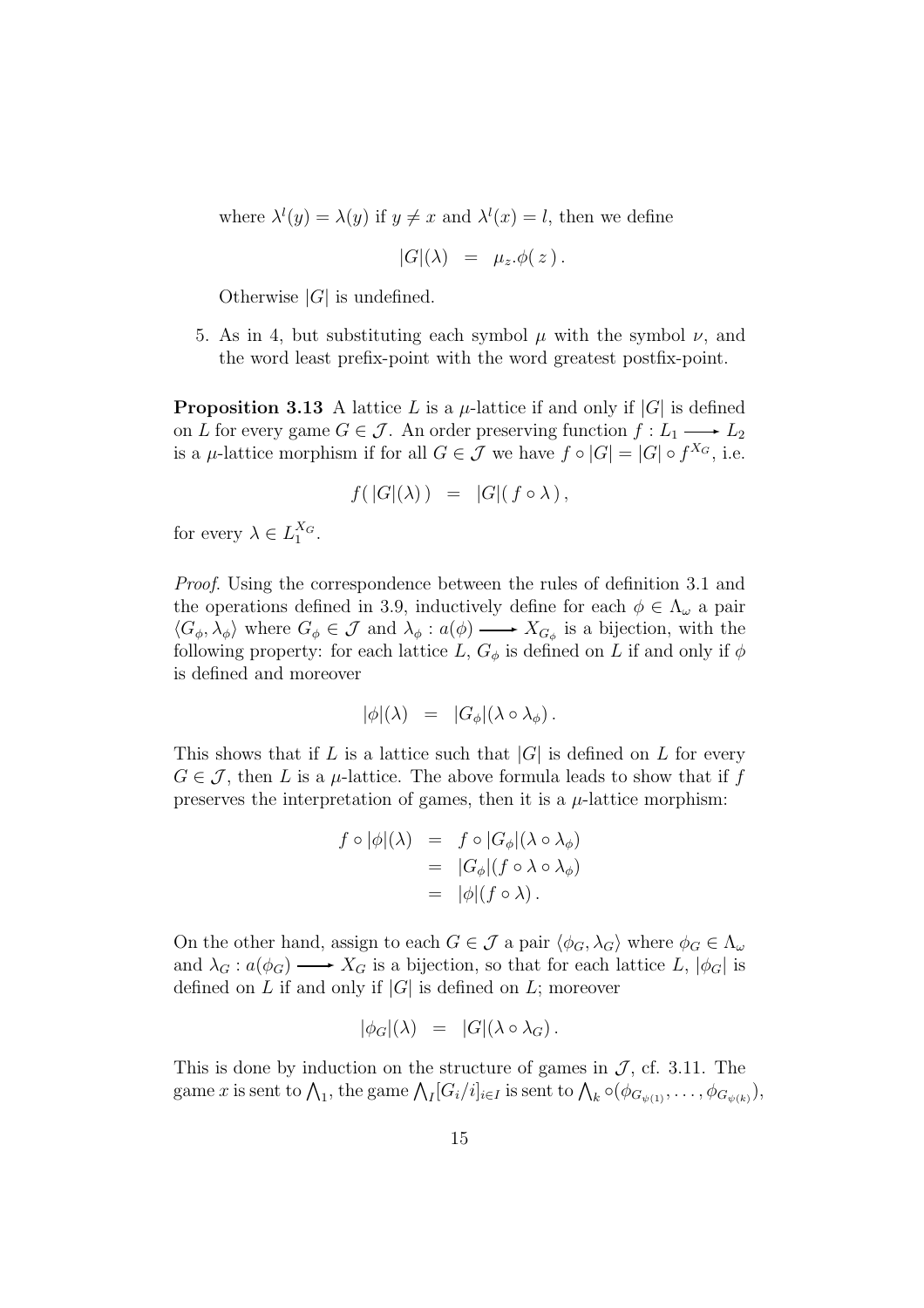where  $\psi : k \longrightarrow I$  is a bijection, and  $\mu_x.G[x]$  is sent to  $\mu_s.\phi_G$  where  $s =$  $\lambda_G^{-1}(x)$ . Similar definitions are given for games of the form  $\bigvee_I [G_i/i]_{i\in I}$ and  $\nu_x.G[x]$ .

The above assignment leads to show that if  $L$  is a  $\mu$ -lattice, i.e. if for each  $\phi \in \Lambda_{\omega}$  | $\phi$ | is defined on L, then for every  $G \in \mathcal{J}$  |G| is defined on L too. A morphisms which preserves the interpretation of terms will also preserve the interpretation of games:

$$
f \circ |G|(\lambda) = f \circ |G|(\lambda \circ \lambda_G^{-1} \circ \lambda_G)
$$
  
=  $f \circ |\phi_G|(\lambda \circ \lambda_G^{-1})$   
=  $|\phi_G|(f \circ \lambda \circ \lambda_G^{-1})$   
=  $|G|(f \circ \lambda \circ \lambda_G^{-1} \circ \lambda_G)$   
=  $|G|(f \circ \lambda)$ .

**Definition 3.14** We define by induction classes of partial games  $S_n$ ,  $\mathcal{P}_n$ ,  $\mathcal{L}_n$ , for  $n \geq 0$ . We set  $\mathcal{S}_0 = \mathcal{P}_0 = \mathcal{L}_0$ , where  $\mathcal{L}_0$  is the least class which contains  $x, V_I$  and  $\Lambda_I$ , where I is a finite set, and which is closed under<br>substitution. Suppose that S, and  $\mathcal{P}_I$  have been defined. We define S. substitution. Suppose that  $S_n$  and  $\mathcal{P}_n$  have been defined. We define  $S_{n+1}$ to be the least class of games which contains  $S_n \cup \mathcal{P}_n$  and which is closed under substitution and the  $\mu$ -operation. Similarly, we define  $\mathcal{P}_{n+1}$  to be the least class of games which contains  $S_n \cup \mathcal{P}_n$  and which is closed under substitution and the *v*-operation. We let  $\mathcal{L}_n = \mathcal{S}_{n+1} \cap \mathcal{P}_{n+1}$  and observe that  $\mathcal{J} = \bigcup_{n\geq 0} \mathcal{S}_n = \bigcup_{n\geq 0} \mathcal{P}_n = \bigcup_{n\geq 0} \mathcal{L}_n$ .

**Proposition 3.15** A lattice is a  $\Sigma_n$ -model if and only if for every  $G \in \mathcal{S}_n$  $|G| : L^{X_G} \longrightarrow L$  is defined. Let  $L_1, L_2$  be two  $\Sigma_n$ -models, an order preserving function  $f: L_1 \longrightarrow L_2$  is a morphism of  $\Sigma_n$ -models if and only if for every  $G \in \mathcal{S}_n$  we have  $f \circ |G| = |G| \circ f^{X_G}$ . Analogous results hold for the classes  $\mathcal{P}_n$  and  $\mathcal{L}_n$ ,  $\Pi_n$ -models, and  $\Lambda_n$ -models,  $\Pi_n$ -morphisms and  $\Lambda_n$ -morphisms, respectively.

*Proof.* The transformation of terms into partial games  $\phi \mapsto \langle G_{\phi}, \lambda_{\phi} \rangle$ , which we defined in the proof of proposition 3.13, restricts to a transformation  $\Sigma_n \longrightarrow \mathcal{S}_n$ , so that if G is defined on L for every  $G \in \mathcal{S}_n$ , then L is a  $\Sigma_n$ -model, and a lattice morphism which preserves the interpretation of every partial game in  $S_n$  is a morphism of  $\Sigma_n$ -models.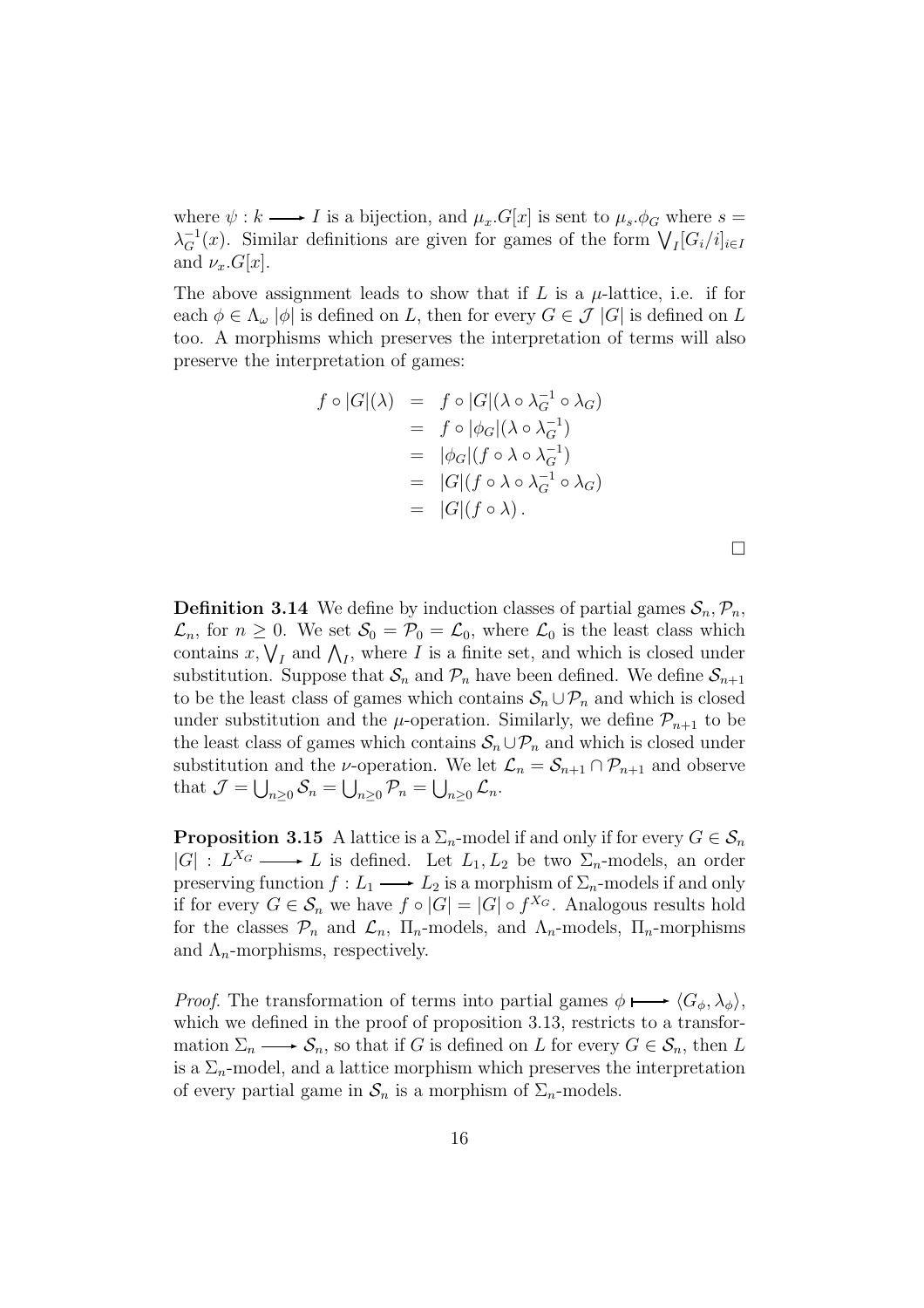In a similar way the transformation  $G \mapsto \langle \phi_G, \lambda_G \rangle$  carries partial games<br>in  $S_n$  into terms in  $\Sigma_n$ . in  $S_n$  into terms in  $\Sigma_n$ .

In the rest of this section we give a combinatorial characterization of the classes  $S_n, \mathcal{P}_n, \mathcal{L}_n$ .

**Definition 3.16** Let  $G \in \mathcal{L}$ . A *chain* C in G is a totally ordered subset  ${r_0 < \ldots < r_k} \subseteq R(G)$  such that:

- 1.  $\epsilon(r_i) \neq \epsilon(r_{i+1}),$  for  $i = 0, ..., k 1$ ,
- 2. for  $i = 0, \ldots, k 1$ , there is a cycle  $\gamma$  of G such that  $r_{\gamma} = r_i$  and  $r_{i+1}$  lies on  $\gamma$ .

We say that C is a  $\sigma$ -chain if  $\epsilon(r_0) = \sigma$ , otherwise we say that C is a π-chain. We shall write  $C \subset G$  if C is a chain in  $G, C \subset_{\sigma} G$  if C is σ-chain in G and  $C \sqsubset_{\pi} G$  if C is a π-chain in G.

**Definition 3.17** Let  $G \in \mathcal{L}$ , we define

 $L(G) = \max\{\operatorname{card} C \mid C \sqsubset G\},\$  $L_{\sigma}(G) = \max\{\operatorname{card} C \mid C \sqsubset_{\sigma} G\},\$  $L_{\pi}(G) = \max \{ \operatorname{card} C \mid C \sqsubset_{\pi} G \}.$ 

For every  $n \geq 0$ , we define the class  $L_n \subseteq \mathcal{J}$  by saying that  $G \in L_n$  if and only if  $L(G) \leq n$ . We let  $S_0 = P_0 = L_0$ . For every  $n \geq 1$  we define the classes  $S_n, P_n$  by saying that

$$
G \in S_n \quad \text{if and only if} \quad L_{\sigma}(G) \le n \text{ and } L_{\pi}(G) \le n - 1,
$$
  

$$
G \in P_n \quad \text{if and only if} \quad L_{\sigma}(G) \le n - 1 \text{ and } L_{\pi}(G) \le n.
$$

**Proposition 3.18** We have equalities  $L_n = \mathcal{L}_n$ , for  $n \geq 0$  and  $S_n = \mathcal{S}_n$ ,  $P_n = S_n$ , for  $n \geq 1$ .

*Proof.* We prove the proposition for  $n = 0$ . Observe that  $G \in L_0$  if and only if every chain has cardinality less or equal to 0, i.e. the only chain is the empty set. This happens if and only if there are no returns in  $G$ , since a return r gives rise to a chain  $\{r\}$ . It is clear that  $G \in \mathcal{L}_0$  if and only if  $R(G) = \emptyset$ .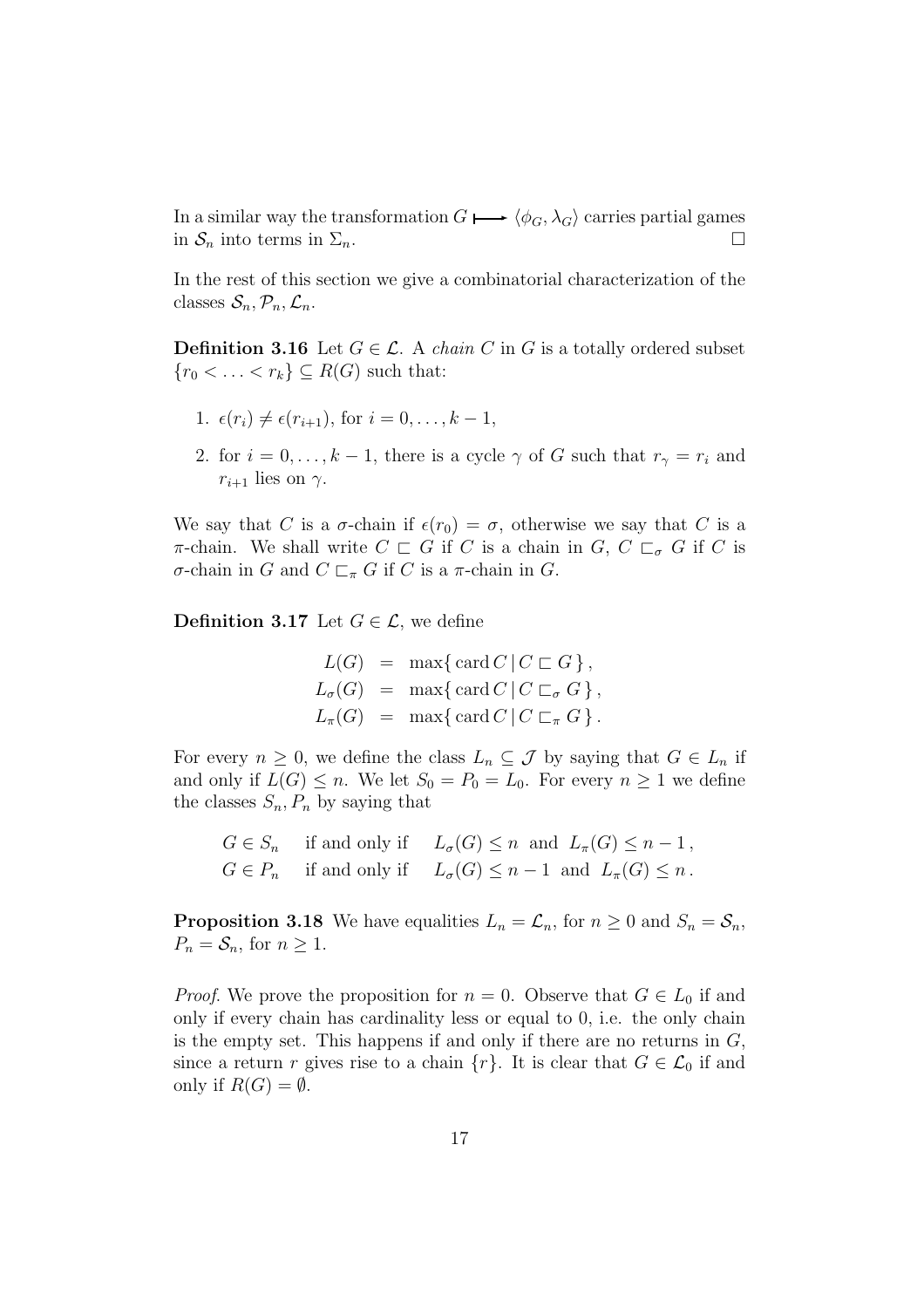Suppose that  $S_n = S_n$  and that  $\mathcal{P}_n = P_n$ .

We shall show first that  $S_n \cup \mathcal{P}_n \subseteq S_{n+1}$  and that  $S_{n+1}$  is closed under substitution and the  $\mu$ -operation.

It is clear from the definition that  $S_n \cup P_n \subseteq S_{n+1}$ , so that  $S_n \cup P_n \subseteq S_{n+1}$ . The class  $S_{n+1}$  is closed under substitution: every chain in  $G[H/x]$  is either a chain from  $G[x]$  or a chain of H, since if  $g \in G_0$  and  $h \in H_0$ , then there is no cycle  $\gamma$  of  $G[H/x]$  on which both g and h lie. It is also closed under the  $\mu$ -operation. Let  $G[x]$  be in  $S_{n+1}$  and let  $C = \{r_0, \ldots, r_k\}$  be a chain in  $\mu_x \cdot G[x]$ . Observe first that if  $r_0 \neq x$  then  $\{r_0, \ldots, r_k\}$  is also a chain of G[x]. This is because a cycle  $\gamma_i$  such that  $r_{\gamma_i} = r_i$  does not contain the transition  $x \to S(x)$ , otherwise  $r_{\gamma_i} = x$ . If C is a  $\pi$ -chain, then  $r_0 \neq x$  so that C is a  $\pi$ -chain of  $G[x]$  and card  $C \leq n$ . If C is a σ-chain, we distinguish two cases: either  $r_0 \neq x$ , so that C is also a chain of  $G[x]$  and card  $C \leq n+1$ ; or  $r_0 = x$ , then  $\{r_1, \ldots, r_k\}$  is a  $\pi$ -chain in  $G[x]$ , so that  $k \leq L_{\pi}(G[x]) \leq n$  and card  $C = k + 1 \leq n + 1$ .

We shall now prove that if  $C \subseteq \mathcal{J}$  is a class such that  $\mathcal{S}_n \cup \mathcal{P}_n \subseteq \mathcal{C}$  which is also closed under substitution and the  $\mu$ -operation, then  $S_{n+1} \subseteq \mathcal{C}$ . If  $G \in S_{n+1}$  we let  $\zeta(G)$  be the number

$$
\operatorname{card} \{ C \sqsubset_{\sigma} G \, | \, \operatorname{card} C = n + 1 \},\
$$

and prove that  $G \in \mathcal{C}$  by induction on  $\zeta(G)$ .

Suppose that  $\zeta(G) = 0$ . Then all chains of G have cardinality less than n so that  $G \in L_n$ .

**Lemma 3.19** The class  $L_n$  is the closure under substitution of  $S_n \cup P_n$ .

*Proof.* Indeed, given  $G \in L_n$ , if we can pick up a return r which is a complete vertex distinct from the root, then we can write  $G = G^{\downarrow}_r[G^r_1/r]$ and deduce that G belongs to the closure of  $S_n \cup P_n$  under substitution by the inductive hypothesis that this property holds for both  $G^{\downarrow}_{r}$  and  $G^{\tau}_{\downarrow}$ .<br>If this is not possible, then every return of G lies on the same strength If this is not possible, then every return of  $G$  lies on the same strongly connected component. Indeed it suffices to observe that if there is a return, then there is a unique minimal return; which, being a complete vertex, is then the root. For every other return, we can find a cycle on which both  $r$  and the root lie. Indeed, a return  $r$  is either the root, or else we can find a path  $\gamma$  from r to a return  $r' \neq r$  which lies on  $\gamma_r$ . In this way we construct by induction a path from  $r$  to the root, and therefore a cycle on which both r and the root lie.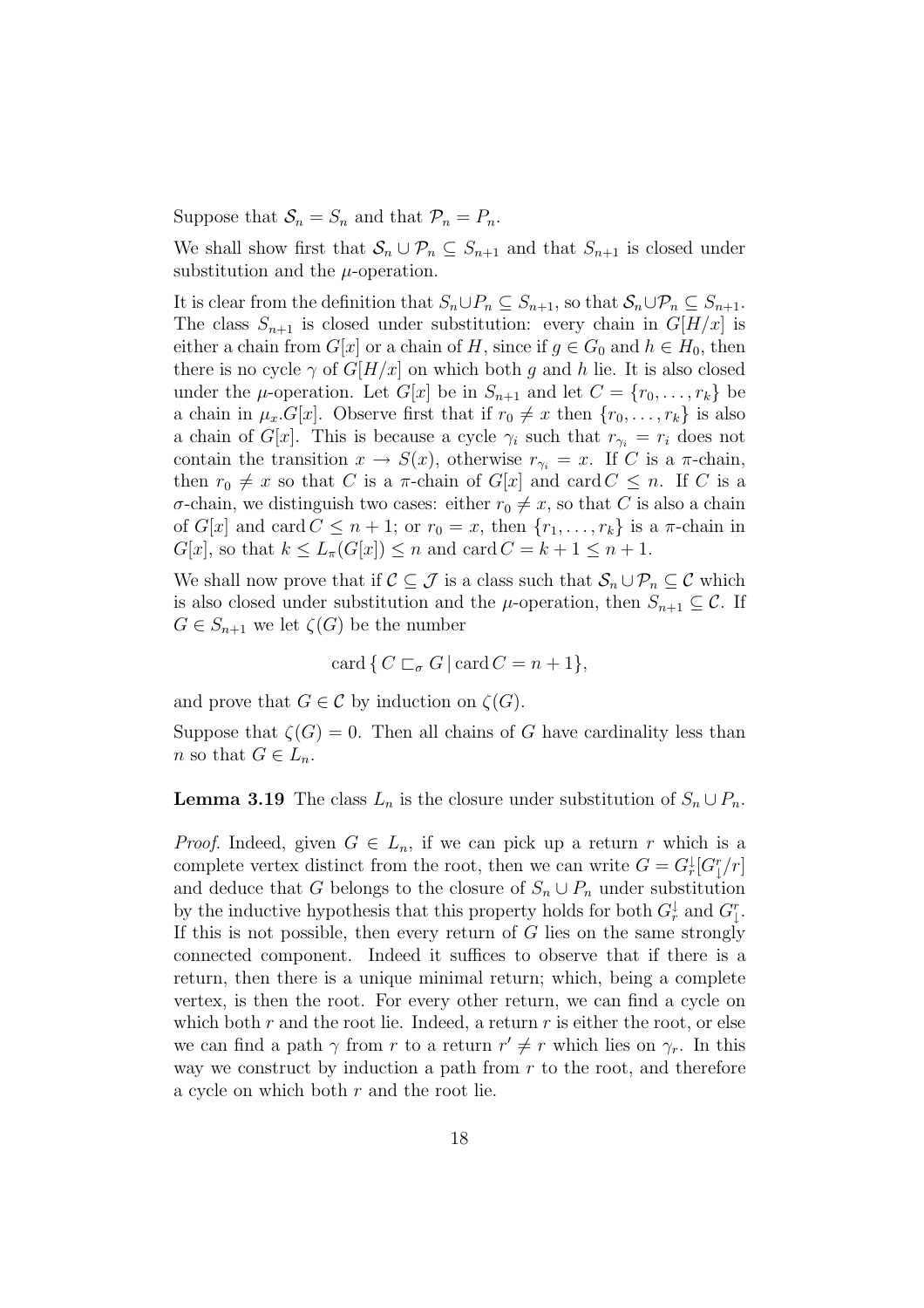To prove the lemma, it is then enough to observe that if  $G \in \mathcal{L}$  is such that  $L(G) = n$  and every return of G lies on the same strongly connected component, then  $G \in S_n \cup P_n$ . Suppose we can find a  $\sigma$ chain  $\{r_0, \ldots, r_{n-1}\}\$  as well as a  $\pi$ -chain  $\{r'_0, \ldots, r'_{n-1}\}\$  in G, both of cardinality n. Choose a cycle  $\gamma$  on which both  $r_0, r'_0$  lie. If  $\epsilon(r_\gamma) = \pi$ , then  $\{r_{\gamma}, r_0, \ldots, r_{n-1}\}$  is a  $\pi$ -chain of cardinality  $n+1$ . If  $\epsilon(r_{\gamma}) = \sigma$ , then  ${r_{\gamma}, r'_0, \ldots, r'_{n-1}}$  is a  $\sigma$ -chain of cardinality  $n + 1$ . This contradicts the bunctbosis that  $C \subset I$ hypothesis that  $G \in L_n$ .

Using the lemma we conclude that if  $G \in S_{n+1}$  and  $\zeta(G) = 0$ , then  $G \in \mathcal{C}$ , since C contains  $S_n \cup \mathcal{P}_n = S_n \cup P_n$  and is closed under substitution.

So suppose that  $\zeta(G) \geq 1$ . Consider the following order on  $\sigma$ -chains C such that card  $C = n + 1$ :

$$
\{r_0, \ldots, r_n\} \leq \{r'_0, \ldots, r'_n\} \quad \text{if and only if}
$$

$$
\{r_1, \ldots, r_n\} = \{r'_1, \ldots, r'_n\} \quad \text{and } r_0 \text{ is an ancestor of } r'_0.
$$

Choose a  $\sigma$ -chain  $C = \{r_0, \ldots, r_n\}$  which is minimal with respect to this order. We claim that  $r_0$  is a complete vertex, i.e. we can represent G as  $G_{r_0}^{\downarrow}[G_{\downarrow}^{r_0}/r_0],$  so that  $G_{\downarrow}^{r_0} = \mu_{r_0}.H[r_0].$ 

Suppose that  $r_0$  is not a complete vertex. We can find a return r which is a proper ancestor of  $r_0$  and a cycle  $\gamma$  on which r,  $r_0$  lie and such that  $r_{\gamma} = r$ . If  $\epsilon(r) = \pi$  then  $\{r, r_0, \ldots, r_n\}$  is a  $\pi$ -chain in G of cardinality  $n+2$ , against the assumptions. If  $\epsilon(r) = \sigma$ , then  $\{r, r_2, \ldots, r_{n+1}\}$  is a  $\sigma$ chain which is strictly smaller than  $C$  in the previous order, contradicting again the hypothesis.

Since  $\zeta(G_v^{\dagger}[r_0]) < \zeta(G)$  and similarly  $\zeta(H[r_0]) < \zeta(G)$ , by the induction<br>by the induction we have  $G^{\dagger}[r_0] \subset \mathcal{C}$  and  $H[r_0] \subset \mathcal{C}$ . Since  $\mathcal{C}$  is closed under hypothesis, we have  $G_{r_0}^{\downarrow}[r_0] \in \mathcal{C}$  and  $H[r_0] \in \mathcal{C}$ . Since  $\mathcal{C}$  is closed under<br>cubetitution and the u operation we see that  $C = C^{\downarrow}[\mu, H[x]/x] \in \mathcal{C}$ . substitution and the  $\mu$ -operation, we see that  $G = G_{r_0}^{\downarrow}[\mu_{r_0}.H[r_0]/r_0] \in \mathcal{C}$ .

A similar argument shows that  $\mathcal{P}_{n+1} = P_{n+1}$ .

By definition it is also clear that  $L_n = S_{n+1} \cap P_{n+1}$ , so that  $\mathcal{L}_n = L_n$ . This ends the proof of proposition 3.18.

## **4** Free  $\mu$ -lattices and free  $\Lambda_n$ -models

The goal of this section is to review the characterization of free  $\mu$ -lattices. We shall then describe a canonical sub- $\Lambda_n$ -model of a free  $\mu$ -lattice  $\mathcal{J}_P$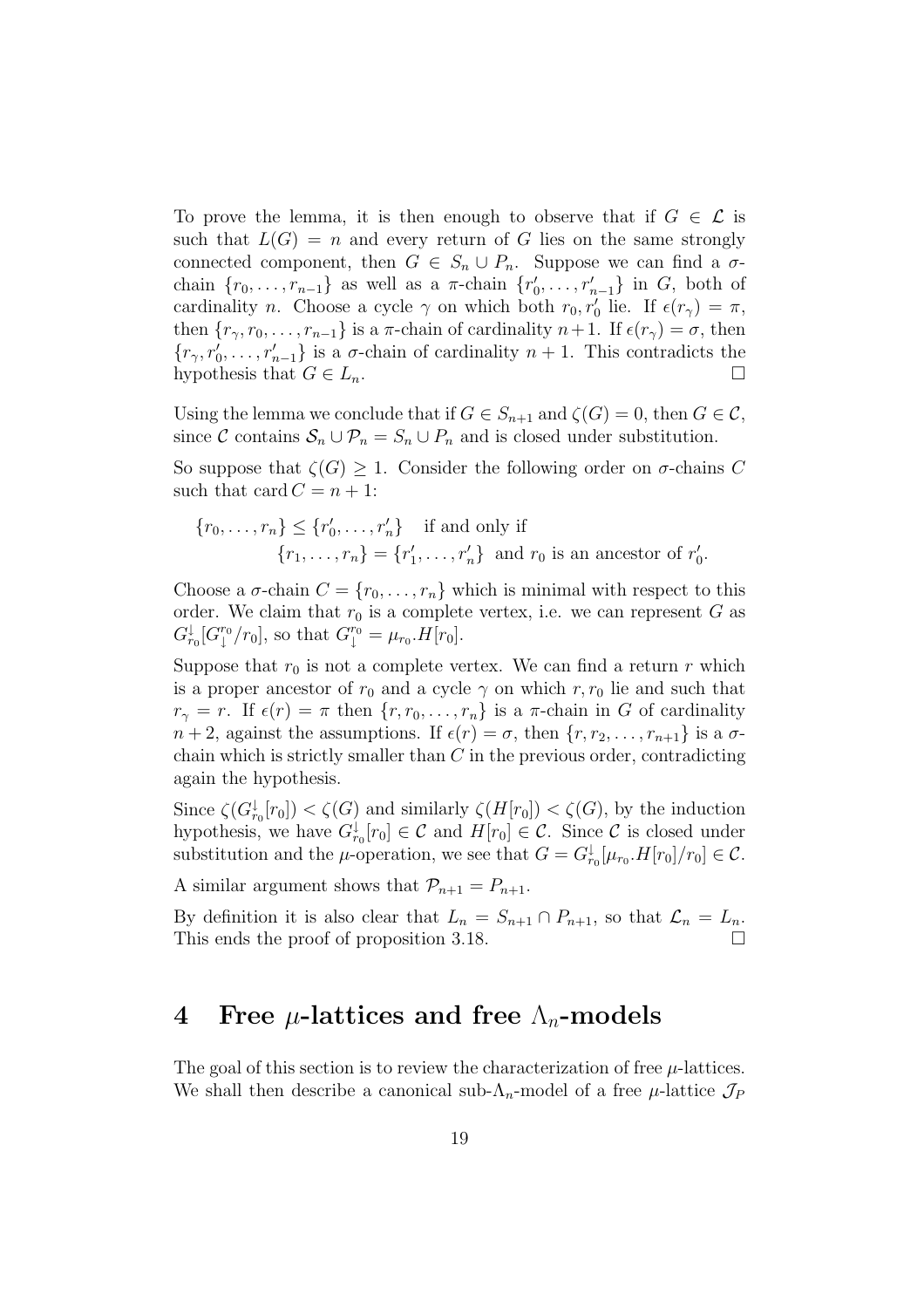and argue that it is the free  $\Lambda_n$ -model over the partially ordered set P.

**Definition 4.1** Let  $P$  be a partially ordered set. A *game over*  $P$  is a pair  $\langle G, \lambda \rangle$  where G is a game in K and  $\lambda : X_G \longrightarrow P$  is a valuation of the partial final positions in P. We write  $\mathcal{K}(P)$  for the class of games over P and  $\mathcal{J}(P)$  for the subclass of pairs  $\langle G, \lambda \rangle$  such that  $G \in \mathcal{J}$ .

We can understand a game over  $P$  as a game with complete information with a payoff function taking values in the partially ordered set P. Player  $\sigma$  is trying to maximize his payoff, while his opponent  $\pi$  is trying to minimize the payoff; however, we can also adopt the opponent's view and think of G as a game over  $P^{op}$ , so player  $\pi$  is also trying to maximize the payoff but in the dual poset.

We shall use the simplified notation G for a game  $\langle G, \lambda \rangle$  over P, leaving in the background the valuation  $\lambda : X_G \longrightarrow P$ . In particular, let  $G \in \mathcal{K}$ , let  $\{\langle H_x, \lambda_x \rangle\}_{x \in X_G}$  be a collection of elements of  $\mathcal{K}(P)$ , and observe that the set  $X_{G[H_x/x]_{x\in X_G}}$  is the disjoint union of the sets  $X_{H_x}$  for  $x \in X_G$ ; the notation  $G[H_x/x]_{x\in X_G}$  will abbreviate  $\langle G[H_x/x]_{x\in X_G}, \lambda \rangle$ , where  $\lambda(y) =$  $\lambda_x(y)$  whenever  $y \in X_{H_x}$ .

We describe now a preorder on the class  $\mathcal{K}(P)$ . This is done by constructing a game  $\langle G, H \rangle$ , where  $G, H \in \mathcal{K}(P)$ , and by saying that  $G \leq H$ if one of the players, Mediator, has a winning strategy in this game, cf. 2.3. This game, which is essentially the same game described in  $[Bla92, Joy97]$ , is played on the two boards G and H at the same time. One player, the one we call *Mediator* and denote by the letter  $M$ , is a team composed by player  $\pi$  on G and player  $\sigma$  on H; the other player, whom we call the Opponents and denote by the letter  $O$ , is formed out of player  $\sigma$  on G and player  $\pi$  on H. Mediator, in order to choose a move, must wait for the Opponents to have exhausted their moves on both boards. Mediator's goal is to reach a pair of positions  $(x, y) \in X_G \times X_H$ , such that  $\lambda(x) \leq \lambda(y)$ ; in the case of an infinite play, his goal is to win on at least one board. We picture the game as follows:

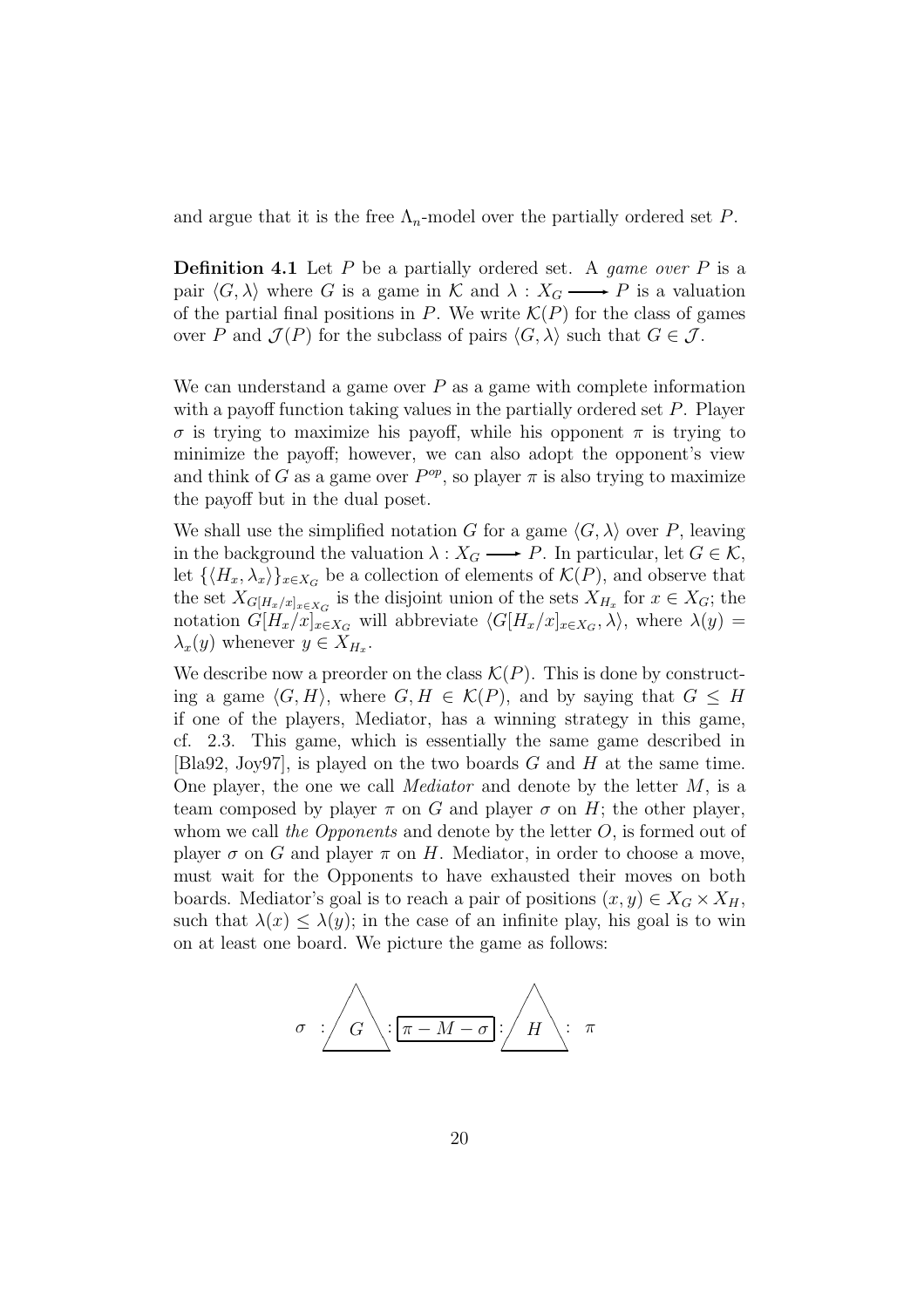The frame around Mediator's team is meant to suggest that Mediator can behave like a single player, like a master playing on different chess boards, where the Opponents are indeed two distinct players, since they do not get any advantage from sharing information. We formally define the game  $\langle G, H \rangle$  as follows.

**Definition 4.2** Let  $G, H \in \mathcal{K}(P)$ . The game  $\langle G, H \rangle$  is defined as:

- Positions of  $\langle G, H \rangle$  are pairs of positions from G and H. The initial position is  $(g_0, h_0)$ .
- The coloring  $\epsilon(g, h)$  is calculated as  $\epsilon(g) \cdot \epsilon(h) \in \{?, M, O\}$ , where the product is given by the table:

|                | $\pi$ | $\sigma$    | 0 |  |
|----------------|-------|-------------|---|--|
| $\sigma$       | Ω     | ( )         |   |  |
| $\pi$          | 0     | $M_{\odot}$ | M |  |
| $\overline{0}$ | ( )   | M           |   |  |

If  $\epsilon(x) \cdot \epsilon(y) = ?$ , i.e. if  $x \in X_G$  and  $y \in X_H$ , then  $\epsilon(x, y) = O$  if and only if  $\lambda(x) \leq \lambda(y)$ : the pair  $(x, y)$  becomes a winning final position for Mediator exactly when  $\lambda(x) \leq \lambda(y)$ .

• Moves of  $\langle G, H \rangle$  are either left moves  $(g, h) \to (g', h)$ , where  $g \to$  $g' \in G_1$ , or right moves  $(g,h) \to (g,h')$ , where  $h \to h' \in H_1$ ; however, the Opponents can play only with  $\sigma$  on G or with  $\pi$  on H. This means that the set of moves is obtained from the set  $G_1 \times H_0 + G_0 \times H_1$  by removing right moves  $(g, h) \to (g, h')$  whenever  $(\epsilon(g), \epsilon(h)) = (\sigma, \sigma)$  and left moves  $(g, h) \to (g', h)$  whenever  $(\epsilon(q), \epsilon(h)) = (\pi, \pi).$ 

A morphism of graphs from (the graph underlying)  $\langle G, H \rangle$  to the free category on (the graph underlying)  $G$ , is defined as follows:  $(g, h)_G = g$  and if  $\tau = (g, h) \rightarrow (g', h)$  is a left move, then  $\tau_G =$  $g \to g'$ , if  $\tau = (g, h) \to (g, h')$  is a right move, then  $\tau_G = 1_g$ . This morphism is extended to a convex functor from the free category on  $\langle G, H \rangle$  to the free category on G and to a correspondence sending infinite paths in  $\langle G, H \rangle$  to finite or infinite paths in G. We call all these three correspondences left projection and denote them by  $(\Box)_L$  or  $(\Box)_G$ . The *right projection*, denoted by  $(\Box)_R$  or  $(\Box)_H$ , is defined in an analogous way.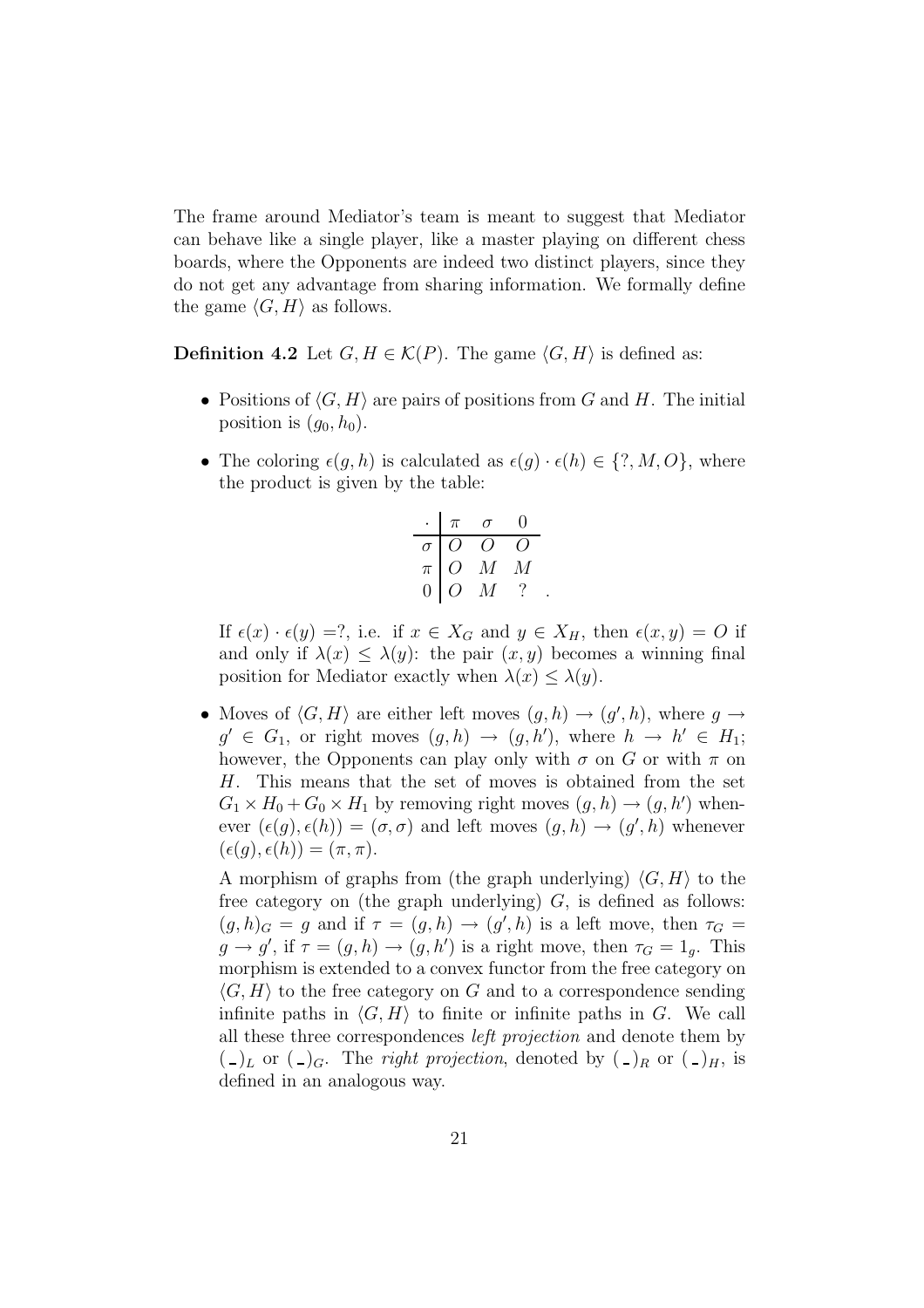• An infinite play  $\gamma$  is a win for Mediator if and only if either its left projection  $\gamma_G$  is an infinite play and  $\epsilon(r_{\gamma_G}) = \sigma$ , or its right projection  $\gamma_H$  is an infinite play and  $\epsilon(r_{\gamma_H}) = \pi$ .

**Definition 4.3** Let  $G, H \in \mathcal{K}(P)$  be games over P. We declare that  $G \leq H$  if and only if Mediator has a winning strategy in the game  $\langle G, H \rangle$ .

We remark that if Mediator has a winning strategy in the game  $\langle G, H \rangle$ , then he has also a bounded memory winning strategy, cf. 2.4. This follows from [San00a, §4] and from well known facts of the theory of games played on finite graphs [Tho97, Zie98].

**Proposition 4.4** Let  $G, H, K \in \mathcal{K}(P)$  be games over P. Then  $G \leq G$ and if  $G \leq H$  and  $H \leq K$ , then  $G \leq K$ .

**Definition 4.5** Let  $G, H \in \mathcal{J}(P)$ . We write  $G \equiv H$  if  $G \leq H$  and  $H \leq G$ , so that  $\equiv$  is an equivalence relation. We shall denote by [G] the equivalence class of G and by  $\mathcal{J}_P$  the set of those equivalence classes.

The following is the main achievement of [San00b].

**Theorem 4.6** For every ordered set P,  $\mathcal{J}_P$  is a  $\mu$ -lattice, where if  $G \in \mathcal{J}$ and  $\{[H_x]\}_{x \in X_G} \in \mathcal{J}_P^{X_G}$ , then

$$
|G|\{[H_x]\}_{x \in X_G} = [G[H_x/x]_{x \in X_G}].
$$

The  $\mu$ -lattice  $\mathcal{J}_P$  is free over P, i.e. it comes with an embedding  $\eta_P$ :  $P \longrightarrow \mathcal{J}_P$  with the following universal property: if  $f : P \longrightarrow L$  is an order preserving function from  $P$  to a  $\mu$ -lattice  $L$ , then there exists a unique morphism of  $\mu$ -lattices  $\tilde{f}$  such that  $\tilde{f} \circ \eta_P = f$ .

We shall review here the concepts developed to prove proposition 4.4, since we will need them later.

We proved that  $G \leq G$  by exhibiting the *copycat strategy* in  $\langle G, G \rangle$ . It is played as follows. From a position of the form  $(q, q)$  it is always the case that the Opponents have to move just on one board. When they stop moving, if they do, Mediator will have the opportunity to copy all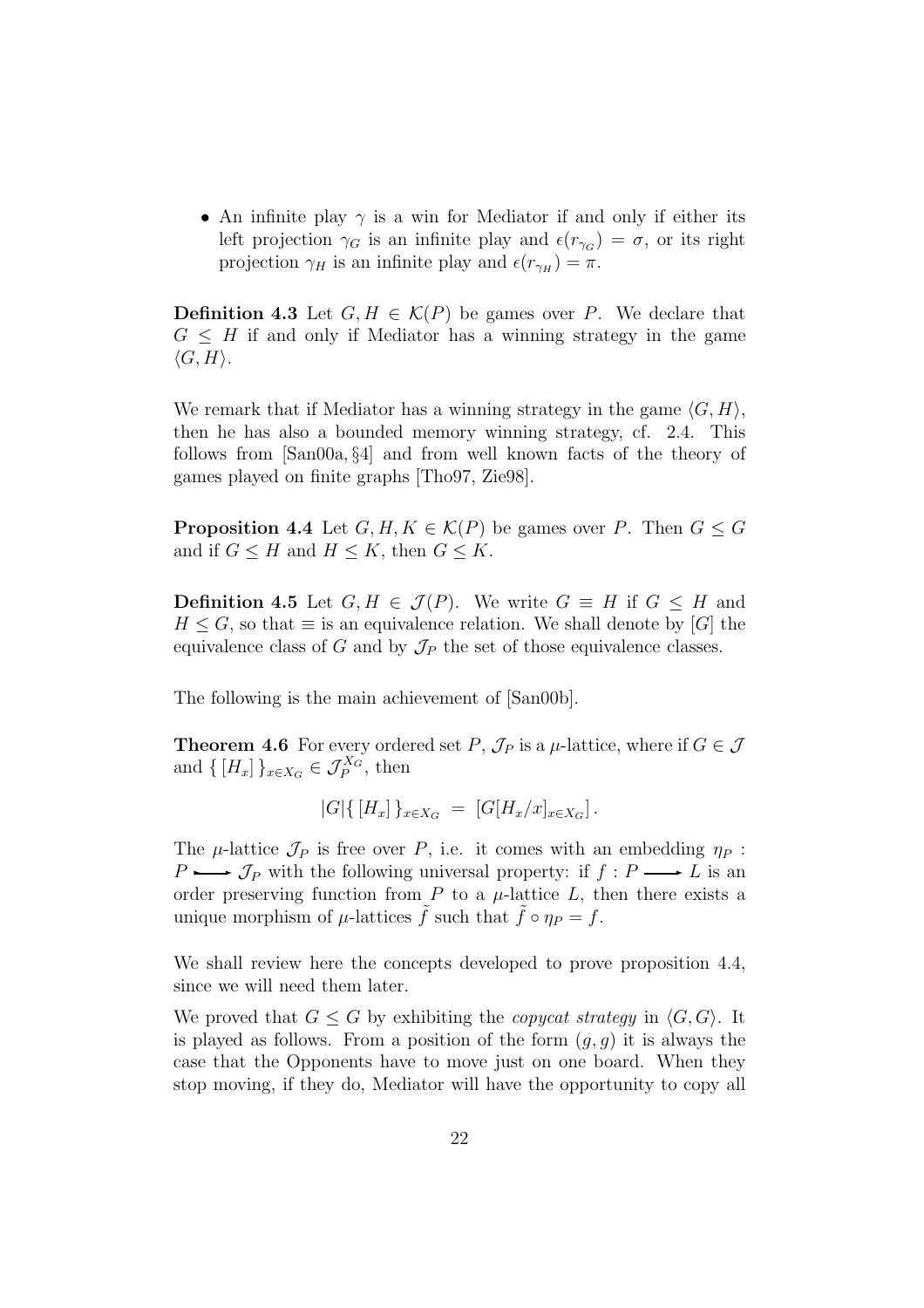the moves played by the Opponents so far on the other board until the play again reaches a position of the form  $(g', g')$ .

We proved that if  $G \leq H$  and  $H \leq K$  then  $G \leq K$ , by describing a game  $\langle G, H, K \rangle$  with the two following properties: given two winning strategies R and S on  $\langle G, H \rangle$  and  $\langle H, K \rangle$  there exists a winning strategy R||S on  $\langle G, H, K \rangle$ ; given a winning strategy T on  $\langle G, H, K \rangle$  there exists a winning strategy  $T_{\backslash H}$  on  $\langle G, K \rangle$ . The game  $\langle G, H, K \rangle$  is obtained by gluing the games  $\langle G, H \rangle$  and  $\langle H, K \rangle$  along the center board H. One player, whom we call the Mediators and denote by the letter  $M$ , is a team composed by Mediator on  $\langle G, H \rangle$  and Mediator on  $\langle H, K \rangle$ ; the other player, called the Opponents and denoted by the letter O, is formed out of player  $\sigma$  on G and player  $\pi$  on K. The Mediators can exchange information through the center board  $H$ . The game can be pictured as follows:



**Definition 4.7** Let  $G, H, K \in \mathcal{K}(P)$ . The game  $\langle G, H, K \rangle$  is defined as follows:

- Positions of  $\langle G, H, K \rangle$  are triples of positions  $(g, h, k) \in G_0 \times H_0 \times$  $K_0$ . The initial position is  $(g_0, h_0, k_0)$ .
- The coloring  $\epsilon(q, h, k)$  is calculated as  $\epsilon(q) \cdot \epsilon(k) \in \{?, O, M\}$ , where the product is given by the table of page 21. If  $\epsilon(x) \cdot \epsilon(z) = ?$ , i.e. if  $x \in X_G$  and  $z \in X_K$ , then if  $\epsilon(h) \neq 0$ , then  $\epsilon(x, h, z) = M$ , otherwise, if also  $h = y \in X_H$ , then  $\epsilon(x, y, z) = O$  if and only if  $\lambda(x) < \lambda(y) < \lambda(z)$ .
- Moves of  $\langle G, H, K \rangle$  are either left moves  $(g, h, k) \rightarrow (g', h, k)$ , where  $g \to g' \in G_1$ , or central moves  $(g, h, k) \to (g, h', k)$ , where  $h \to$  $h' \in H_1$ , or right moves  $(g, h, k) \to (g, h, k')$ , where  $k \to k' \in K_1$ ; however, the Opponents can play only with  $\sigma$  on G or with  $\pi$  on K. Several kind of projections on subsets of the three boards can be defined as in definition 4.2; they will be denoted  $(\, \_)G, (\, \_)H,$  $(\Box)_K$ ,  $(\Box)_{\langle G,H\rangle}$ ,  $(\Box)_{\langle H,K\rangle}$ ,  $(\Box)_{\langle G,K\rangle}$ . Observe that for every path  $\gamma$ , finite or infinite,  $(\gamma_{\langle G,H \rangle})_G = (\gamma_{\langle G,K \rangle})_G = \gamma_G$  and similar equalities hold in the other cases.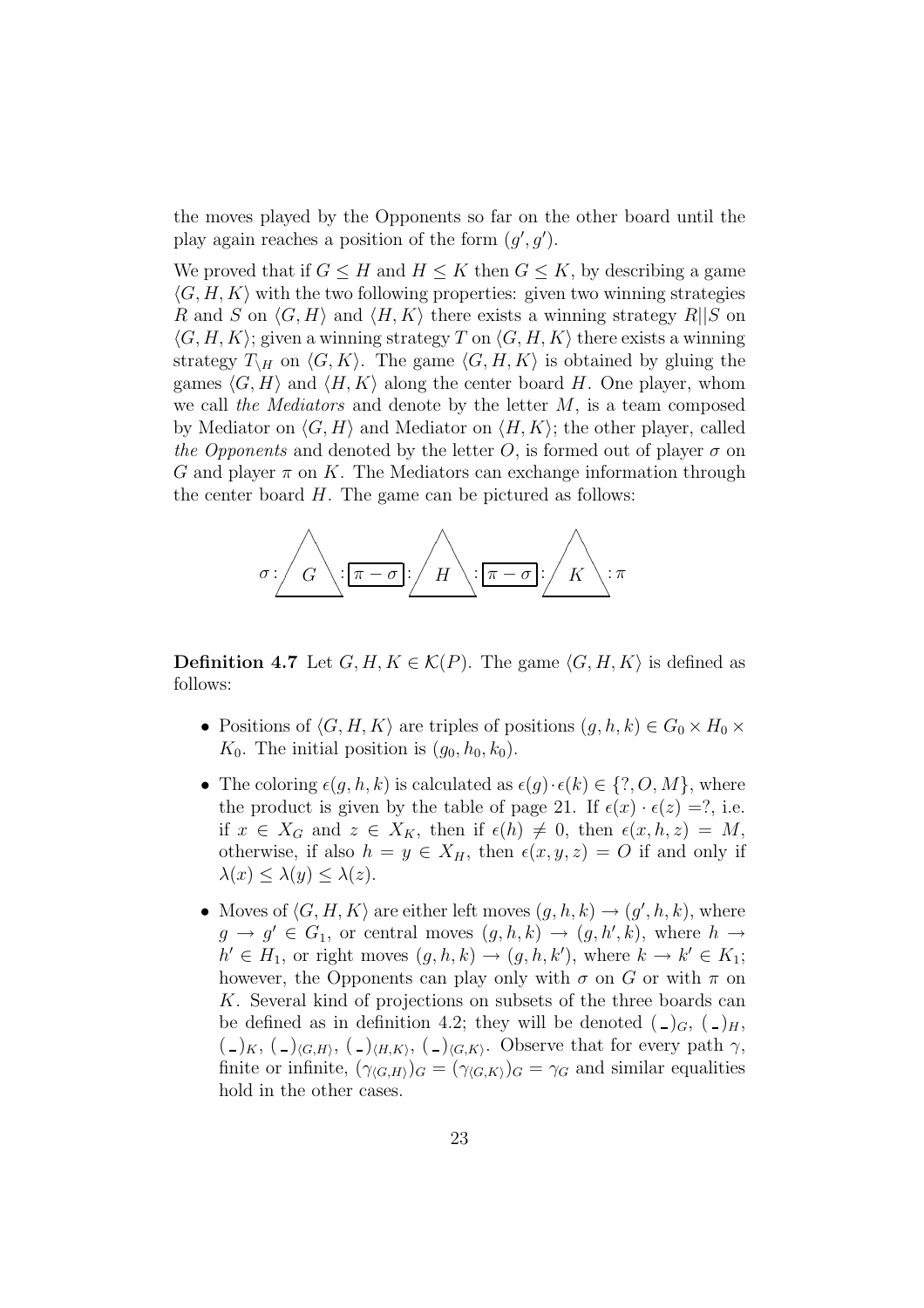• An infinite play  $\gamma$  is a win for the Mediators if and only if its left projection  $\gamma_G$  is an infinite play and  $\epsilon(r_{\gamma_G}) = \sigma$ , or its right projection  $\gamma_K$  is an infinite play and  $\epsilon(r_{\gamma_K}) = \pi$ .

**Definition 4.8** Let R be a winning strategy for Mediator in  $\langle G, H \rangle$  and let S be a winning strategy for Mediator in  $\langle H, K \rangle$ . A strategy R||S for the Mediators in the game  $\langle G, H, K \rangle$  is described by the formula

$$
R||S = {\gamma | \gamma_{\langle G,H \rangle} \in R \text{ and } \gamma_{\langle H,K \rangle} \in S}.
$$

Let T be a winning strategy for the Mediators in the game  $\langle G, H, K \rangle$ . A strategy  $T_{\backslash H}$  for Mediator in the game  $\langle G, H, K \rangle$  is defined by the formula

$$
T_{\setminus H} = \{ \gamma_{\langle G, K \rangle} | \gamma \in T \}.
$$

**Proposition 4.9** The strategy  $R||S$  is a winning strategy for the Mediators in the game  $\langle G, H, K \rangle$ .

Proof. We check that all the conditions of definition 2.3 are satisfied.

If  $\gamma \in R \parallel S$  then  $\gamma_{\langle G,H \rangle} \in R$  and  $\gamma_{\langle H,K \rangle} \in S$ , so that dom  $\gamma_{\langle G,H \rangle} =$  $(g_0, h_0)$  and dom  $\gamma_{\langle H, K \rangle} = (h_0, k_0)$ . Let dom  $\gamma = (g, h, k)$ , then  $(g, h)$  $(\text{dom }\gamma)_{\langle G,H\rangle} = \text{dom }\gamma_{\langle G,H\rangle} = (g_0, h_0),$  similarly  $(h, k) = (h_0, k_0),$  so that dom  $\gamma = (g, h, k) = (g_0, h_0, k_0).$ 

Suppose that  $\gamma \star \tau \in R||S$ . From  $\gamma_{G,H} \star \tau_{G,H} = (\gamma \star \tau)_{G,H} \in R$ , we argue that  $\gamma_{\langle G,H \rangle} \in R$ ; similarly  $\gamma_{\langle H,K \rangle} \in S$ , so that  $\gamma \in R||S$ .

Let  $\gamma$  be a path in  $R||S$  and let  $(q, h, k) = \text{cod } \gamma$ .

Firstly, let us assume that  $\epsilon(q, h, k) = O$ . If  $\tau$  is a move available to the Opponents from this position, then it is either a left move or a right move. Suppose it is a left move, say  $\tau = (g, h, k) \rightarrow (g', h, k)$ . We deduce that  $\epsilon(g) = \sigma$ , which in turn implies that  $\epsilon(g, h) = O$ . Since  $\gamma_{\langle G,H \rangle} \in R$  and cod  $\gamma_{\langle G,H \rangle} = (g,h)$ , then the path  $\gamma_{\langle G,H \rangle} \star \tau_{\langle G,H \rangle} \in R$ . We deduce that  $\gamma \star \tau \in R||S$ , since  $(\gamma \star \tau)_{\langle G,H\rangle} = \gamma_{\langle G,H\rangle} \star \tau_{\langle G,H\rangle} \in R$  and  $(\gamma \star \tau)_{\langle H,K \rangle} = \gamma_{\langle H,K \rangle} \in S$ . If  $\tau$  is a right move, then a similar argument shows that  $\gamma \star \tau \in R||S$ .

Suppose now that  $\epsilon(g, h, k) = M$ . If  $\epsilon(h) = 0$  then either  $\epsilon(g) = \pi$  or  $\epsilon(k) = \sigma$ , suppose  $\epsilon(g) = \pi$ . In this case  $\epsilon(g, h) = M$ , and we can find a transition  $\tau$  of  $\langle G, H \rangle$  such that  $\gamma_{\langle G,H \rangle} \star \tau \in R$ . Since  $\tau = (g, h) \to (g', h)$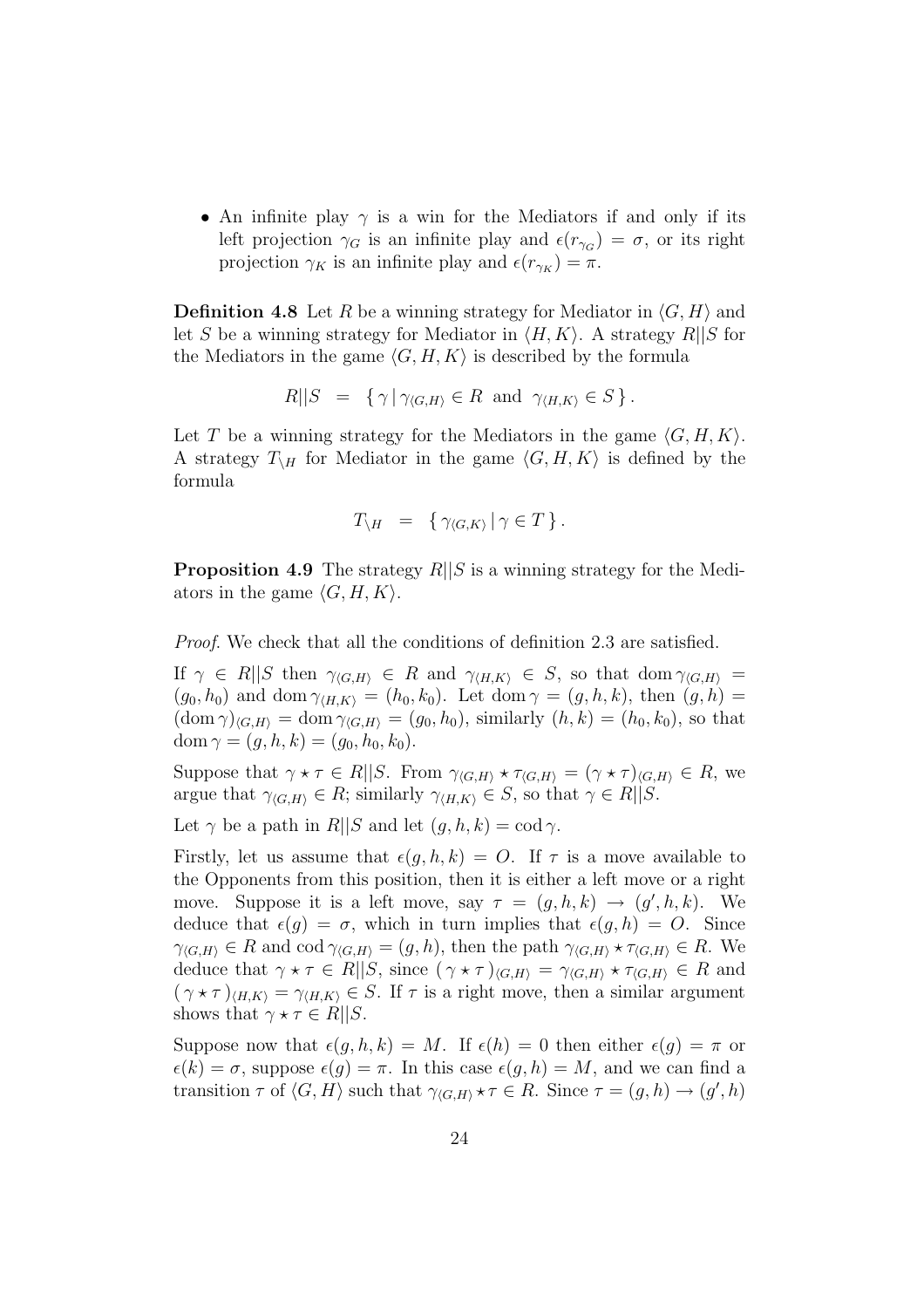is a left move, we can lift it to a left move  $\tau' = (g, h, k) \to (g', h, k)$ , so that  $\gamma \star \tau' \in R||S$  since  $(\gamma \star \tau')_{\langle G,H \rangle} = \gamma_{\langle G,H \rangle} \star \tau \in R$  and  $(\gamma \star \tau')_{\langle H,K \rangle} =$  $\gamma_{\langle H,K \rangle} \in S$ . We can reason similarly if  $\epsilon(k) = \sigma$ .

Suppose that  $\epsilon(h) \in \{\sigma, \pi\}$ , say  $\epsilon(h) = \sigma$ . In this case  $\epsilon(g, h) = M$ , and we can find a transition  $\tau$  of  $\langle G, H \rangle$  such that  $\gamma_{\langle G, H \rangle} \star \tau \in R$ . If  $\tau$  is a left move, then we lift it to  $\tau'$  as before and conclude that  $\gamma \star \tau' \in R||S$ . Hence suppose that  $\tau = (g, h) \to (g, h')$  is a right move. Since  $\epsilon(h) = \sigma$ , we deduce that  $\epsilon(h, k) = O$ , so that  $\gamma_{\langle H, K \rangle} \star \tilde{\tau} \in S$ , where  $\tilde{\tau} = (h, k) \to (h', k)$ . If we set  $\tau' = (g, h, k) \to (g, h', k)$ , we deduce that  $\gamma \star \tau' \in S||R$ , since  $(\gamma \star \tau')_{\langle G,H \rangle} = \gamma_{\langle G,H \rangle} \star \tau \in R$  and  $(\gamma \star \tau')_{\langle H,K \rangle} = \gamma_{\langle H,K \rangle} \star \tilde{\tau} \in S$ . We can reason similarly if  $\epsilon(h) = \pi$ .

Suppose now that  $(g, h, k)=(x, y, z), x \in X_G, y \in X_H, z \in X_K$ . Since cod  $\gamma_{\langle G,H \rangle} = (x, y)$ , we deduce that  $\epsilon(x, y) = O$ , so that  $\lambda(x) \leq \lambda(y)$ . Since cod  $\gamma_{\langle H,K \rangle} = (y, z)$ , we deduce that  $\epsilon(y, z) = O$ , so that  $\lambda(y) \leq \lambda(z)$ .

Consider an infinite play  $\gamma$  in  $\langle G, H, K \rangle$  which is the result of playing in this way. Either  $\gamma_{\langle G,H \rangle}$  is an infinite play, or  $\gamma_{\langle H,K \rangle}$  is an infinite play; we suppose the first. If  $\epsilon(\gamma_G)$  is not an infinite winning play for player  $\pi$  in G, then  $\gamma_H$  is an infinite winning play for  $\sigma$  on H: indeed, the pair  $(\gamma_G, \gamma_H)$  is the left and right projection of the infinite play  $\gamma_{G,H}$ , which has been played according to the winning strategy R. We can then argue that  $\gamma_{(H,K)}$  is also an infinite play, moreover it has been played according to the winning strategy S. Since  $\gamma_H$  is not an infinite winning play for  $\pi$  on H, and the pair  $(\gamma_H, \gamma_K)$  is the left and right projection of  $\gamma_{(H,K)},$ it follows that  $\gamma_K$  is an infinite winning play for  $\sigma$  on K. A similar argument is used if  $\gamma_{(HK)}$  is an infinite play. argument is used if  $\gamma_{\langle H,K \rangle}$  is an infinite play.

**Proposition 4.10** The strategy  $T_{\rm H}$  is a winning strategy for Mediator in the game  $\langle G, K \rangle$ .

*Proof.* Let  $\gamma \in T$ , then dom  $\gamma = (g_0, h_0, k_0)$ , so that dom  $\gamma_{\langle G, K \rangle} =$  $(\text{dom }\gamma)_{\langle G,\mathbb{K}\rangle} = (g_0,k_0).$  Similarly, if  $\gamma_{\langle G,\mathbb{K}\rangle} = \gamma_1 \star \tau$ , then we can find a factorization  $\gamma = \gamma_1' \star \gamma_2'$  such that  $(\gamma_1')_{\langle G,K \rangle} = \gamma_1$  and  $(\gamma_2')_{\langle G,K \rangle} = \tau$ . It follows that  $\gamma_1 \in T_{\backslash H}$ .

Choose a play  $\gamma \in T$  and suppose that  $\text{cod } \gamma = (g, h, k)$ , so that  $\text{cod } \gamma_{\langle G, K \rangle} =$  $(g, k).$ 

Suppose that  $\epsilon(q, k) = O$  and let  $\tau$  be a move available to the Opponents from  $(g, k)$ . If  $\tau = (g, h) \to (g', h)$  is a left move, then  $\epsilon(g) = \sigma$ , and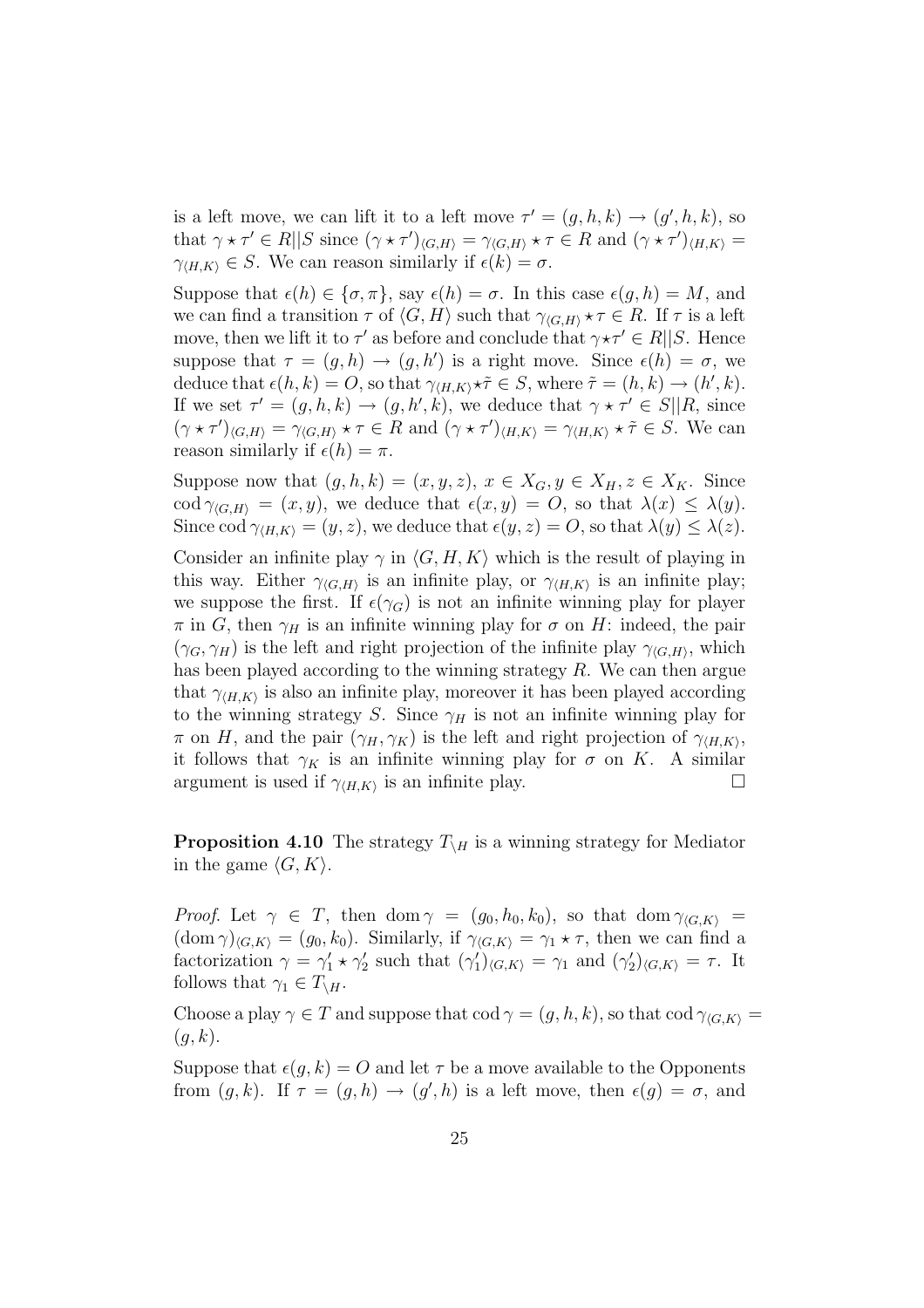therefore  $\epsilon(g, h, k) = O$ . The transition  $\tau' = (g, h, k) \rightarrow (g', h, k)$  is a move of  $\langle G, H, K \rangle$ , hence  $\gamma \star \tau' \in T$  and  $\gamma_{\langle G, K \rangle} \star \tau = \gamma_{\langle G, K \rangle} \star \tau'_{\langle G, K \rangle} =$  $(\gamma \star \tau')_{\langle G, K \rangle} \in T_{\setminus H}.$ 

Suppose that  $\epsilon(g, k) = M$ , and observe that  $\epsilon(g, h, k) = M$ ; we must find a transition  $\tau$  such that  $\gamma_{\langle G,K\rangle} * \tau \in T_{\langle H \rangle}$ . Suppose also that we have constructed paths  $\{\gamma_i\}_{i=0,\dots,n}$  with the following properties:  $|\gamma_j| = j$ ,  $\gamma_i$ is a prefix of  $\gamma_i$  if  $i \leq j$ ,  $\gamma \star \gamma_i \in T$  and  $(\gamma \star \gamma_i)_{\langle G, K \rangle} = \gamma_{\langle G, K \rangle}$ . Since  $\epsilon(\text{cod }\gamma \star \gamma_n) = M$ , there exists a transition  $\tau$  such that  $\gamma \star \gamma_n \star \tau \in T$ . If  $\tau$  is a left or right transition, then  $\tau_{\langle G, K \rangle}$  is a transition of  $\langle G, K \rangle$ , so that  $\gamma_{(G,K)} \star \tau_{(G,K)} \in T_{\backslash H}$ , and we are done. If  $\tau$  is a central transition, then we extend the above collection by letting  $\gamma_{n+1} = \gamma_n \star \tau$ . Since we cannot build an infinite collection  $\{\gamma_n\}_{n>0}$  with the above properties – the infinite path  $\{\gamma \star \gamma_n\}_{n\geq 0}$  is played according to the winning strategy T, but it is not a win for the Mediators in  $\langle G, H, K \rangle$  – we shall eventually find  $n \geq 0$  and a right or left transition  $\tau$  such that  $\gamma \star \gamma_n \star \tau \in T$ .

Finally, consider an infinite path  $\gamma = {\gamma_n}_{n>0}$  played according to the strategy  $T_{\setminus H}$ . Consider the set of paths

$$
T(\gamma) = \{ \gamma' \in T \mid \gamma'_{\langle G, K \rangle} \in \{ \gamma_n \}_{n \geq 0} \}.
$$

The set  $T(\gamma)$  is closed under prefixes and it is infinite. Hence, it has the structure of a finitely branching infinite tree and we can find an infinite path  $\gamma' = {\gamma'_k}$  on this tree, which is a subtree of T, such that  $\gamma'_{\langle G,K \rangle} = \gamma$ .<br>Since T is a winning strategy we have that  $\varepsilon(x) = \varepsilon(x) - \varepsilon(x)$ . Since T is a winning strategy, we have that  $\epsilon(r_{\gamma G}) = \epsilon(r_{\gamma G}) = \sigma$  or  $\epsilon(r_{\gamma_K}) = \epsilon(r_{\gamma'_K}) = \sigma.$ 

This concludes the proof of proposition 4.4.  $\Box$ 

**Definition 4.11** For every  $[G] \in \mathcal{J}_P$ , we define  $L[G]$  to be the number

$$
\min\{ n \mid L(H) = n , H \in [G] \}
$$

and let

$$
\mathcal{J}_{n,P} = \left\{ [G] | L[G] \leq n \right\}.
$$

**Proposition 4.12** The set  $\mathcal{J}_{n,P}$  is a sub- $\Lambda_n$ -model of  $\mathcal{J}_P$  and the embedding  $\eta_P : P \longrightarrow \mathcal{J}_P$  restricts to an embedding  $\eta_{n,P} : P \longrightarrow \mathcal{J}_{n,P}$ . With this structure  $\mathcal{J}_{n,P}$  is free over of P, i.e. the above embedding has the usual universal property with respect to order preserving functions with codomain a  $\Lambda_n$ -model.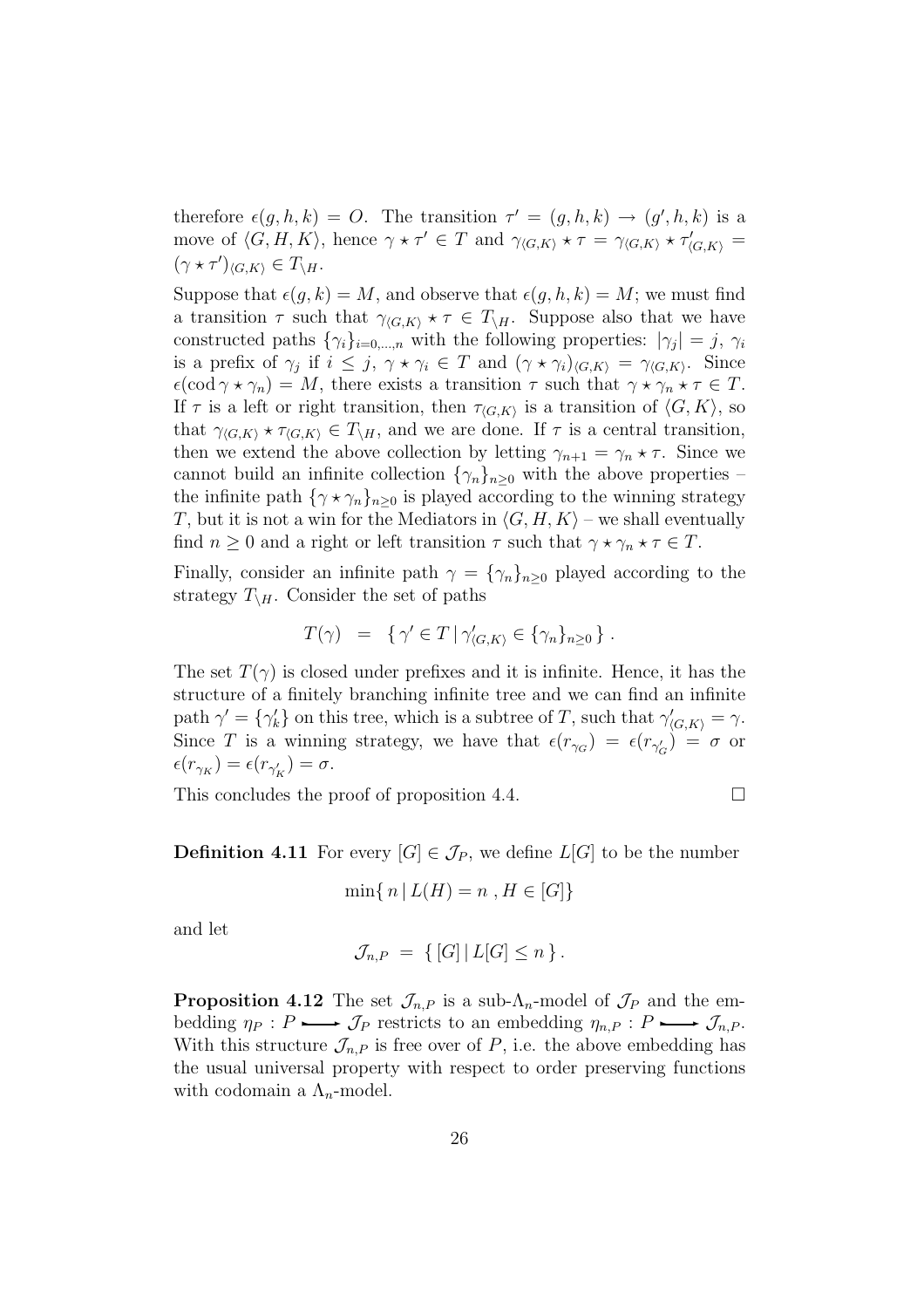*Proof.* Let G be a game in  $\mathcal{L}_n$  and  $\{[H_x]\}_{x \in X_G}$  be a collection of elements in  $\mathcal{J}_{n,P}$ ; we must prove that  $|G|\{[H_x]\}_{x\in X_G} \in \mathcal{J}_{n,P}$ . For each  $x \in X_G$ choose  $H'_x \in [H_x]$  such that  $L(H'_x) \leq n$ , so that  $[H_x] = [H'_x]$ . The equalities

$$
|G|\{[H_x]\}_{x \in X_G} = |G|\{[H'_x]\}_{x \in X_G}
$$
  
= 
$$
[G[H'_x/x]_{x \in X_G}]
$$

shows that  $|G| \{ [H_x] \}_{x \in X_G} \in \mathcal{J}_{n,P}$ , since  $G \in \mathcal{L}_n$ ,  $H'_x \in \mathcal{L}_n$  and  $\mathcal{L}_n$  is<br>closed under substitution. Since  $x_n(x) = [x, \lambda^p]$  where  $\lambda^p(x) = x$  it is closed under substitution. Since  $\eta_P(p)=[x, \lambda^p]$ , where  $\lambda^p(x) = p$ , it is clear that  $\eta_P(p) \in \mathcal{J}_{n,P}$ .

As a  $\Lambda_n$ -model,  $\mathcal{J}_{n,P}$  is isomorphic to  $\mathcal{L}_{n,P}$ , the antisymmetric quotient of the preordered class  $\mathcal{L}_n(P)$  of pairs  $\langle G, \lambda \rangle$  with  $G \in \mathcal{L}_n$ , and we shall prove freeness of  $\mathcal{L}_{n,P}$ . Observe first that the correspondence  $\langle G, \lambda \rangle \mapsto \langle G, f \circ \lambda \rangle$ , induced by an ordered preserving function f:  $P \longrightarrow Q$ , induces an order preserving correspondence  $\mathcal{L}_n(f)$  :  $\mathcal{L}_n(P) \longrightarrow \mathcal{L}_n(Q)$ , and a morphism of  $\Lambda_n$ -models  $\mathcal{L}_{n,f} : \mathcal{L}_{n,P} \longrightarrow \mathcal{L}_{n,Q}$ . This makes up a functor  $\mathcal{L}_n$  and  $\eta_n$  is then a natural transformation in the obvious sense.

On the other hand, if L is a  $\Lambda_n$ -model, then the correspondence  $EV_n(L)$ :  $\mathcal{L}_n(L) \longrightarrow L$ , defined by  $EV_n(L)\langle G, \lambda \rangle = |G|(\lambda)$ , preserves also the order, so that it induces an morphism of  $\Lambda_n$ -models  $EV_L : \mathcal{L}_{n,L} \longrightarrow L$ such that  $EV_{n,L} \circ \eta_{n,L} = Id_L$ . To prove this, the same argument as in  $[\text{San00a}, \S5.15]$  is used.

If  $f : P \longrightarrow L$  is an order preserving function with codomain a  $\Lambda_n$ -model, then  $EV_{n,L} \circ \mathcal{L}_{n,f}$  is the desired unique extension of f to a morphism of  $\Lambda_n$ -models from  $\mathcal{L}_{n,P}$  to L.  $\Lambda_n$ -models from  $\mathcal{L}_{n,P}$  to L.

We shall denote by  $i_{n,P}: \mathcal{J}_{n,P} \longrightarrow \mathcal{J}_P$  the inclusion, so that  $i_{n,P}$  is a morphism of  $\Lambda_n$ -models and the equality  $\eta_P = i_{n,P} \circ \eta_{n,P}$  holds.

## **5 Synchronizing games**

The goal of this section is to give a general criterion by which to prove that the inclusion  $i_{n,P} : \mathcal{J}_{n,P} \longrightarrow \mathcal{J}_P$  is proper.

**Definition 5.1** Let  $A \in \mathcal{K}(P)$ . We say that A is *synchronizing* if it is bipartite and the only winning strategy for Mediator in the game  $\langle A, A \rangle$ is the copycat strategy.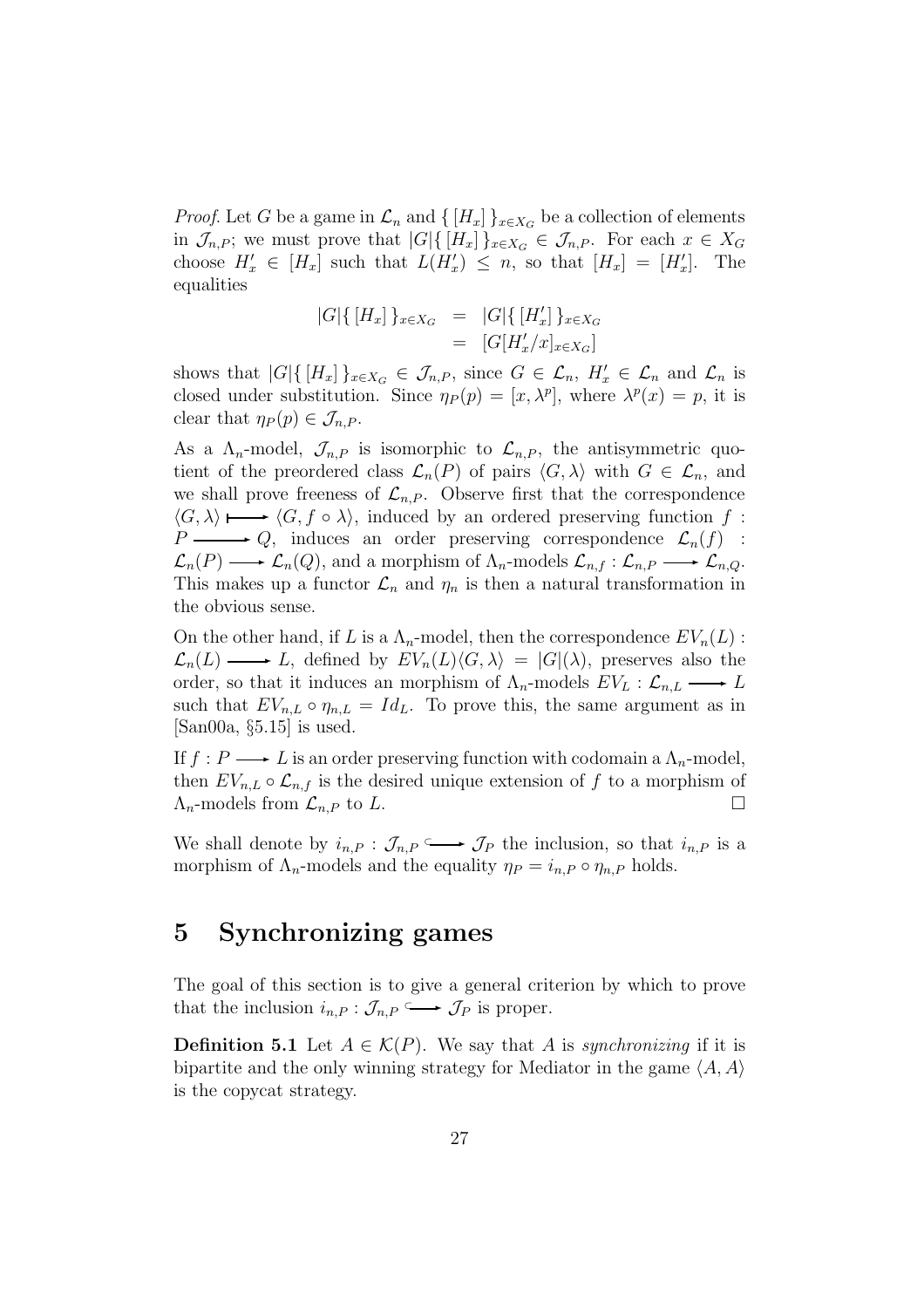The intuitions which have induced us to call these games synchronizing are explained as follows: if Mediator is playing according to a winning strategy in the game  $\langle G, H \rangle$ , then it is impossible for both the Opponents to win, so that at least one must lose. We can imagine therefore that there is a sort of asynchronous game going on between player  $\sigma$  on G and player  $\pi$  on H, the asynchrony being induced by the mediating choices of Mediator. However, if  $G = H = A$  and the only winning strategy for Mediator in  $\langle A, A \rangle$  is the copycat strategy, then there are very few mediating choices. If moreover the game  $A$  is bipartite, then the resulting game between player  $\sigma$  on the left and player  $\pi$  on the right is easily recognized to be equivalent with the game A itself, in which the two players act on a synchronous base.

Since a strategy in the game  $\langle A, A \rangle$  is morally an endomorphism of A, and the copycat strategy plays the role of the identity, we may consider a synchronizing game to be a particular kind of asymmetric object. We remark that if  $A \in \mathcal{J}(P)$  is such that  $L(A) = 0$ , then A can be identified with a term for the the free lattice over  $P$ . In this case,  $A$  is synchronizing if and only if it is in normal form as a free lattice term [FJN95, Whi41]. It is an open problem whether this notion of synchronizing game leads to a normal form for  $\mu$ -lattice terms. Examples of synchronizing games are given in section 6. Their remarkable property is stated in the following proposition.

**Theorem 5.2** Let  $A \in \mathcal{K}(P)$  be a synchronizing game such that  $L(A) =$ n. Then we can construct a game  $A_{\bullet} \in \mathcal{J}(P)$  such that  $L[A_{\bullet}] = n$ .

**Corollary 5.3** In order to show that the inclusion  $i_{n,P}: \mathcal{J}_{n,P} \longrightarrow \mathcal{J}_P$ is proper, it is enough to find a synchronizing game A in  $\mathcal{K}(P)$  such that  $L(A) > n$ .

*Proof.* In the following let  $A = \langle A_0, A_1, a_0, \epsilon, \lambda \rangle$  be such a synchronizing game.

The game  $A_{\bullet}$  is obtained from A by forcing property 2 in definition 3.10 to hold. If we let  $A_{\bullet}$  be  $\langle A_{\bullet 0}, A_{\bullet 1}, a_{\bullet 0}, \epsilon_{\bullet}, \lambda_{\bullet} \rangle$ , this game is formally defined as follows.

• The set of positions is

$$
A_{\bullet 0} = R(A) \times \{0\} \cup A_0 \times \{1\}.
$$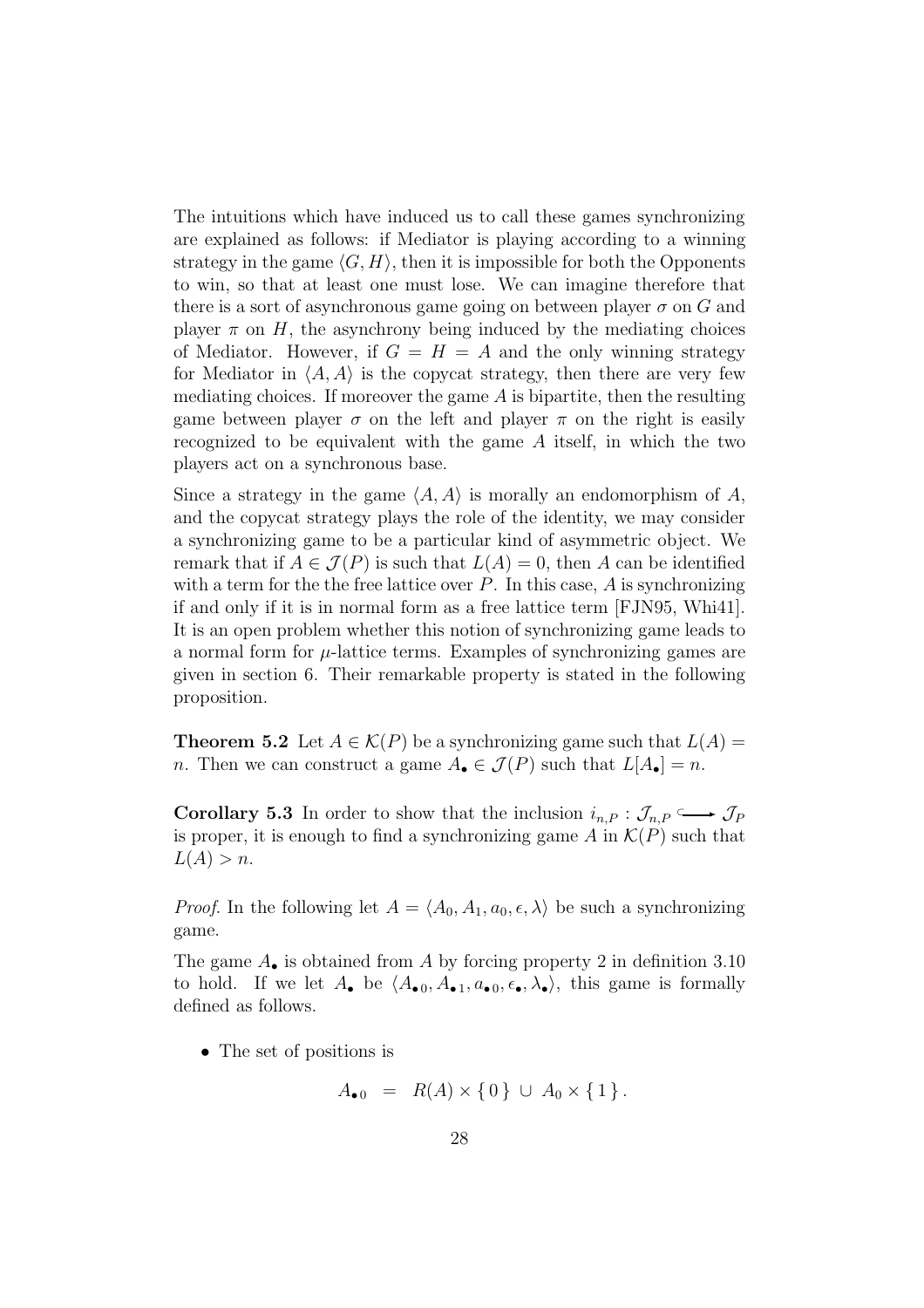The initial position  $a_{\bullet 0}$  is  $(a_0, 0)$  if  $a_0$  is in  $R(A)$ , otherwise the initial position is  $(a_0, 1)$ .

• The set of moves is

$$
A_{\bullet 1} = \{ (g, 1) \to (g', 1) \mid g \to g' \in A_1, g' \notin R(A) \}
$$
  

$$
\cup \{ (g, 1) \to (r, 0) \mid g \to r \in A_1, r \in R(A) \}
$$
  

$$
\cup \{ (r, 0) \to (r, 1) \mid r \in R(A) \}.
$$

• We let  $\epsilon_{\bullet}(g, i) = \epsilon(g)$ , and observe that if  $\epsilon_{\bullet}(g, i) = 0$ , then  $i = 1$ and  $\epsilon(g) = 0$ ; hence, we define  $\lambda_{\bullet}(x, i) = \lambda(x)$  if  $\epsilon_{\bullet}(x, i) = 0$ .

Observe that this construction preserves the essential structure of cycles and the color of the returns, from which we deduce that  $L(A) = L(A_{\bullet}).$ It is easily seen that  $A_{\bullet} \in \mathcal{J}(P)$ , so that  $L[A_{\bullet}] \leq L(A_{\bullet}) = L(A) = n$ .

In order to argue that  $L[A_{\bullet}] \geq n$ , choose an arbitrary  $H \in [A_{\bullet}]$ . A copycat-like strategy can be used by Mediator to win in both the games  $\langle A, A_{\bullet} \rangle$  and  $\langle A_{\bullet}, A \rangle$ , so that, by transitivity, we obtain  $A \leq H$  and  $H \leq A$ . By the analysis of possible plays in the game  $\langle A, H, A \rangle$ , we shall construct a chain C in H such that card  $C = n$ ; it will follow that  $L(H) \geq n$  and  $L[A_{\bullet}] \geq n$ . If  $\theta$  is a path in  $\langle A, H, A \rangle$  or  $\langle A, A \rangle$ , we shall use  $\theta_L$  and  $\theta_R$  for the left and right projections, since the notation  $\theta_A$ would be ambiguous.

The lemma 5.4 below has the following interpretation: if the Opponents know that the Mediators are playing according to a winning strategy, then they can choose a path  $\gamma$  of A and force the Mediators to play on  $\langle A, H, A \rangle$ so that the chosen path is played on the left board as well as on the right board. In this case, we informally say that the Opponents play along the path  $\gamma$ . We let T be any winning strategy for the Mediators in the game  $\langle A, H, A \rangle$ .

**Lemma 5.4** Let  $\gamma$  be a path of A and let  $a = \text{dom } \gamma$ . Suppose that there is a position h of H such that the position  $(a, h, a)$  of  $\langle A, H, A \rangle$  has been reached using T. We can lift  $\gamma$  to a play  $\theta_{\gamma}$  of  $\langle A, H, A \rangle$  with the following properties:

- dom  $\theta_{\gamma} = (a, h, a),$
- the left projection  $(\theta_{\gamma})_L$  as well as the right projection  $(\theta_{\gamma})_R$  are both equal to  $\gamma$ ,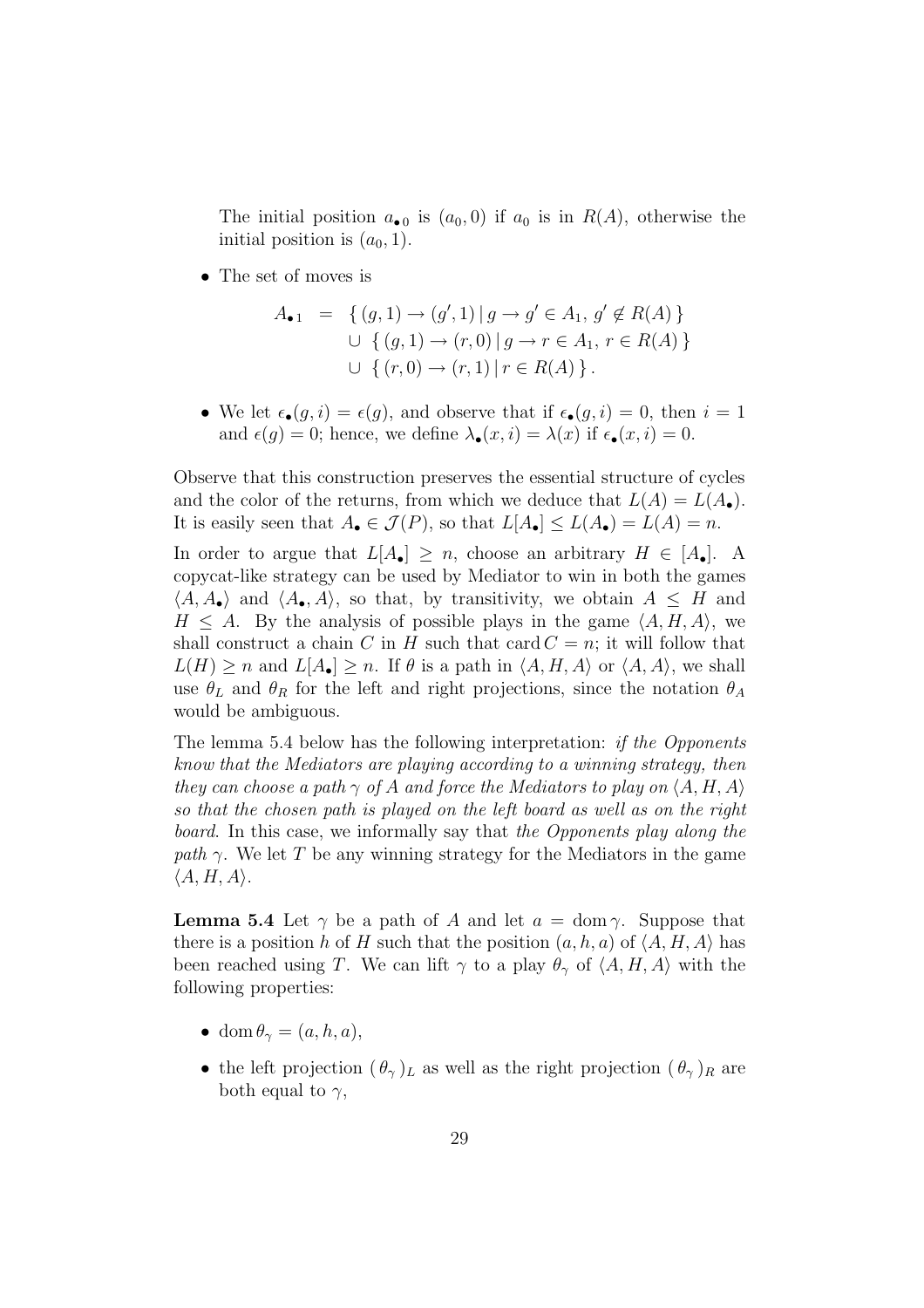• the play  $\theta_{\gamma}$  has been played according to the strategy T by the Mediators.

*Proof.* Firstly, we prove the lemma in case  $\gamma = a \rightarrow a'$  is a transition of A; we also suppose that  $\epsilon(a) = \sigma$ ; if  $\epsilon(a) = \pi$  we can reason by duality. From position  $(a, h, a)$  it is the Opponents' turn to move, on the left, so that they can choose the move  $\tau$  on the left.

Since A is bipartite, we have  $\epsilon(a') \neq \epsilon(a)$ , and in position  $(a', h, a)$  it is the Mediators' turn to move. From this position, the strategy  $T$  will suggest to play a finite path on  $H(a', h, a) \rightarrow^* (a', h', a)$ , possibly of zero length, and then it will suggest to play on an external board. An infinite path played only on  $H$  cannot arise, since  $T$  is a winning strategy, and such an infinite path would not be a win for the Mediators. T cannot suggest a move on the left board - otherwise the strategy  $T_{\rm H}$  would not be the copycat strategy - hence it will suggest a move on the right board. Since  $T_{\Lambda H}$  is the copycat strategy, the only suggested move will be  $(a', h', a) \to (a', h', a')$ .

The generalization of the statement to paths is obtained by induction on the length. If  $|\gamma| = 0$ , then we lift  $\gamma$  to  $1_{(a,h,a)}$ . If  $\gamma = \gamma' \star \tau$ , then we define  $\theta_{\gamma}$  to be  $\theta_{\gamma'} \star \theta_{\tau}$ , where  $\theta_{\gamma'}$  is obtained by the induction hypothesis and  $\theta_{\tau}$  is obtained as in the previous paragraph from position cod  $\theta_{\gamma'}$ ,<br>observing that  $(\cot \theta_{\gamma'})_I = \text{dom } \tau = (\cot \theta_{\gamma'})_P$ . observing that  $(\cot \theta_{\gamma'})_L = \mathrm{dom} \tau = (\cot \theta_{\gamma'})_R$ .

**Lemma 5.5** Let  $\theta$  be a path of  $\langle A, H, A \rangle$ , which has been played according to the winning strategy T, such that  $\theta_L = \theta_R$ . If  $\gamma = \theta_L = \theta_R$ has a factorization  $\gamma = \gamma_1 \star \gamma_2$ , then there exists a factorization  $\theta = \theta_1 \star \theta_2$ such that  $(\theta_1)_L = (\theta_1)_R = \gamma_1$  and  $(\theta_2)_L = (\theta_2)_R = \gamma_2$ .

*Proof.* We shall prove that if  $\delta$  is a path of  $\langle A, A \rangle$ , which has been played according to the winning strategy  $T_{\backslash H}$ , i.e according to the copycat strategy, for which the equalities  $\delta_L = \delta_R = \gamma$  hold, then we can lift a factorization  $\gamma = \gamma_1 \star \gamma_2$  to a factorization  $\delta = \delta_1 \star \delta_2$  in  $\langle A, A \rangle$  such that  $(\delta_i)_L = (\delta_i)_R = \gamma_i$ , for  $i = 1, 2$ . To obtain the statement of the lemma, it will be enough to let  $\delta = \theta_{\langle A,A \rangle}$ , and then lift the factorization  $\theta_{\langle A,A \rangle} = \delta_1 \star \delta_2$  to a factorization  $\theta = \theta_1 \star \theta_2$ , which is possible since the functor  $\left(\frac{\ }{\ }_{\langle A,A\rangle}\right)$  is convex.

The statement is proved by induction on the length of  $\gamma_2$ . If  $|\gamma_2| = 0$ , the result is obvious; suppose therefore that  $|\gamma_2| > 0$ . Since  $|\delta| = |\delta_L| + |\delta_R|$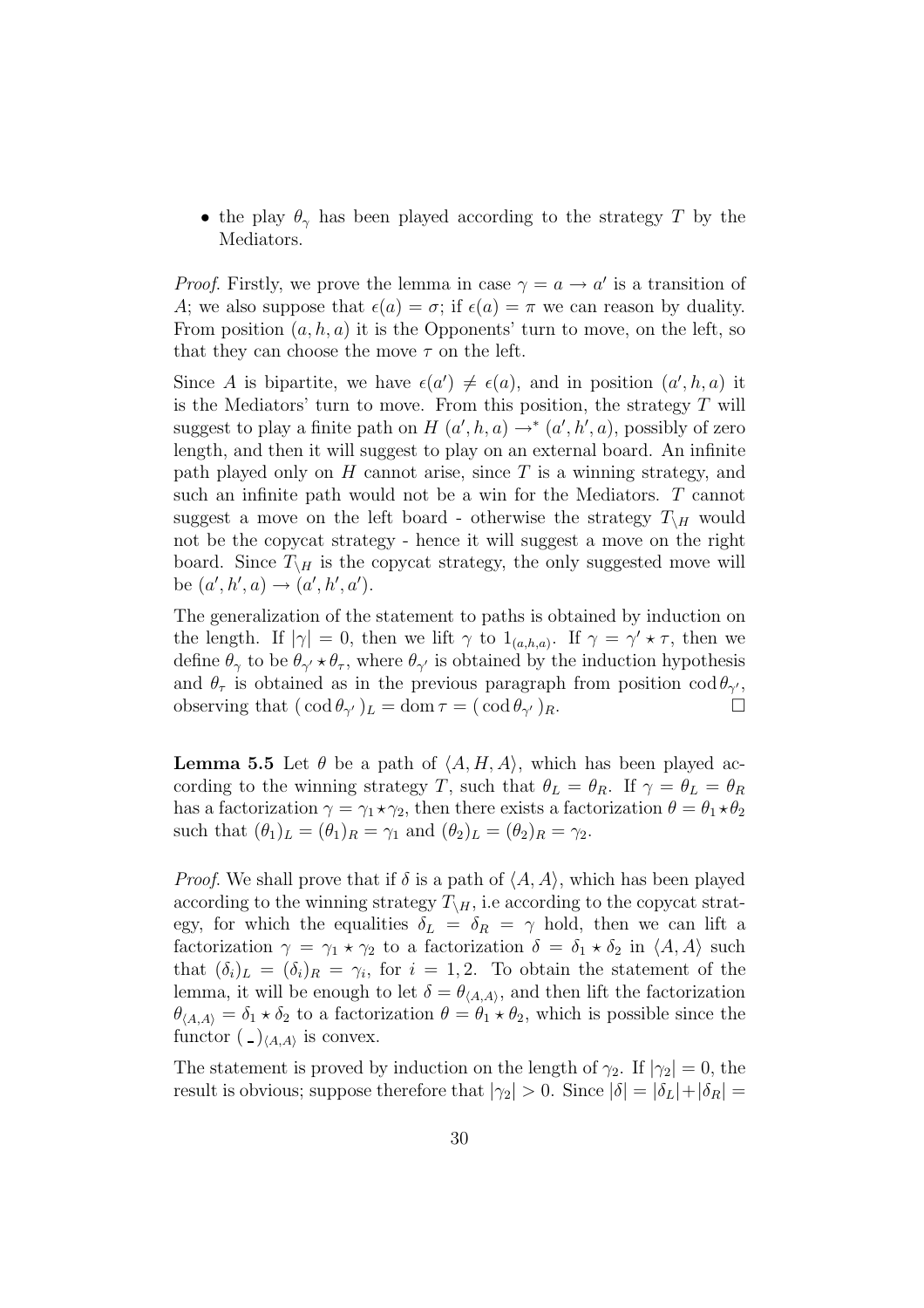$2|\gamma| \geq 2$ , we can write  $\delta = \delta' \star \tau'$  where  $|\tau'| = 2$ . Since  $T_{\setminus H}$  is the copycat strategy and A is bipartite, we deduce that  $\delta'_{L} = \delta'_{R} = \gamma'$ ,  $\tau'_{L} = \tau'_{R} = \tau$  so<br>that  $|\tau| = 1$  and write  $\alpha = \alpha' + \tau$ . Let  $\alpha' = \alpha' + \tau$  and  $\alpha' = \alpha' + \alpha'$ . Since that  $|\tau| = 1$ , and write  $\gamma = \gamma' \star \tau$ . Let  $\gamma_2 = \gamma'_2 \star \tau$  and  $\gamma' = \gamma_1 \star \gamma'_2$ . Since  $|\gamma_2'| < |\gamma_2|$ , we can use the induction hypothesis and let  $\delta' = \delta_1 \star \delta_2'$  be such that  $(\delta_1)_L = (\delta_1)_R = \gamma_1$  and  $(\delta_2')_L = (\delta_2')_R = \gamma_2'$ . Then  $\delta = \delta_1' \star (\delta_2' \star \tau')$ is the desired factorization.

The lifting property of the previous lemma can be generalized: if  $\theta_L$  =  $\theta_R = \gamma_1 \star \ldots \star \gamma_n$ , where  $n \geq 0$ , then we can find a factorization  $\theta =$  $\theta_1 \star \ldots \star \theta_n$  such that  $(\theta_i)_L = (\theta_i)_R = \gamma_i$  for  $i = 1, \ldots, n$ .

We have observed that  $A \leq H$  and  $H \leq A$ , hence we shall fix two winning bounded memory strategies for Mediator in the games  $\langle A, H \rangle$ and  $\langle H, A \rangle$ , say  $(R, \psi)$  and  $(S, \phi)$ , respectively. We let

$$
K = \max(\operatorname{card} R_0, \operatorname{card} S_0),
$$

and consider the strategy  $\psi R||\phi S$  in the game  $\langle A, H, A \rangle$ , the definition of which is found in 2.5 and 4.8.

The following lemma can be interpreted as follows: if the Opponents play enough time along a cycle  $\gamma$  of A, then they can force the Mediators to play in a cycle of H of the same color as  $\gamma$ .

**Lemma 5.6** Let  $\gamma$  be a proper cycle of A and let  $\theta$  be a path of  $\langle A, H, A \rangle$ , played according to the strategy  $\psi R||\phi S$ , such that  $\theta_L = \theta_R = \gamma^K$ . It is possible to find a factorization

$$
\theta = \Theta_0 \star \Theta \star \Theta_1
$$

such that  $\Theta_L$ ,  $\Theta_H$  and  $\Theta_R$  are all proper cycles. Moreover,  $\Theta_L = \Theta_R =$  $\gamma^k$ , with  $1 \leq k \leq K$ , and  $\epsilon(r_{\Theta_H}) = \epsilon(r_{\gamma})$ .

*Proof.* Let  $\theta$  be a path of  $\langle A, H, A \rangle$ , played according to the strategy  $\psi R || \phi S$ , such that  $\theta_L = \theta_R = \gamma^K$ , where  $\gamma$  is proper cycle of A such that  $\epsilon(r_{\gamma}) = \pi$ ; if  $\epsilon(r_{\gamma}) = \sigma$ , a dual argument – with the strategy  $\phi S$  instead of  $\psi R$  – can be used. According to lemma 5.5, we can factor  $\theta$  as

$$
\theta = \theta_1 \star \ldots \star \theta_K,
$$

so that, for each  $i = 1, ..., K$ , the relations  $(\theta_i)_L = (\theta_i)_R = \gamma$  hold.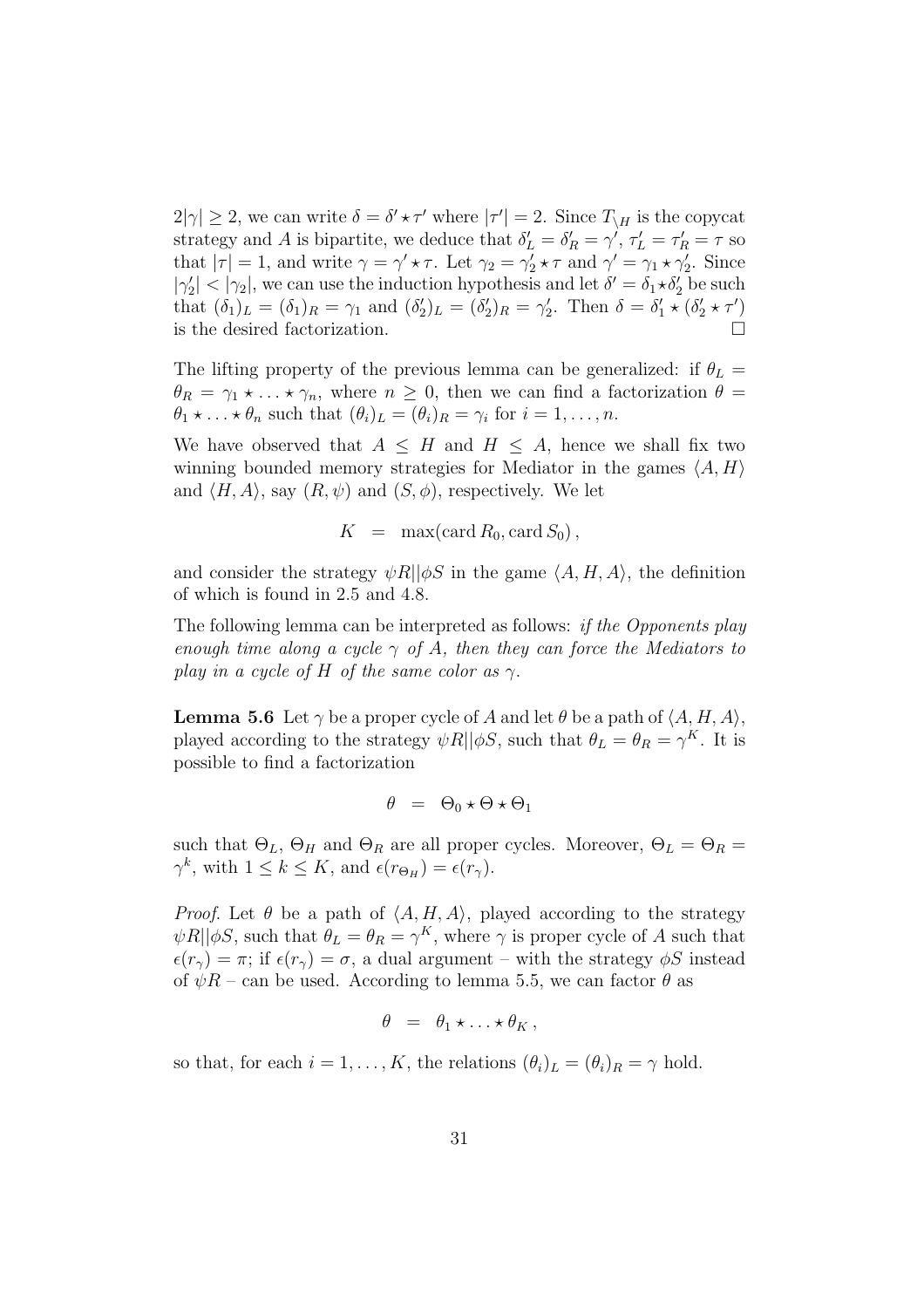By the definition of the strategies  $\psi R$  and  $\psi R || \phi S$ , there exists a path  $\rho$ in R such that  $\psi \circ \rho = \theta_{\langle A,H \rangle}$ . Consider the factorization in  $\langle A, H \rangle$ 

$$
\psi \circ \rho = \theta_{\langle A, H \rangle}
$$
  
=  $(\theta_1 \star ... \star \theta_K)_{\langle A, H \rangle}$   
=  $(\theta_1)_{\langle A, H \rangle} \star ... \star (\theta_K)_{\langle A, H \rangle}.$ 

Since the functor  $\psi \circ \phi$  is convex, we can lift this factorization to a factorization in R

$$
\rho = \rho_1 \star \ldots \star \rho_K
$$

such that  $\psi \circ \rho_i = (\theta_i)_{\langle A,H \rangle}$ , for  $i = 1, \ldots, K$ . Consider also the set

$$
\{ \mathrm{dom}\,\rho_i\,,\,\mathrm{cod}\,\rho_i\,|\,i=1,\ldots,K\,\}\,,
$$

and observe that there exist  $i_0, i_1 \in \{1, ..., K\}$  such that  $i_0 \leq i_1$  and dom  $\rho_{i_0} = \text{cod } \rho_{i_1}$ , since card  $R_0 \leq K$ . Let

$$
\Upsilon = \rho_{i_0} \star \ldots \star \rho_{i_1},
$$

then  $\Upsilon$  is a cycle, and if we let  $k = i_1 - i_0 + 1$ , then

$$
(\psi \circ \Upsilon)_L = (\psi \circ (\rho_{i_0} \star \ldots \star \rho_{i_1}))_L
$$
  
\n
$$
= ((\psi \circ \rho_{i_0}) \star \ldots \star (\psi \circ \rho_{i_1}))_L
$$
  
\n
$$
= ((\theta_{i_0})_{\langle A, H \rangle} \star \ldots \star (\theta_{i_1})_{\langle A, H \rangle})_L
$$
  
\n
$$
= ((\theta_{i_0})_{\langle A, H \rangle})_L \star \ldots \star ((\theta_{i_1})_{\langle A, H \rangle})_L
$$
  
\n
$$
= (\theta_{i_0})_L \star \ldots \star (\theta_{i_1})_L
$$
  
\n
$$
= \gamma^k.
$$

Observe also that  $r_{(\psi \circ \Upsilon)_L} = r_{\gamma^k} = r_{\gamma}$  and that  $\epsilon(r_{\gamma}) = \pi$ . Since  $\psi R$  is a winning strategy, we argue that  $(\psi \circ \Upsilon)_H$  is a proper cycle and that  $\epsilon(r_{(\psi \circ \Upsilon)_H}) = \pi$ . Otherwise  $\Upsilon$  would give rise, by infinite iteration, to the infinite path  $\Upsilon^{\omega}$  in the graph R such that  $\psi \circ \Upsilon^{\omega} = (\psi \circ \Upsilon)^{\omega}$  is not a win for Mediator in the game  $\langle A, H \rangle$ .

In order to conclude the argument, let

$$
\Theta = \theta_{i_0} \star \ldots \star \theta_{i_1},
$$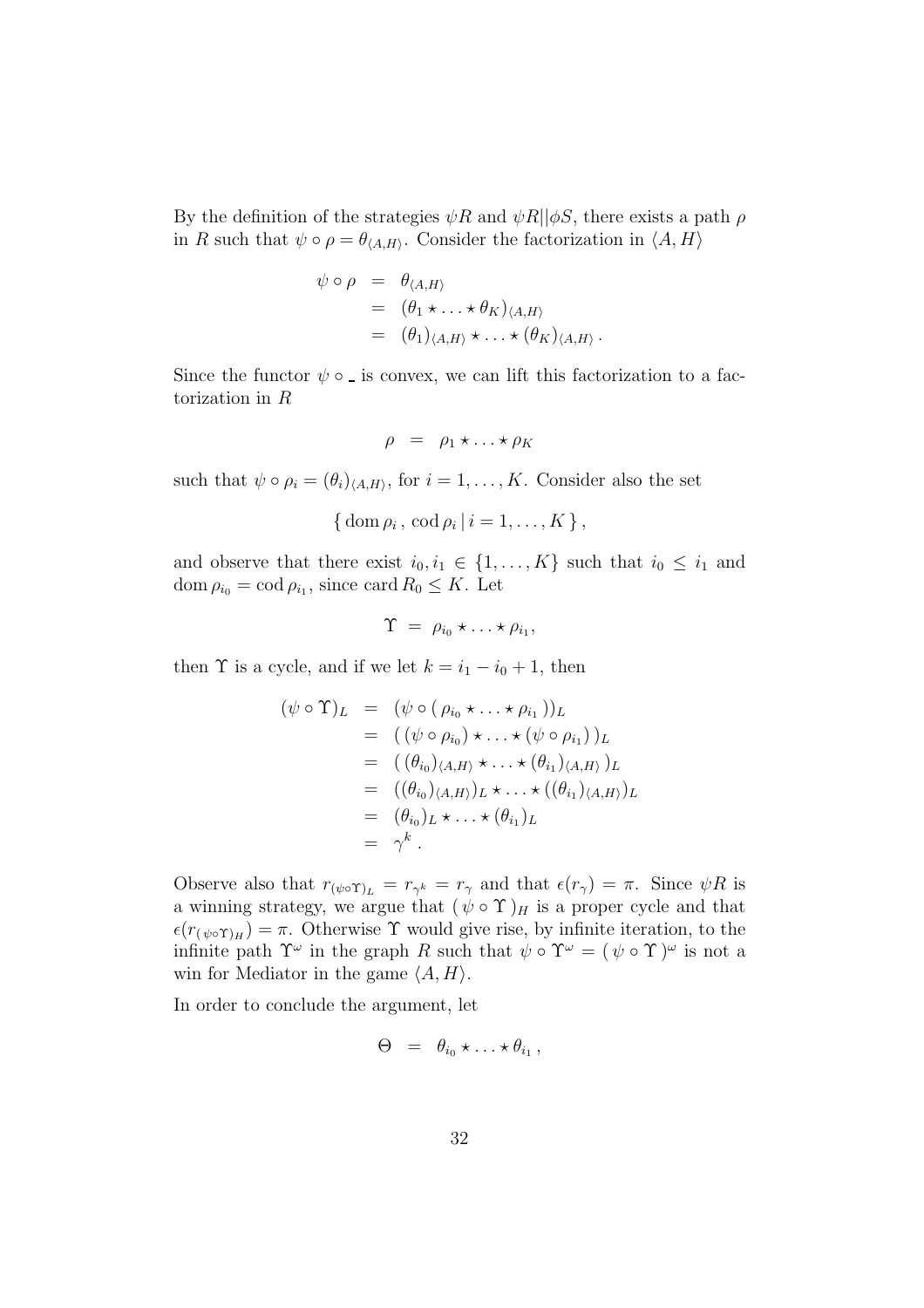and find  $\Theta_0$ ,  $\Theta_1$  so that the relation  $\theta = \Theta_0 \star \Theta \star \Theta_1$  is satisfied. Then  $\Theta_L = \Theta_R = \gamma^k$  with  $k \geq 1$  by construction. We have also

$$
\Theta_H = (\Theta_{\langle A, H \rangle})_H
$$
  
= 
$$
((\theta_{i_0})_{\langle A, H \rangle} \star \ldots \star (\theta_{i_1})_{\langle A, H \rangle})_H
$$
  
= 
$$
((\psi \circ \rho_{i_0}) \star \ldots \star (\psi \circ \rho_{i_1}))_H
$$
  
= 
$$
(\psi \circ \Upsilon)_H,
$$

so that we can conclude that  $\Theta_H$  is a proper cycle such that  $\epsilon(r_{\Theta_H}) = \pi = \epsilon(r_\gamma)$ .  $\pi = \epsilon(r_{\gamma}).$ 

The following lemma can be interpreted as follows: if the Opponents play enough time along a chain  $C$  of  $A$ , then they can force the Mediators to play along a chain of H of the same length and color as C.

**Lemma 5.7** Let  $C = \{a_0, ..., a_{n-1}\}\)$  be a chain in A. For  $j = 0, ..., n-1$ 2, let  $\gamma_j$  be proper cycles such that  $r_{\gamma_j} = a_j$  and  $a_{j+1}$  lie on  $\gamma_j$ . Factor  $\gamma_j$  as  $\gamma_j = \gamma_j^{\downarrow} \star \gamma_j^{\downarrow}$ , where dom  $\gamma_j^{\downarrow} = a_j$  and cod  $\gamma_j^{\downarrow} = a_{j+1}$ . Similarly, let  $\gamma_{n-1}$  be a proper cycle of A such that  $r_{\gamma_{n-1}} = a_{n-1} = \text{dom } \gamma_{n-1}$ . For  $j = n - 1, \ldots, 0$ , define cycles  $\Gamma_j$  in A as follows:

$$
\Gamma_{n-1} = \gamma_{n-1}^K ,
$$
  
\n
$$
\Gamma_{j-1} = (\gamma_{j-1}^{\downarrow} \star \Gamma_j \star \gamma_{j-1}^{\uparrow})^K .
$$

Let  $\theta$  be a path in  $\langle A, H, A \rangle$ , played according to the strategy  $\psi R||\phi S$ , such that  $\theta_L = \theta_R = \Gamma_i$ . We can find a factorization

$$
\theta = \Theta_0 \star \Theta \star \Theta_1,
$$

with the property that  $\Theta_H$  is a proper cycle visiting a chain  $\{r_{\Theta_H} =$  $r_j, \ldots, r_{n-1}$ . Moreover  $\epsilon(r_j) = \epsilon(a_j)$ .

*Proof.* We prove the proposition by induction on  $j = n - 1, \ldots, 0$ . If  $j = n - 1$ , apply lemma 5.6 to  $\theta$  and  $\gamma_{n-1}$ : it is possible to find a factorization

$$
\theta = \Theta_0 \star \Theta \star \Theta_1
$$

such that  $\Theta_H$  is a proper cycle and  $\epsilon(r_{\Theta_H}) = \epsilon(r_{\gamma_{n-1}}) = \epsilon(a_{n-1}).$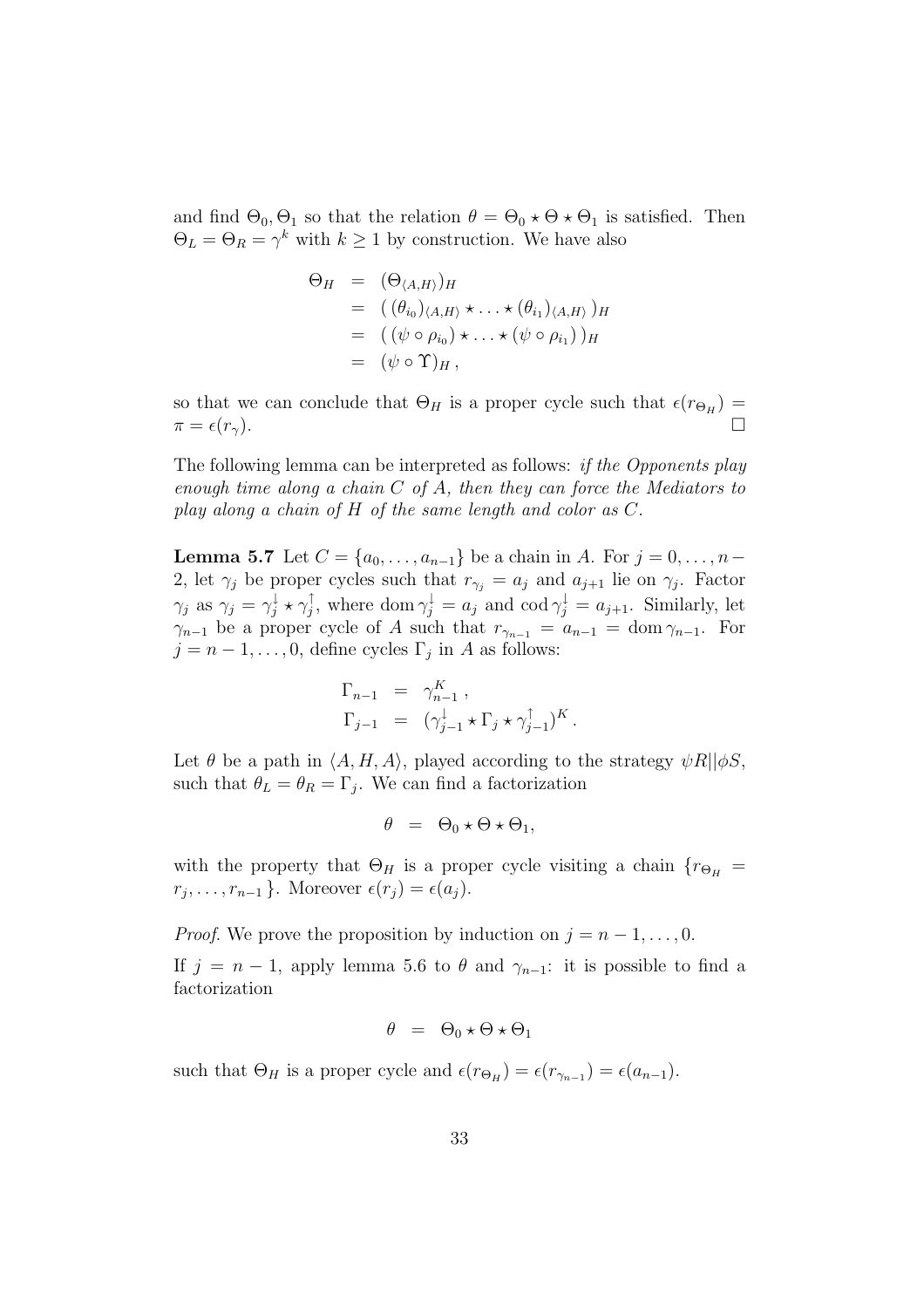Suppose that we have proven the assertion for j; we prove it for  $j - 1$ . Let  $\theta$  be a path such that  $\theta_L = \theta_R = (\gamma_{j-1}^{\downarrow} * \Gamma_j * \gamma_{j-1}^{\downarrow})^K$ . Apply lemma 5.6 to  $\theta$  and  $\gamma_{j-1}^{\downarrow} \star \Gamma_j \star \gamma_{j-1}^{\downarrow}$  and find a factorization

$$
\theta = \Theta_0 \star \Theta \star \Theta_1
$$

such that  $\Theta_H$  is a proper cycle and  $\epsilon(r_{\Theta_H}) = \epsilon(a_{j-1})$ , since  $r_{(\gamma_{j-1}^{\downarrow} \star \Gamma_j \star \gamma_{j-1}^{\uparrow})} =$  $r_{\gamma_{j-1}} = a_{j-1}$ . Moreover, there exists  $k \geq 1$  such that

$$
\Theta_L = \Theta_R = (\gamma^{k-1} \star \gamma_{j-1}^{\downarrow}) \star \Gamma_j \star \gamma_{j-1}^{\uparrow},
$$

where  $\gamma = \gamma_{j-1}^{\downarrow} \star \Gamma_j \star \gamma_{j-1}^{\downarrow}$ . By lemma 5.5, we can lift the above factorization to a factorization

$$
\Theta = \delta_0 \star \delta \star \delta_1 ,
$$

so that  $\delta_L = \delta_R = \Gamma_j$ . Using the induction hypothesis, there is a factorization

$$
\delta = \Delta_0 \star \Delta \star \Delta_1 ,
$$

such that  $\Delta_H$  is a proper cycle visiting a chain  $\{r_{\Delta_H} = r_j, \ldots, r_{n-1}\};$ moreover  $\epsilon(r_i) = \epsilon(a_i)$ . Since

$$
\Theta_H = (\delta_0 \star \Delta_0)_H \star \Delta_H \star (\Delta_1 \star \delta_1)_H,
$$

we deduce that  $\Theta_H$  visits  $r_j, \ldots, r_{n-1}$ . If we let  $r_{j-1} = r_{\Theta_H}$ , then the desired chain visited by  $\Theta_H$  is  $\{r_{j-1}, r_j, \ldots, r_{n-1}\}\$ , since  $\epsilon(r_j) = \epsilon(a_j) \neq \epsilon(a_{i-1}) = \epsilon(r_{i-1})$ . This concludes the proof of lemma 5.7  $\epsilon(a_{j-1}) = \epsilon(r_{j-1})$ . This concludes the proof of lemma 5.7.

In order to prove theorem 5.2, choose a chain  $C$  of  $A$ , the cardinality of which is maximal, i.e. it is n. Define  $\Gamma_0$  as it has been done in lemma 5.7, and let  $\gamma$  be the unique simple path from the initial position  $a_0$  to dom Γ<sub>0</sub>. Using lemma 5.4, we can lift the path  $\gamma \star \Gamma_0$  of A to a path  $\theta_{\gamma \star \Gamma_0}$ of  $\langle A, H, A \rangle$ , played according to the strategy  $\psi R|\phi S$  by the Mediators, such that both  $(\theta_{\gamma*\Gamma_0})_L$  and  $(\theta_{\gamma*\Gamma_0})_R$  are equal to  $\gamma*\Gamma_0$ . Using lemma 5.5, we can also lift the given factorization to a factorization  $\theta_{\gamma \star \Gamma_0} = \theta_{\gamma} \star \theta_{\Gamma_0}$ so that in particular  $(\theta_{\Gamma_0})_L = (\theta_{\Gamma_0})_R = \Gamma_0$ . Using lemma 5.7, the center projection  $(\theta_{\Gamma_0})_H$  visits a chain in H of cardinality n which is, moreover, of the same color of the given chain  $C$  of  $A$ . This concludes the proof of theorem 5.2.  $\Box$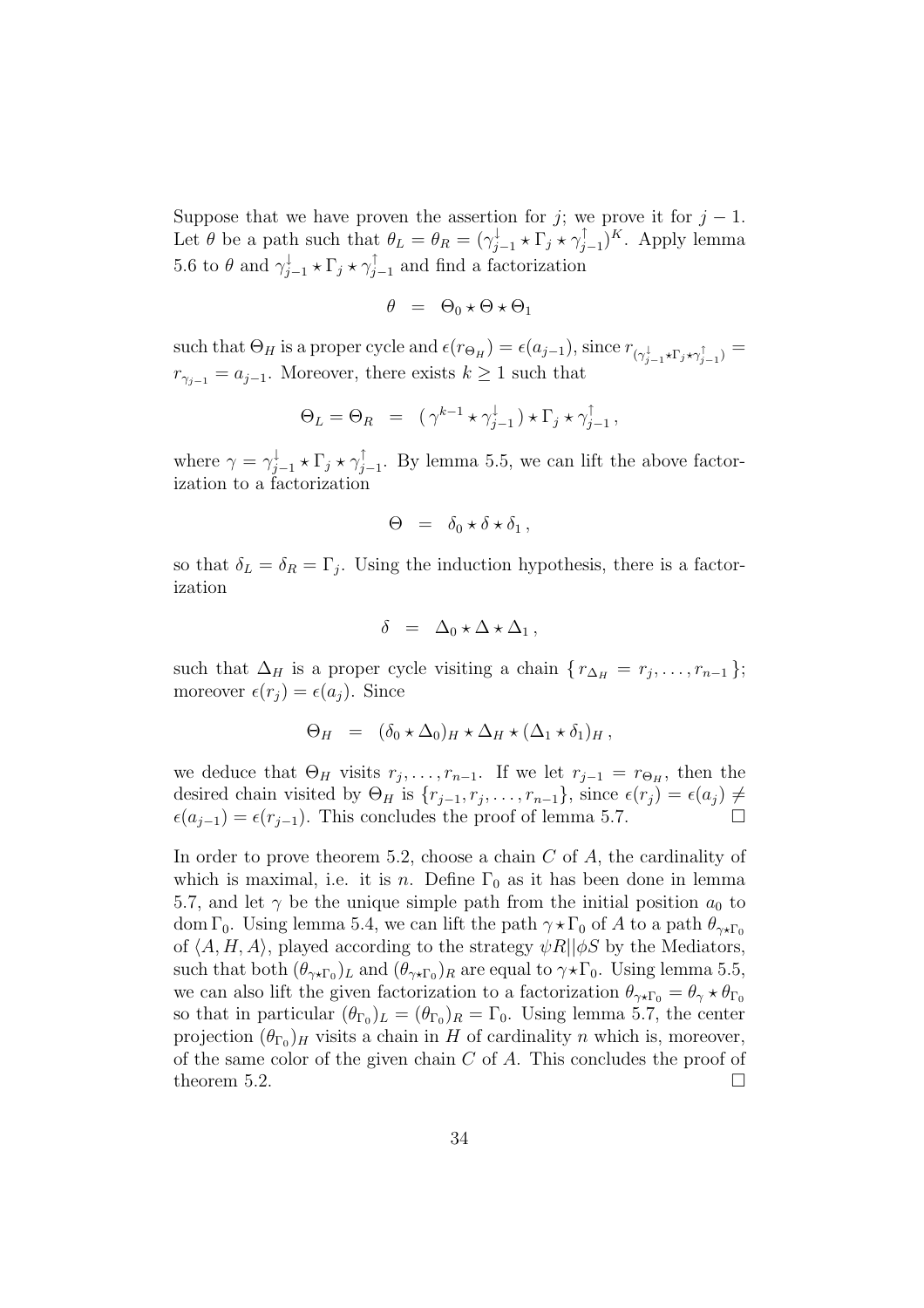### **6 Generalized Whitman polynomials**

In this section we let  $X = \{a_0, a_1, a_2, b_0, b_1, b_2\}$  be a set of six generators and define a bunch of synchronizing games  $W^n \in \mathcal{K}(X)$ ,  $n \geq 1$ , such that  $L(W^n) = n$ . We can argue that  $[W_{\bullet}^n] \notin \mathcal{J}_{m,X}$  if  $n > m$ , as in 5.3.

**Theorem 6.1** For every  $n \geq 1$ , the inclusion  $i_{n,X} : \mathcal{J}_{n,X} \longrightarrow \mathcal{J}_X$  is proper, where  $X$  is a set of six generators.

**Corollary 6.2** If P contains an antichain  $\{a_0, a_1, a_2, b_0, b_1, b_2\}$ , then the inclusion  $i_{m,P}: \mathcal{J}_{m,P} \longrightarrow \mathcal{J}_P$  is proper.

The strictness of the alternation hierarchy will follow as explained in 3.6. The construction of the games  $W<sup>n</sup>$  has been suggested by the Whitman polynomial

$$
p(x) = a \vee (b \wedge (c \vee (a \wedge (b \vee (c \wedge x))))).
$$

Earlier in Birkhoff's paper [Bir35], a partition lattice and an infinite chain of the form  $p^{n}(a)$  are exhibited, so that the free lattice on three generators is shown to be infinite. A more functional interpretation to  $p(x)$  is given in [Whi42]. P. Whitman proved that the free lattice on three generators is not complete by showing that free lattices are continuous – so that if the join of the infinite chain  $p^{n}(a)$  exists, then it has to be a fixed point of  $p(x)$  – and by proving that this polynomial has no fixed point. Later, Crawley and Dean [CD59] characterized free lattices with infinite operations and used the above polynomial to give lower bounds on the cardinality of those lattices, and a similar technique was used by Hales [Hal64] to show that the free complete lattices do not exist in general. Philip Whitman's result, also documented in the monography [FJN95], can be used to show that the inclusion  $i_{0,X} : \mathcal{J}_{0,X} \longrightarrow \mathcal{J}_X$  is proper when card  $X \geq 3$ , where we recall that  $\mathcal{J}_{0,X}$  coincides with the free lattice on the set X.

**Definition 6.3** The game  $W<sup>n</sup>$  is defined as follows:

• The set of position is

$$
\{ g_j, w_j \, | \, j = 0, \dots, 6n - 1 \}
$$

and the initial position is  $g_0$ .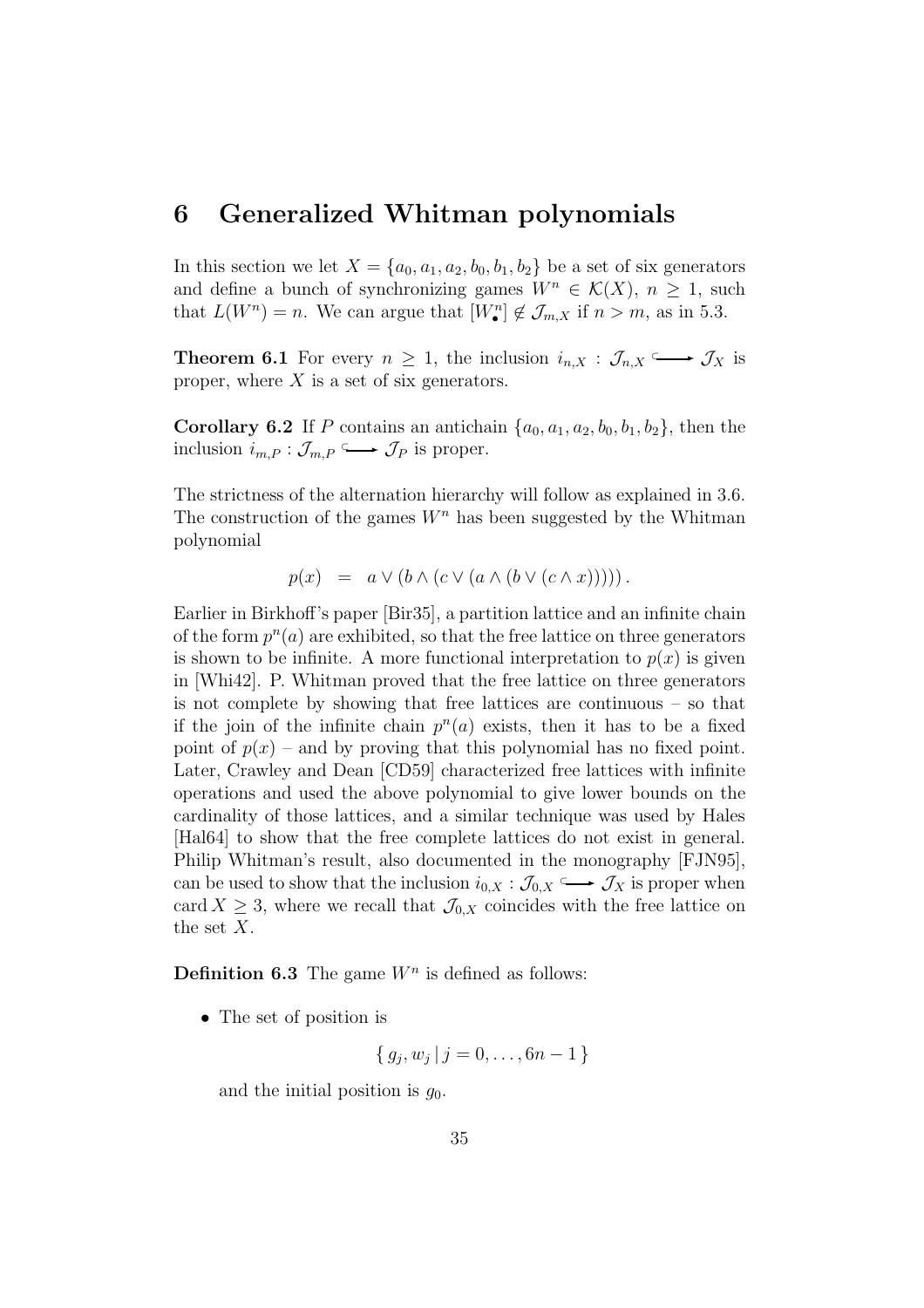• The set of forward edges is

$$
\{ g_j \to g_{j+1} \mid j = 0, \ldots, 6n-2 \} \quad \cup \quad \{ g_j \to w_j \mid j = 0, \ldots, 6n-1 \}.
$$

• The set of back edges is

$$
\{ g_{3(2n-k)-1} \to g_{3k} \mid k = 0, \ldots, n-1 \}.
$$

- $\epsilon(w_j) = 0$ , for  $i = 1, ..., 6n 1$  and  $\epsilon(g_j) = Q_{j \mod 2}$ , where  $Q_0 = \sigma$ and  $Q_1 = \pi$ .
- Eventually,  $\lambda(w_j) = a_{j \mod 3}$ , if  $j < 3n$  and  $\lambda(w_j) = b_{j \mod 3}$ , if  $j \geq 3n$ .

For example, the games  $W^1$  and  $W^2$  are pictured as follows:

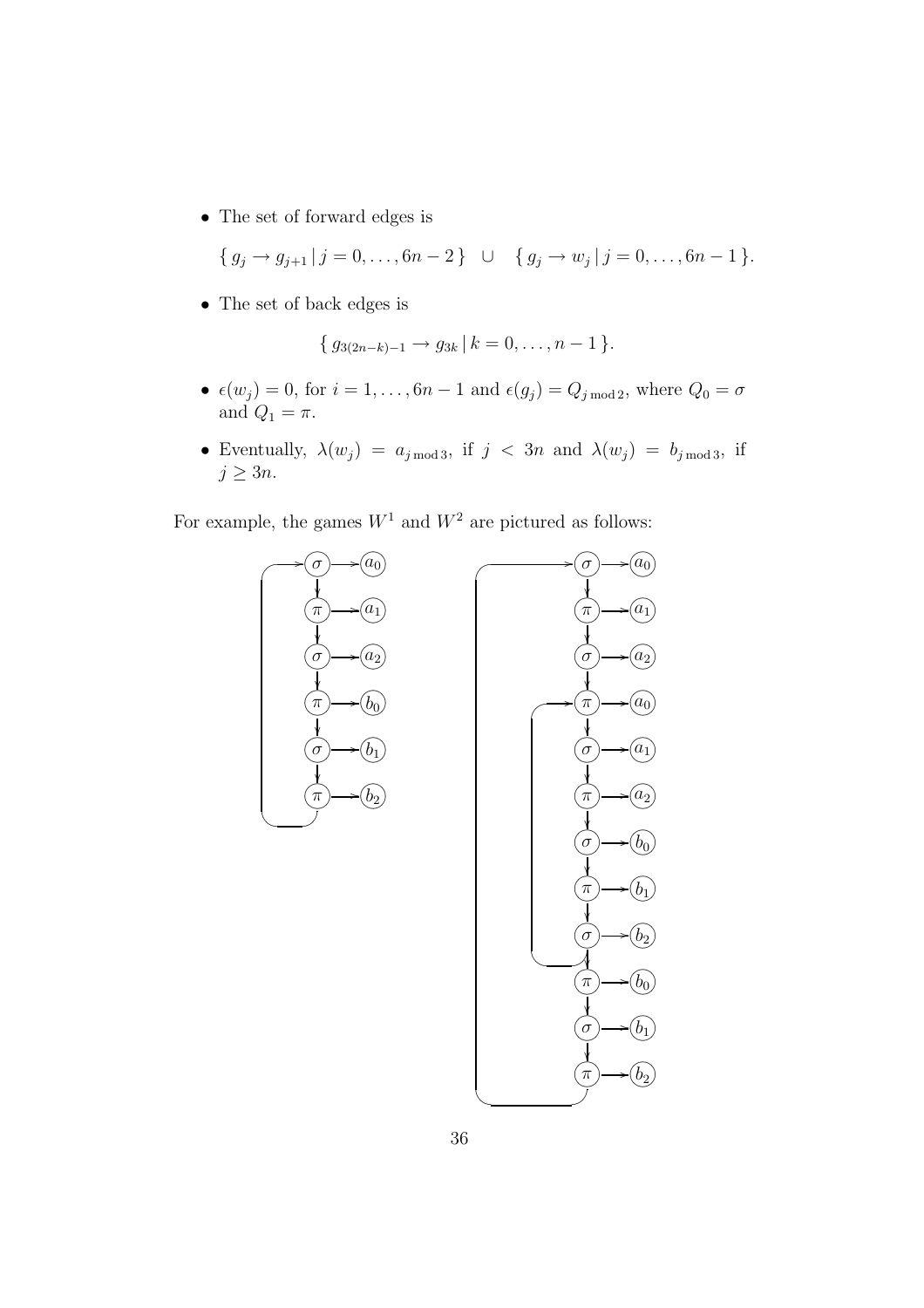We define  $W(a_0, a_1, a_2)(x)$  to be

$$
W(a_0, a_1, a_2)(x) = a_0 \wedge (a_1 \vee (a_2 \wedge x)),
$$

and draw this equality by diagrams as



 $(x)$ <br>Similarly we let  $W^*(a_0, a_1, a_2)(x)$  be the dual of  $W(a_0, a_1, a_2)(x)$ , i.e.

$$
W^*(a_0,a_1,a_2)(x) = a_0 \vee (a_1 \wedge (a_2 \vee x)),
$$

or by diagrams

$$
W^*\left(a_0, a_1, a_2\right) = \begin{pmatrix} \sigma \\ \downarrow \\ \sigma \end{pmatrix}
$$

$$
= \begin{pmatrix} \pi \\ \downarrow \\ \sigma \end{pmatrix}
$$

$$
\begin{pmatrix} \sigma \\ \downarrow \\ \downarrow \end{pmatrix}
$$

$$
\begin{pmatrix} \sigma \\ \downarrow \\ \downarrow \end{pmatrix}
$$

$$
\begin{pmatrix} \sigma \\ \downarrow \\ \downarrow \end{pmatrix}
$$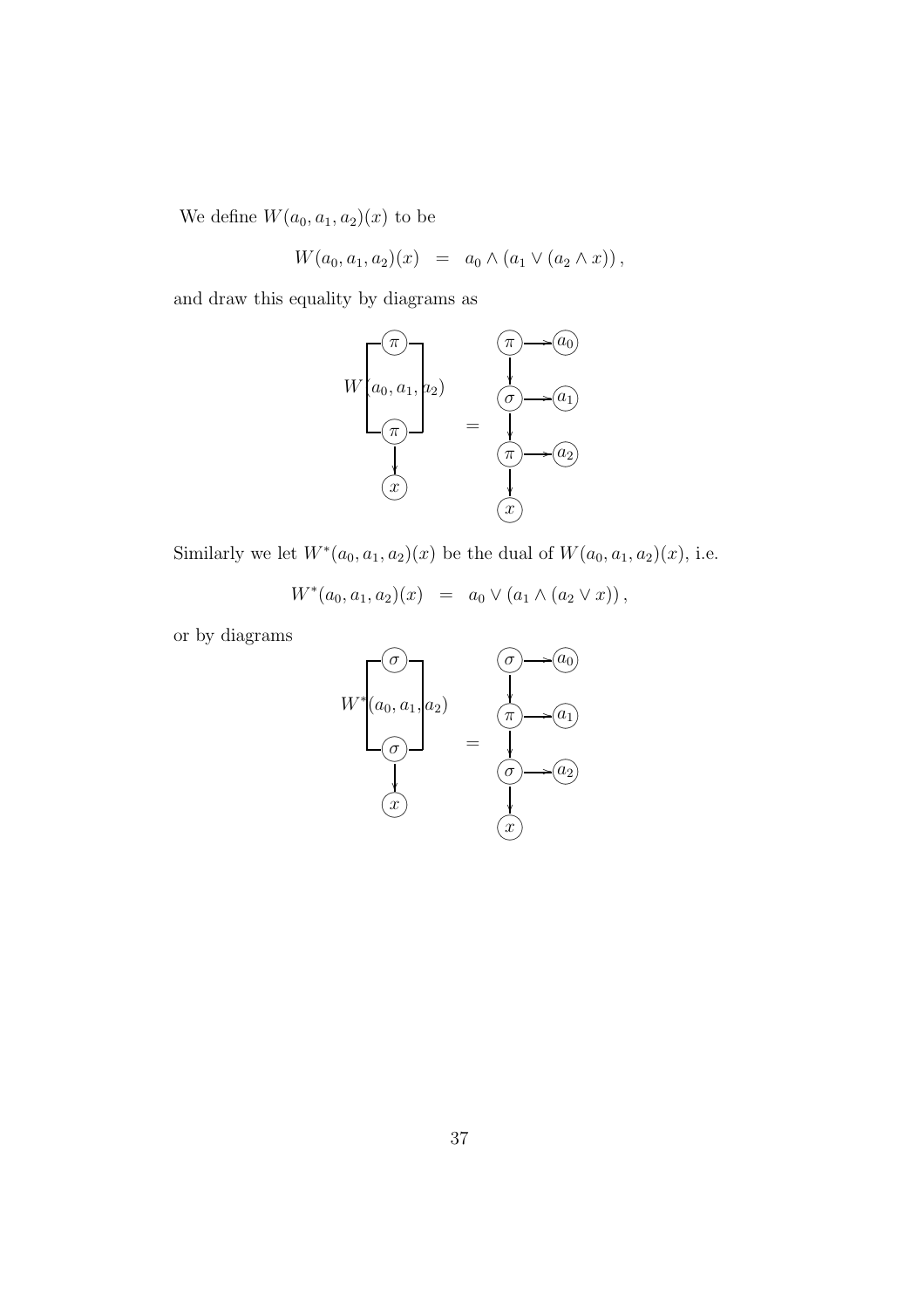Using these conventions, the game  $W^n \in \mathcal{K}(\{a_0, a_1, a_2, b_0, b_1, b_2\})$  can be pictured as follows:

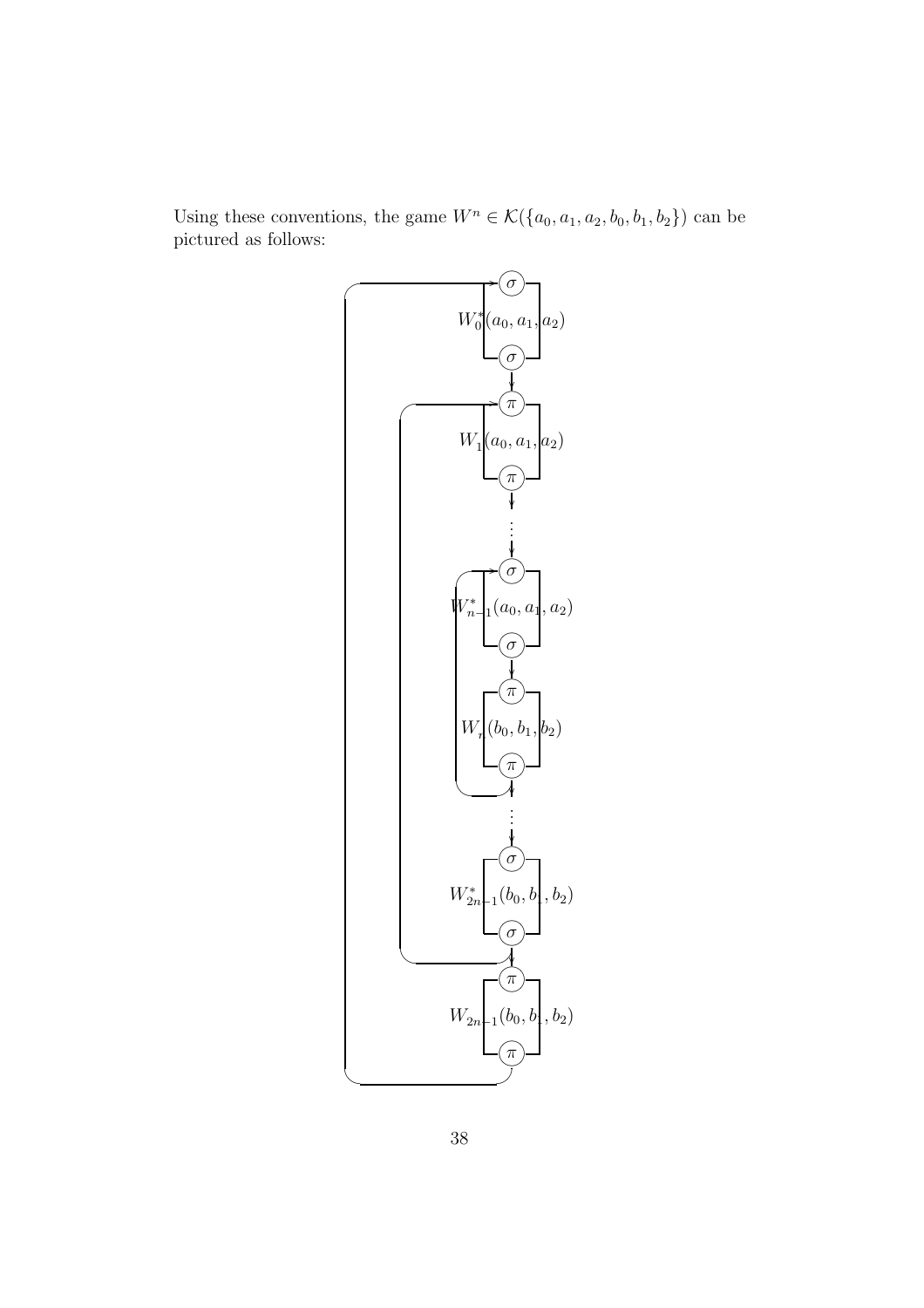where we have supposed that n is an odd number. If n is even,  $W<sup>n</sup>$  is pictured in a similar way.

**Theorem 6.4** For each  $n \geq 1$ , the game  $W^n \in \mathcal{K}(X)$  is synchronizing and  $L(W^n) = n$ .

It is easy to see that the game  $W<sup>n</sup>$  is bipartite. Moreover:

**Proposition 6.5** The unique strategy in the game  $\langle W^n, W^n \rangle$  is the copycat strategy.

*Proof.* In the proof, we shall use the following notation: if  $q$  is a position of  $W^n$  such that  $\epsilon(q) \neq 0$ , we shall write  $w_q$  for the unique g' such that  $g \to g'$  and  $\epsilon(g') = 0$ . We let  $S^n(g)$  be the set of elements g' such that  $\epsilon(g') \neq 0$  for which there exists a path of length n from g to g'. We shall use the notation  $S_g^n$  for any element  $g' \in S^n(g)$ ,  $S_g$  will stand for  $S_g^1$  and<br>we shall have  $g = S^0$ ; with the above notation we must take ease that we shall have  $g = S_g^0$ ; with the above notation we must take care that identities like  $S_g^n = S_g^n$  do not hold. The following lemma will prove to be useful be useful.

**Lemma 6.6** If  $n \neq m \mod 3$ , then  $\lambda(w_{S_g^n}) \neq \lambda(w_{S_g^m})$ .

*Proof.* It is enough to observe that if  $g_j \to g_{j'}$  is an edge, then  $j' \equiv$ j + 1 mod 3. Hence, if  $g = g_i$ ,  $g' \in S^n(g)$  and  $g'' \in S^m(g)$ , then  $\lambda(w_{g'}) \in S^m(g)$  ${a_{i+n \bmod 3}, b_{i+n \bmod 3}}$  and  $\lambda(w_{q''}) \in {a_{i+m \bmod 3}, b_{i+m \bmod 3}}$ . However

```
{a_{i+n \bmod 3}, b_{i+n \bmod 3}} \cap {a_{i+m \bmod 3}, b_{i+m \bmod 3}} = \emptyset
```
since  $i + n \not\equiv i + m \mod 3$ .

In order to prove proposition 6.5, we shall suppose that the game has reached a position of the form  $(g, g)$ , with  $\epsilon(g) \neq 0$ . We shall suppose that  $\epsilon(q) = \sigma$ , and use a dual argument if  $\epsilon(q) = \pi$ . Depending on the Opponents' choice, we shall analyse the moves available to Mediator and show that the only possible reply is the one suggested by the copycat strategy. We shall draw trees to represent possible moves as well as winning strategies for the Opponents. Positions are labeled on the left by the player who must move. Dotted transitions are used for Mediator's moves leading to winning positions for the Opponents.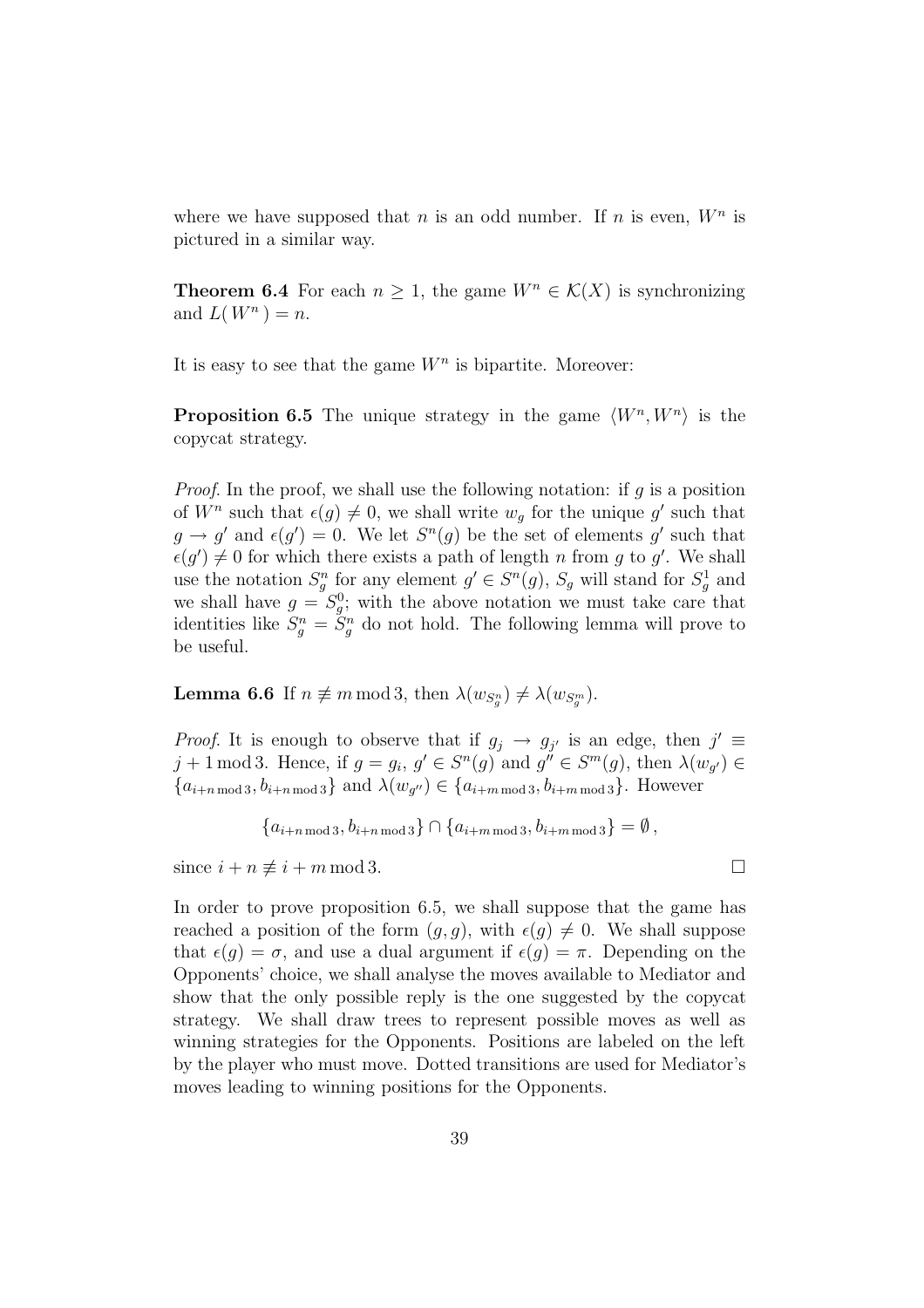From  $(g, g)$ , the Opponents have the following two types of moves:



From position  $(w_g, g)$ , Mediator can play as follows:



Position  $(w_g, S_g)$  is winning for the Opponents, since they can move  $(w_g, S_g) \rightarrow (w_g, w_{S_g})$ , were they win because of lemma 6.6.

From position  $(S_g, g)$ , Mediator can play as follows:

$$
M \qquad (w_{S_g}, g) \iff (S_g, g) \iff (S_g, w_g)
$$
\n
$$
O \qquad (S_g^2, g) \qquad (S_g, S_g)
$$

We exhibit a winning strategy for the Opponents from position  $(w_{S_q}, g)$ :

M O M  $\overline{O}$ M  $(w_{S_g}, w_g) \longleftarrow (w_{S_g}, g)$  $(w_{S_g}, S_g)$ l  $(w_{S_g}, w_{S_g^2}) \longleftarrow (w_{S_g}, S_g^2)$ I  $(w_{S_g}, S_g^3)$ I  $(w_{S_g},w_{S_g^3})$ I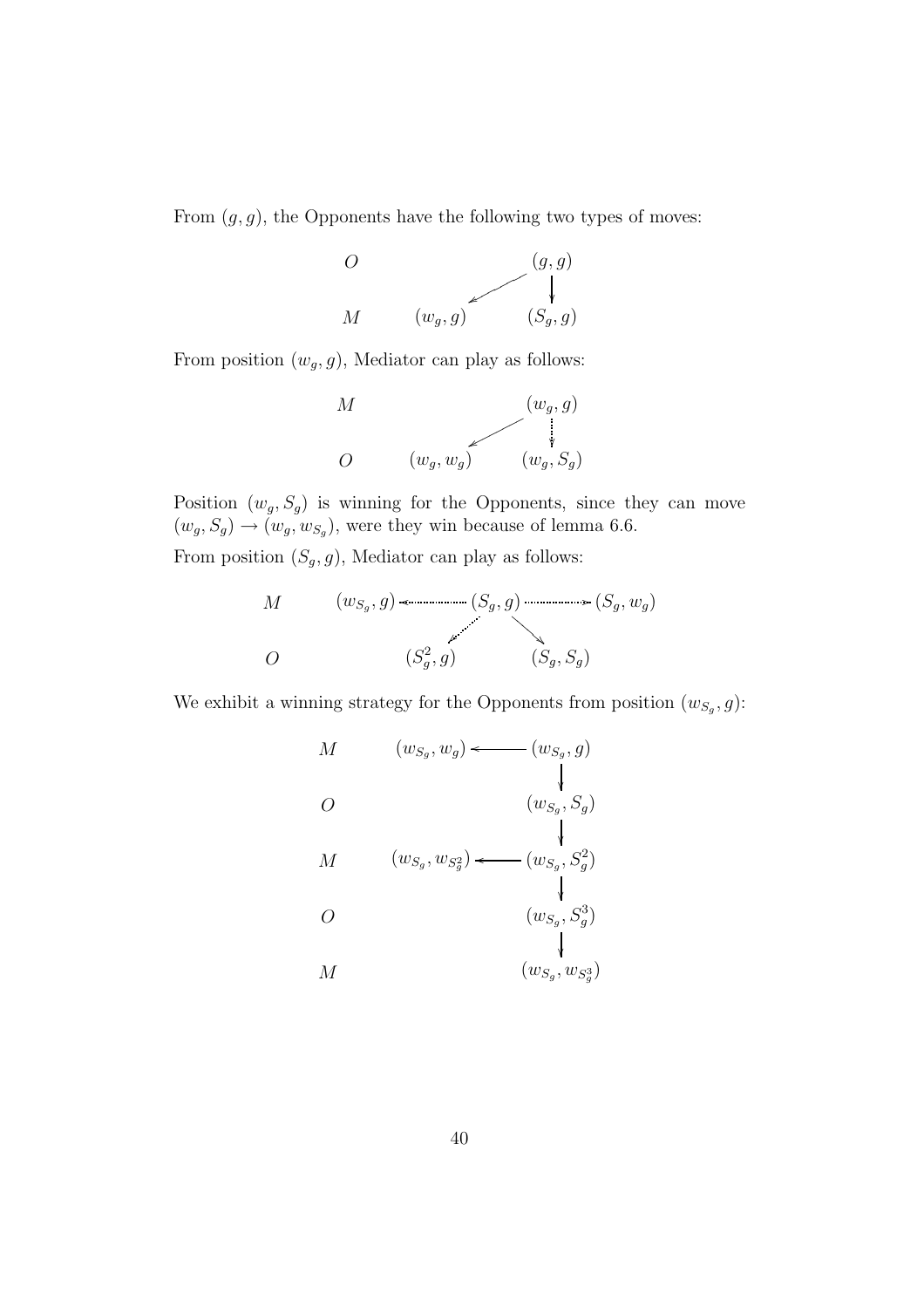We exhibit a winning strategy for the Opponents from position  $(S_g^2, g)$ :

$$
\begin{array}{ccc}\nO & (S_g^2, g) \\
 & \downarrow \\
M & (w_{S_g^2}, g) \longrightarrow (w_{S_g^2}, w_g) \\
 & \downarrow \\
O & (w_{S_g^2}, S_g) \\
 & \downarrow \\
M & (w_{S_g^2}, w_{S_g})\n\end{array}
$$

We exhibit a winning strategy for the Opponents from position  $(S_q, w_q)$ :



To complete the argument, we must show that if  $(S_q, S_q)$  is a position such that  $S_g \neq S_g$ , i.e. it is of the form  $(g_{3k}, g_{3(2n-k)})$  or  $(g_{3(2n-k)}, g_{3k})$  with  $k \in \{1, \ldots, n-1\}$ , then the Opponents have a winning strategy. Suppose that  $(S_q, S_q) = (g_{3k}, g_{3(2n-k)})$ , so that  $\lambda(w_{3k}) = a_0$  and  $\lambda(w_{3(2n-k)}) = b_0;$ the Opponents have the following strategy:



Similarly, the Opponents have a winning strategy from position  $(g_{3(2n-k)}, g_{3k})$ .<br>This concludes the proof of proposition 6.5 This concludes the proof of proposition 6.5

**Proposition 6.7** The game  $W<sup>n</sup>$  contains a  $\sigma$ -chain of cardinality n. Since card  $R(W^n) = n$ , we deduce that  $L(W^n) = n$ .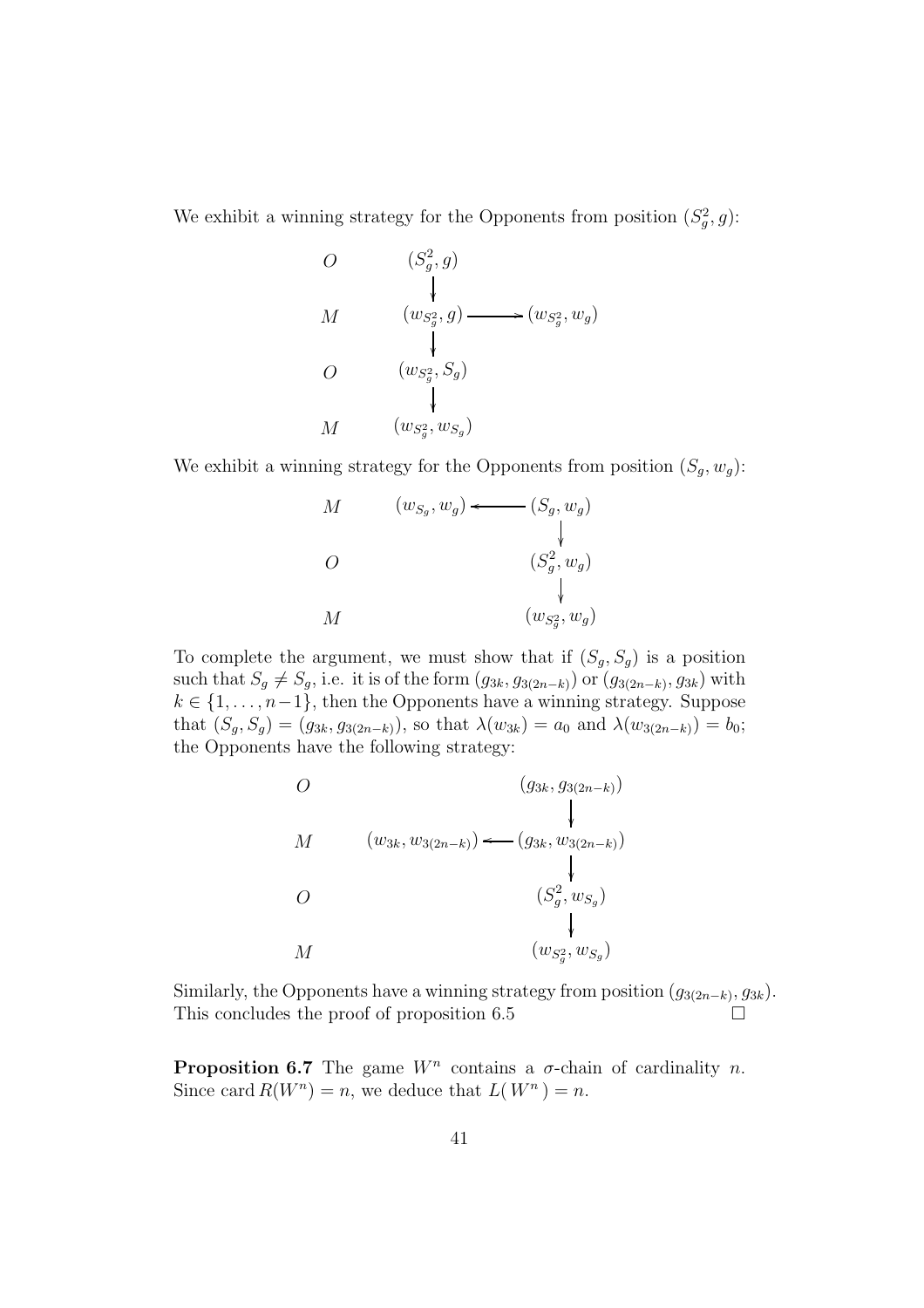*Proof.* Firstly, we observe that  $R(W^n) = \{ g_{3k} | k = 0, \ldots, n-1 \}$ , and then that  $R(W^n)$  is itself a chain. For if  $0 \leq k < k' \leq n - 1$ , then  $3k' < 3(2n - k') - 1 < 3(2n - k) - 1$ , so that  $g_{3k'}$  lies on the cycle going from  $g_{3k}$  down to  $g_{3(2n-k)-1}$  and back to  $g_{3k}$ .

## **References**

- [AM99] S. Abramsky and P.-A. Melliès. Concurrent games and full completeness. In Proceedings of the 14th. annual IEEE Symposium on Logic in Computer Science, pages 431–442, 1999.
- [Arn99] A. Arnold. The  $\mu$ -calculus alternation hierarchy is strict on binary trees. Theoretical Informatics and Applications, (33):329– 339, 1999.
- [BE93] S. L. Bloom and Z. Esik. *Iteration theories*. Springer-Verlag, Berlin, 1993.
- [Bir35] G. Birkhoff. On the structure of abstract algebras. Proc. Camb. Philos. Soc., 31:433–454, 1935.
- [Bla92] A. Blass. A game semantics for linear logic. Ann. Pure Appl. Logic, 56(1-3):183–220, 1992.
- [Bra98a] J. C. Bradfield. The modal mu-calculus alternation hierarchy is strict. Theoret. Comput. Sci., 195(2):133–153, 1998.
- [Bra98b] J. C. Bradfield. Simplifying the modal mu-calculus alternation hierarchy. In STACS 98, volume 1373 of Lecture Notes in Comput. Sci., pages 39–49, 1998.
- [CD59] P. Crawley and R. A. Dean. Free lattices with infinite operations. Trans. Amer. Math. Soc., 92:35–47, 1959.
- [FJN95] R. Freese, J. Ježek, and J. B. Nation. *Free lattices*. American Mathematical Society, Providence, RI, 1995.
- [Hal64] A. W. Hales. On the non-existence of free complete Boolean algebras. Fund. Math., 54:45–66, 1964.
- [HJ99] H. Hu and A. Joyal. Coherence completions of categories. Theoret. Comput. Sci., 227(1-2):153–184, 1999.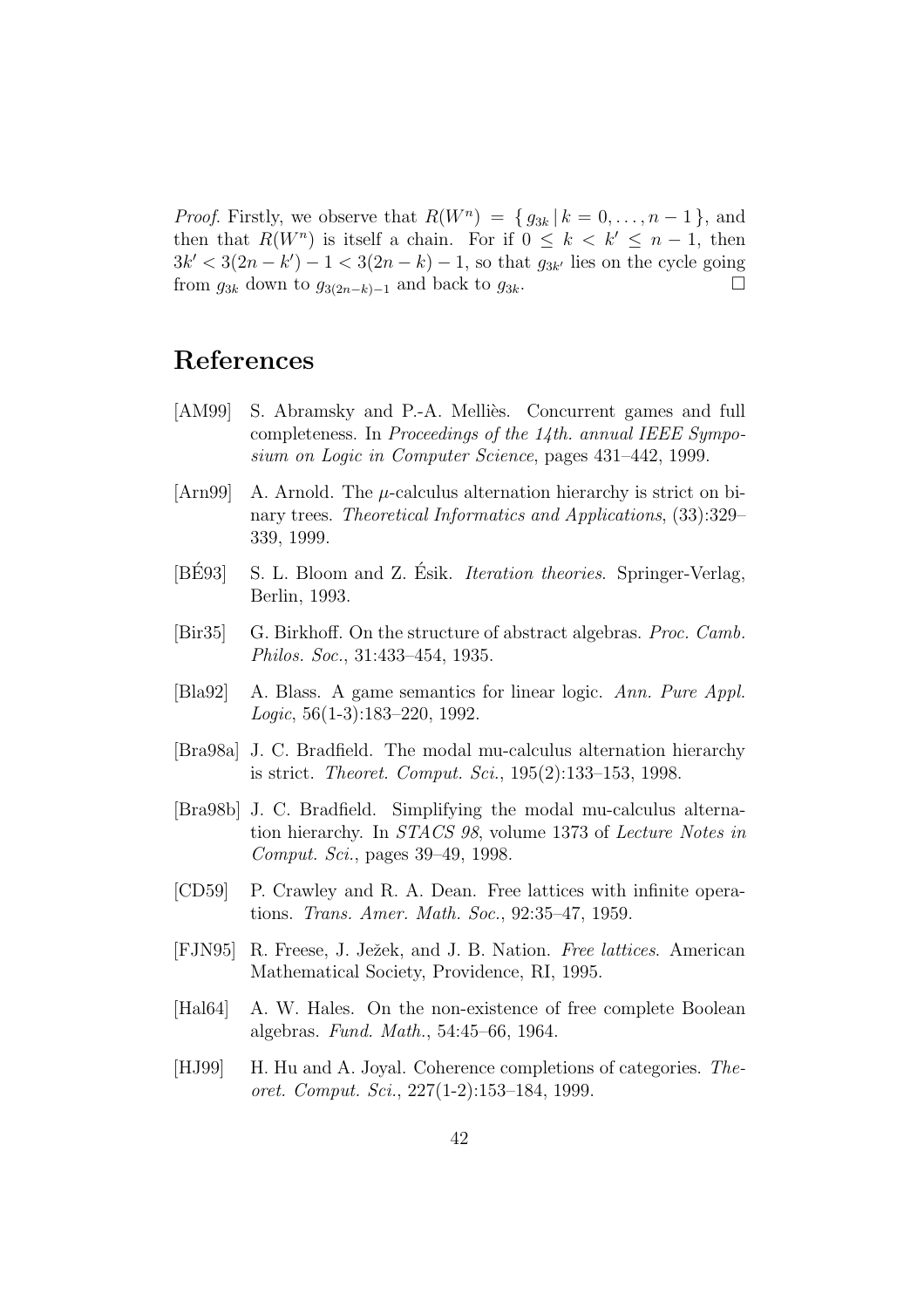- [Joy95a] A. Joyal. Free bicomplete categories. C. R. Math. Rep. Acad. Sci. Canada, 17(5):219–224, 1995.
- [Joy95b] A. Joyal. Free bicompletion of enriched categories. C. R. Math. Rep. Acad. Sci. Canada, 17(5):213–218, 1995.
- [Joy97] A. Joyal. Free lattices, communication, and money games. In Logic and scientific methods, pages 29–68, 1997. Proceedings of the 10th international congress of logic, methodology and philosophy of science, Florence, Italy, August 19–25, 1995.
- [Len96] G. Lenzi. A hierarchy theorem for the  $\mu$ -calculus. In Automata, languages and programming, volume 1099 of Lecture Notes in Comput. Sci., pages 87–97, 1996.
- [Niw85] D. Niwiński. Equational  $\mu$ -calculus. In *Computation theory*, volume 208 of Lecture Notes in Comput. Sci., pages 169–176, 1985.
- [Niw86] D. Niwinski. On fixed-point clones. In Automata, languages and programming, volume 226 of Lecture Notes in Comput. Sci., pages 464–473, 1986.
- [San00a] L. Santocanale. Free  $\mu$ -lattices. 2000. Accepted for the proceedings of Category Theory 99.
- [San00b] L. Santocanale. Sur les µ-treillis libres. PhD thesis, Université du Québec à Montréal, July 2000. Available: http://www.brics.dk/∼luigis.
- [Tho97] W. Thomas. Languages, automata, and logic. In G.Rozenberg and A. Salomaa, editors, Handbook of formal languages. Vol. 3, pages 389–455. Springer-Verlag, Berlin, 1997.
- [Wal95] I. Walukiewicz. Completeness of Kozen's axiomatizations of the propositional  $\mu$ -calculus. In *Proc. of the 10th IEEE Symp.* on Logic in Computer Science, 1995.
- [Whi41] P. M. Whitman. Free lattices. Ann. of Math. (2), 42:325–330, 1941.
- [Whi42] P. M. Whitman. Free lattices. II. Ann. of Math. (2), 43:104– 115, 1942.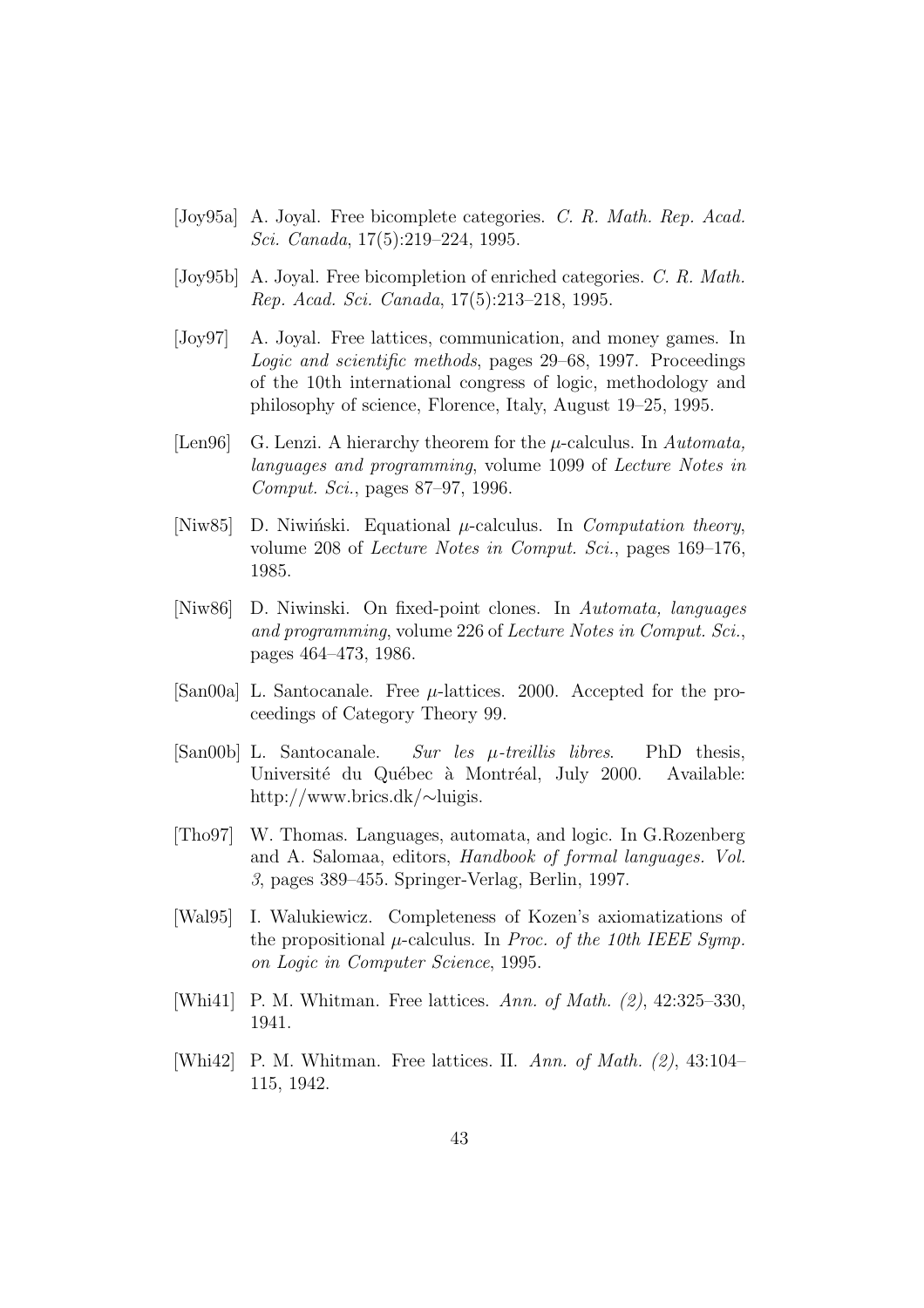[Zie98] W. Zielonka. Infinite games on finitely coloured graphs with applications to automata on infinite trees. Theoret. Comput. Sci., 200(1-2):135–183, 1998.